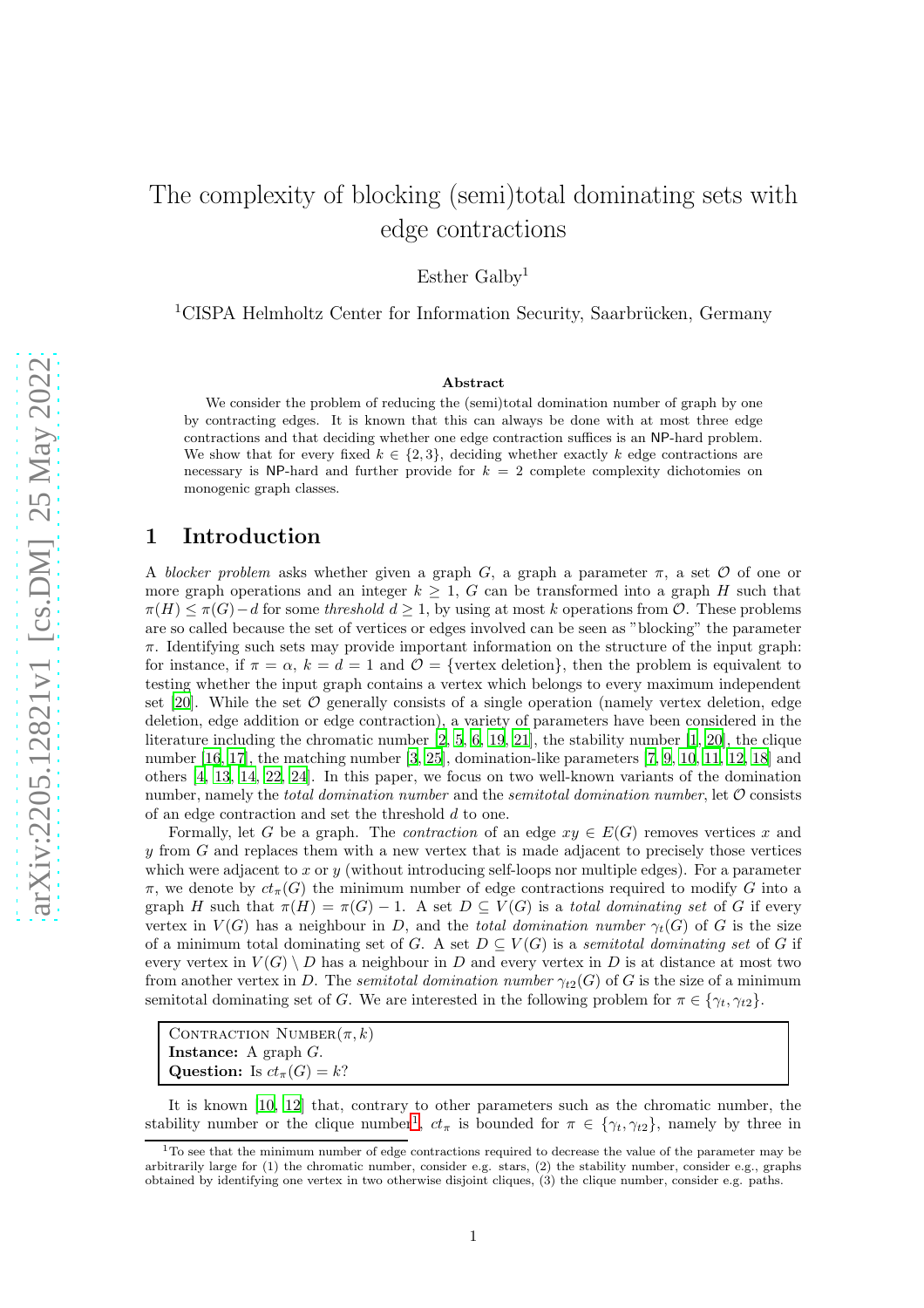both cases. It follows that for  $\pi \in \{\gamma_t, \gamma_{t2}\}\$ and  $k > 3$ , every instance of the above problem is always negative. Similarly, for  $\pi \in \{\gamma_t, \gamma_{t2}\}\$ and  $k \geq 3$ , deciding  $ct_\pi(G) \leq k$  (the so-called k-EDGE CONTRACTION( $\pi$ ) problem [\[9\]](#page-36-6)) is trivial. In contrast, it was shown [\[10,](#page-36-7) [11](#page-36-8)] that for  $\pi \in \{\gamma_t, \gamma_{t2}\}\$ , 1-EDGE CONTRACTION( $\pi$ ) (or, equivalently, CONTRACTION NUMBER( $\pi$ , 1)) is NPhard; the complexity status for  $k = 2, 3$  remained open. In this paper, we settle these questions and show that for  $\pi \in \{\gamma_t, \gamma_{t2}\}\$ and  $k = 2, 3$ , CONTRACTION NUMBER $(\pi, k)$  is NP-hard. Thus, combined with [\[10,](#page-36-7) [11\]](#page-36-8), the following dichotomy holds.

**Theorem 1.1.** *For*  $\pi \in \{\gamma_t, \gamma_{t2}\}\$ , CONTRACTION NUMBER $(\pi, k)$  *is* NP-*hard if and only if*  $k \leq 3$ *.* 

Let us note that since for  $\pi \in \{\gamma_t, \gamma_{t2}\}\$ , a graph G is a No-instance for CONTRACTION NUMBER $(\pi, 3)$  if and only if G is a YES-instance for 2-EDGE CONTRACTION $(\pi)$ , the above implies the following.

**Theorem 1.2.** *For*  $\pi \in \{\gamma_t, \gamma_{t2}\}\$ , k-EDGE CONTRACTION( $\pi$ ) *is* (co)NP*-hard if and only if*  $k \leq 2$ *.* 

It is, however, not difficult to find cases which are easy to solve: for instance, in any graph class closed under edge contraction and where  $\pi$  can be efficiently computed, the CONTRACTION NUMBER $(\pi, k)$  problem can efficiently be solved through a simple brute force approach. Based on this observation, a natural question is whether there are other efficiently solvable instances for which computing  $\pi$  is in fact hard. Motivated by such questions, we consider these problems on monogenic graph classes (that is, graph classes excluding one graph as an induced subgraph) for which the complexity status of TOTAL DOMINATION and SEMITOTAL DOMINATION [\[8\]](#page-36-13) is known: both problems are polynomial-time solvable on H-free graph if  $H \subseteq_i P_4 + tK_1$  for some  $t \geq 0$ , and NP-hard otherwise. This investigation led us to establish complete complexity dichotomies for  $\pi \in \{\gamma_t, \gamma_{t2}\}\$  and  $k = 2$  on monogenic graph classes, which read as follows.

<span id="page-1-0"></span>**Theorem 1.3.** CONTRACTION NUMBER $(\gamma_t, 2)$  is polynomial-time solvable on H-free graphs if  $H ⊆<sub>i</sub> P<sub>5</sub> + tK<sub>1</sub>$  *for some*  $t ≥ 0$  *or*  $H ⊆<sub>i</sub> P<sub>4</sub> + tP<sub>3</sub>$  *for some*  $t ≥ 0$ *, and* (co)NP-hard otherwise.

<span id="page-1-1"></span>**Theorem 1.4.** CONTRACTION NUMBER $(\gamma_{t2}, 2)$  *is polynomial-time solvable on H-free graphs if*  $H \subseteq_i P_5 + tK_1$  *for some*  $t \geq 0$  *or*  $H \subseteq_i P_3 + tP_2$  *for some*  $t \geq 0$ *, and* (co)NP-hard otherwise.

**Related work.** The study of the blocker problem for  $\pi = \gamma_t$  and  $\mathcal{O} = \{\text{edge contraction}\}\$ was initiated by Huang and Xu [\[12\]](#page-36-9) who characterised for every  $k \in [3]$ , the graphs for which  $ct_{\gamma_t}(G) = k$  in terms of the structure of their total dominating sets. More specifically, they proved the following theorem (see Section [2](#page-2-0) for missing definitions).

<span id="page-1-2"></span>Theorem 1.5 ([\[12](#page-36-9)]). *For any graph* G*, the following holds.*

- (*i*)  $ct_{\gamma_t}(G) = 1$  *if and only if there exists a minimum total dominating set of* G *that contains a (not necessarily induced)* P3*.*
- *(ii)*  $ct_{\gamma_t}(G) = 2$  *if and only if no minimum total dominating set of* G *contains a*  $P_3$  *and there exists a total dominating set of* G *of size*  $\gamma_t(G) + 1$  *that contains a (not necessarily induced)* P4*,* K1,<sup>3</sup> *or* 2P3*.*

<span id="page-1-4"></span>On the other hand, the algorithmic study of CONTRACTION NUMBER $(\gamma_t,1)$  was initiated in [\[11](#page-36-8)] where the following dichotomy theorem was established.

**Theorem 1.6** ([\[11\]](#page-36-8)). CONTRACTION NUMBER $(\gamma_t, 1)$  is polynomial-time solvable on H-free graphs *if*  $H \subseteq_i P_5 + tK_1$  *for some*  $t \geq 0$  *or*  $H \subseteq_i P_4 + tP_3$  *for some*  $t \geq 0$ *, and* (co)NP-hard otherwise.

Similarly to the total domination parameter, Galby et al. [\[10\]](#page-36-7) later characterised for every  $k \in [3]$  the graphs for which  $ct_{\gamma_{t2}}(G) = k$  in terms of the structure of their semitotal dominating sets, as follows (see Section [2](#page-2-0) for missing definitions).

<span id="page-1-3"></span>Theorem 1.7 ([\[10](#page-36-7)]). *For any graph* G*, the following holds.*

- $(i)$   $ct_{\gamma_{t2}}(G) = 1$  *if and only if there exists a minimum semitotal dominating set of* G *that contains a friendly triple.*
- (*ii*)  $ct_{\gamma_{t2}}(G) = 2$  *if and only if no minimum semitotal dominating set of* G *contains a friendly triple and there exists a semitotal dominating set of* G *of size*  $\gamma_{t2}(G) + 1$  *that contains a (not necessarily induced) ST-configuration.*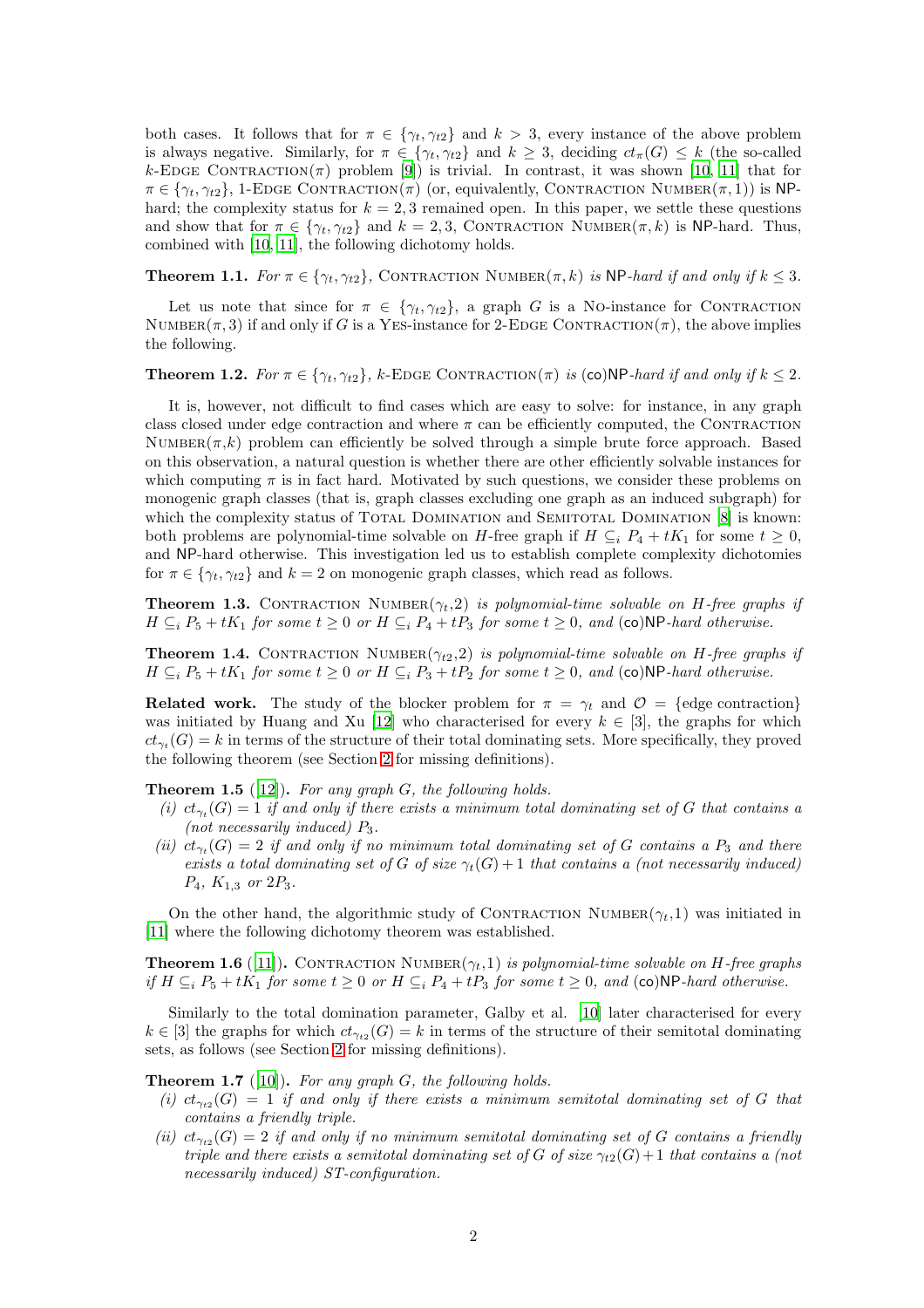

Figure 1: The ST-configurations (the dashed lines indicate that the corresponding vertices are at distance two and the serpentine line indicates that the corresponding vertices can be identified).

<span id="page-2-1"></span>In the same paper [\[10\]](#page-36-7), the authors further established the following dichotomy theorem on monogenic graph classes.

**Theorem 1.8.** CONTRACTION NUMBER $(\gamma_{t2}, 1)$  *is polynomial-time solvable for H-free graphs if*  $H \subseteq_i P_5 + tK_1$  *for some*  $t \geq 0$  *or*  $H \subseteq_i P_3 + tP_2$  *for some*  $t \geq 0$ *, and* (co)NP-hard otherwise.

The paper is organised as follows. In Section [2,](#page-2-0) we present the necessary definitions and notations, as well as some preliminary results. In Section [3,](#page-4-0) we study the complexity of Contraction NUMBER $(\gamma_t, k)$  for  $k = 2, 3$ , and in Section [4,](#page-18-0) that of CONTRACTION NUMBER $(\gamma_{t2}, k)$  for  $k = 2, 3$ . The proof of Theorem [1.3](#page-1-0) can be found in Section [3.3](#page-18-1) and that of Theorem [1.4,](#page-1-1) in Section [4.3.](#page-35-0)

# <span id="page-2-0"></span>2 Preliminaries

### 2.1 Definitions and notations

Throughout this paper, we only consider finite and simple graphs. Furthermore, since for any parameter  $\pi$  and any  $k > 0$ , a non-connected graph G is a YES-instance for CONTRACTION NUMBER $(\pi, k)$  if and only if at least one connected component of G is a YES-instance for CON-TRACTION NUMBER $(\pi, k)$ , we restrict our study to connected graphs.

For a graph G, we denote its vertex set by  $V(G)$  and its edge set by  $E(G)$ . For any edge  $e = \{x, y\} \in E(G)$ , we call x and y the *endvertices* of e. We may also denote the edge e by xy instead of  $\{x, y\}$ . Given a set  $S \subseteq V(G)$ , we let G[S] denote the graph *induced* by S, that is, the graph with vertex set S and edge set  $\{xy \in E(G) \mid x, y \in S\}$ . A graph H is an *induced subgraph* of G, which we denote by  $H \subseteq_i G$ , if there exists a set  $S \subseteq V(G)$  such that H is isomorphic to G[S]. The *neighbourhood*  $N(x)$  of a vertex  $x \in V(G)$  is the set  $\{y \in V(G) \mid xy \in E(G)\}\$  and the *closed neighbourhood*  $N[x]$  of x is the set  $N(x) \cup \{x\}$ . Similarly, for a set  $X \subseteq V(G)$ , the *neighbourhood*  $N(X)$  of X is the set  $\{y \in V(G) \mid \exists x \in X \text{ s.t. } xy \in E(G)\} \setminus X$  and the *closed neighbourhood* N[X] of X is the set  $N(X) \cup X$ . The *degree*  $d(x)$  of a vertex  $x \in V(G)$  is the size of its neighbourhood. For any two vertices  $x, y \in V(G)$ , the *distance between* x and y is the number of edges in a shortest path from x to y and is denoted  $d(x, y)$ . Similarly, for any two sets  $X, Y \subseteq V(G)$ , the distance  $d(X, Y)$  from X to Y is the number of edges in a shortest path from X to Y, that is,  $d(X, Y) = \min_{x \in X, y \in Y} d(x, y)$ . If  $X = \{x\}$ , we may write  $d(x, Y)$  instead of  $d({x}, Y)$ . For any two sets  $X, Y \subseteq V(G)$ , X is *complete* (*anticomplete*, respectively) to Y, which we denote by  $X - Y$  ( $X \cdots Y$ , respectively) if every vertex in X is adjacent (nonadjacent, respectively) to every vertex in  $Y$ .

For  $n \geq 1$ , we denote by  $P_n$  the path on n vertices and by  $K_{1,n}$  the complete bipartite graph with partitions of size one and n. If H is a graph and  $k \in \mathbb{N}$ , we denote by  $kH$  the graph consisting of k disjoint copies of H. The *paw* is the graph depicted in Figure [2a](#page-3-0) and unless specified otherwise, the vertices of a paw P will be denoted by  $P(1), \ldots, P(4)$  (as indicated in Figure [2a\)](#page-3-0) throughout the paper. The *long paw* is the graph depicted in Figure [2b](#page-3-0) and unless specified otherwise, the vertices of a long paw P will be denoted by  $P(1), \ldots, P(5)$  (as indicated in Figure [2b\)](#page-3-0) throughout the paper.

Let G be a graph with at least two vertices. A set  $D \subseteq V(G)$  is *dominating* if every vertex in  $V(G) \setminus D$  has a neighbour in D. A set  $D \subseteq V(G)$  is a *total dominating set* (*TD set* for short) of G if every vertex in  $V(G)$  has a neighbour in D. The *total domination number*  $\gamma_t(G)$  of G is the size of a minimum total dominating set of G. Note that  $\gamma_t(G) \geq 2$  by definition. For every  $x \in V(G)$  and every neighbour  $y \in N(x) \cap D$ , we say that y *dominates* x or that x *is dominated by*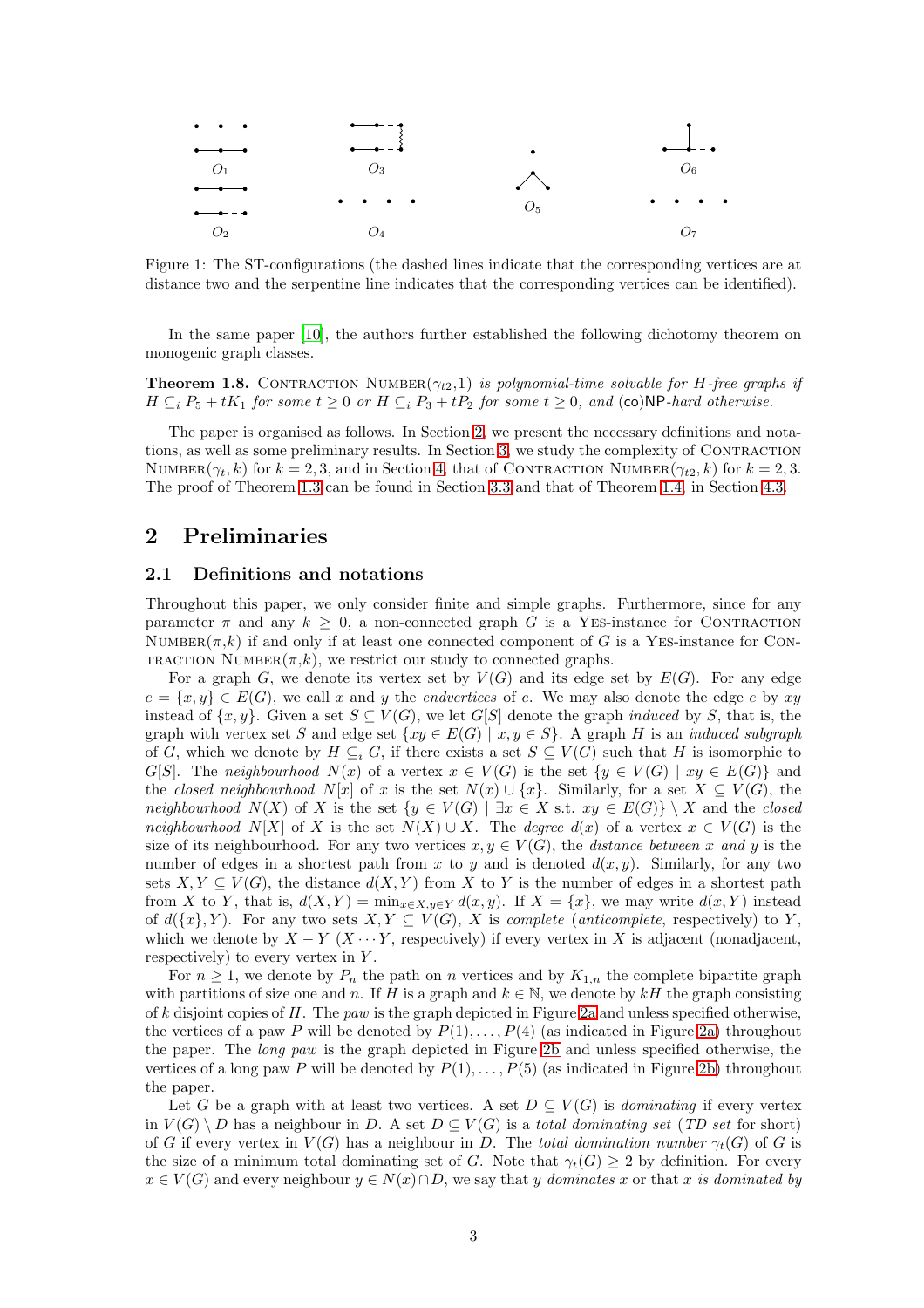<span id="page-3-0"></span>

Figure 2: Some special graphs.

y. A set  $D \subseteq V(G)$  is a *semitotal dominating set* (*SD set* for short) of G if D is dominating and every vertex in D is at distance at most two from another vertex in D. The *semitotal domination number*  $\gamma_{t2}(G)$  is the size of a minimum semitotal dominating set of G. Note that  $\gamma_{t2}(G) \geq 2$ by definition. For every  $x \in V(G)$  and every  $y \in N[x] \cap D$ , we say that y *dominates* x or that x *is dominated by* y (note that contrary to a total dominating set, x can dominate itself). If  $x, y \in D$  and  $d(x, y) \leq 2$  then y is called a *witness for* x. The set of witnesses of a vertex  $x \in D$  is denoted by  $w_D(x)$ . Note that with this terminology, a semitotal dominating set D is equivalently a dominating set where every vertex in D has a witness. For every  $x \in D$ , we denote by  $PN_D(x) = \{y \in V(G) \mid N(y) \cap D = \{x\}\}\$  the *private neighbourhood* of x with respect to D. A *friendly triple* is a subset of three vertices x, y and z such that  $xy \in E(G)$  and  $d_G(y, z) \leq 2$ .

Finally, let us define the POSITIVE EXACTLY 3-BOUNDED 1-IN-3 3-SAT problem which will be used in several of our hardness reductions: it is an NP-hard [\[15\]](#page-36-14) variant of the 3-SAT problem where given a formula  $\Phi$  in which all literals are positive, every clause contains exactly three literals and every variable appears in exactly three clauses, the problem is to determine whether there exists a truth assignment for  $\Phi$  such that each clause contains exactly one true literal.

### 2.2 Preliminary results

<span id="page-3-1"></span>In this section, we present some useful technical results.

**Lemma 2.1.** Let G be a graph such that  $\gamma_t(G) \geq 3$ . Then for any minimum TD set D of G, if *there exist*  $x, y, z \in D$  *such that*  $xy \in E(G)$  *and*  $d(z, \{x, y\}) \leq 2$ *, then*  $ct_{\gamma_t}(G) \leq 2$ *.* 

*Proof.* Suppose that there exist three such vertices  $x, y, z \in D$ . If  $d(z, \{x, y\}) = 1$ , say z is adjacent to y without loss of generality, then D contains the  $P_3$  xyz and thus,  $ct_{\gamma_t}(G) = 1$  by Theorem [1.5.](#page-1-2) Suppose next that  $d(z, \{x, y\}) = 2$ , say  $d(z, \{x, y\}) = d(z, y)$  without loss of generality, and let t be a common neighbour of y and z. If t belongs to D as well, then D contains the  $P_3$  ytz and we conclude as previously. Otherwise,  $t \notin D$  in which case  $D \cup \{t\}$  contains the  $P_4$  xytz and thus,  $ct_{\gamma_t}(G) \leq 2$  by Theorem [1.5.](#page-1-2)  $\Box$ 

<span id="page-3-2"></span>**Lemma 2.2.** Let G be a graph such that  $\gamma_{t2}(G) \geq 3$ . If G has a minimum SD set D such that *one of the following holds:*

*(i)* D *contains an edge, or*

*(ii)* there exists  $x \in D$  *such that*  $|w_D(x)| \geq 2$ *, then*  $ct_{\gamma_{t2}}(G) \leq 2$ *.* 

*Proof.* Assume first that G has a minimum SD set D containing an edge uv. Let  $w \in D \setminus \{u, v\}$ be a closest vertex from the edge uv, that is,  $d(w, \{u, v\}) = \min_{x \in D\setminus \{u, v\}} d(x, \{u, v\})$ . Then  $d(w, \{u, v\}) \leq 3$ : indeed, if  $d(w, \{u, v\}) > 3$  then the vertex at distance two from  $\{u, v\}$  on a shortest path from  $\{u, v\}$  to w is not dominated, by the choice of w. Now if  $d(w, \{u, v\}) \leq 2$  then  $u, v, w$  is a friendly triple of D and thus,  $ct_{\gamma_{t2}}(G) = 1$  by Theorem [1.7.](#page-1-3) Otherwise,  $d(w, \{u, v\}) = 3$ in which case, denoting by x the vertex at distance one from  $\{u, v\}$  on a shortest path from  $\{u, v\}$ to w,  $D \cup \{x\}$  contains the  $O_4$  u, v, x, w and thus,  $ct_{\gamma_{t2}}(G) \leq 2$  by Theorem [1.7](#page-1-3) which proves item (i).

<span id="page-3-3"></span>To prove item (ii), assume that G has a minimum SD set D such that there exists  $x \in D$ where  $|w_D(x)| \geq 2$ , say  $y, z \in w_D(x)$ . If  $d(x, \{y, z\}) = 1$  then we conclude as previously that  $ct_{\gamma_{t2}}(G) \leq 2$ . Otherwise,  $d(x, y) = d(x, z) = 2$  in which case, denoting by t a common neighbour of x and y,  $D \cup \{t\}$  contains the  $O_4$  y, t, x, z and thus,  $ct_{\gamma_{t2}}(G) \leq 2$  by Theorem [1.7.](#page-1-3)  $\Box$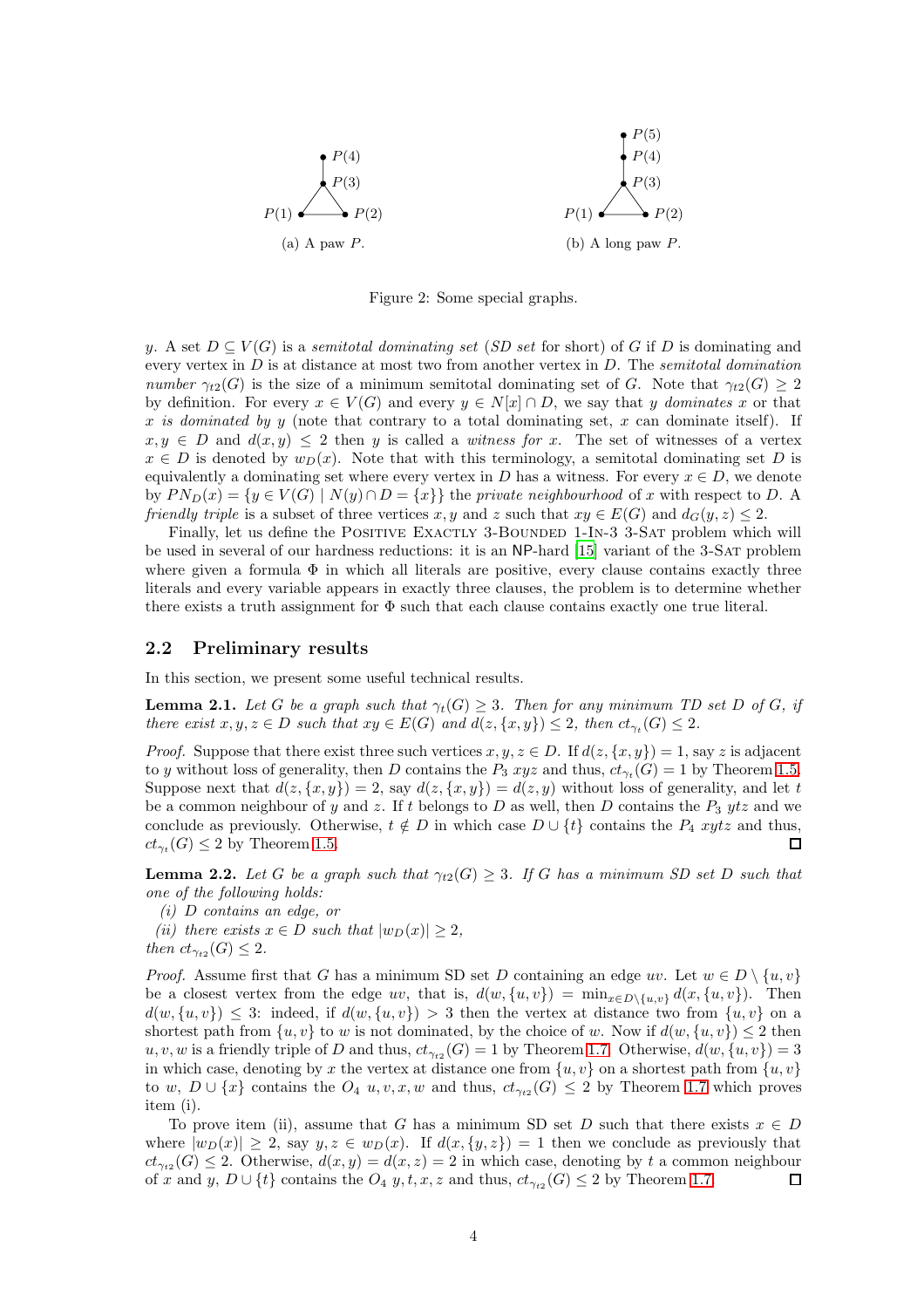**Lemma 2.3.** Let G be a graph such that  $ct_{\gamma_{t2}}(G) \leq 2$  and for every minimum SD set D of G the *following hold.*

*(i)* D *contains no edge.*

*(ii)* For every  $x \in D$ ,  $|w_D(x)| = 1$ .

*Then every SD set* D *of* G *of size*  $\gamma_{t2}(G) + 1$  *containing an ST-configuration is either a minimal SD set of G or contains an*  $O_6$ *.* 

*Proof.* Let D be an SD set of size  $\gamma_{t2}(G) + 1$  containing an ST-configuration and suppose that D is not minimal. Then there exists  $x \in D$  such that  $D_x = D \setminus \{x\}$  is a minimum SD set of G; in particular,  $D_x$  contains no edge by item (i). It follows that D contains no  $O_1, O_2, O_3$  and  $O_7$ : indeed, since these ST-configurations contain two vertex-disjoint edges, if D contains one of them, then  $D_x$  must contain at least one edge. Now if D contains an  $O_4$  on vertices  $u, v, w, t$ where  $uv, vw \in E(G)$  and  $d(w, t) = 2$ , necessarily  $x = v \ (D_x \text{ would otherwise contain an edge});$ but then,  $u, t \in w_{D_x}(w)$ , a contradiction to item (ii). Similarly, if D contains an  $O_5$  on vertices  $u, v, w, t$  where t is the vertex of degree three, necessarily  $x = t$  ( $D_x$  would otherwise contain an  $\Box$ edge); but then,  $u, v \in w_{D_x}(w)$ , a contradiction to item (ii). Thus, D contains an  $O_6$ .

<span id="page-4-3"></span>Let us finally remark the following.

**Observation 1.** Let  $\pi \in \{\gamma_t, \gamma_{t2}\}$  and let G be a graph class where CONTRACTION NUMBER( $\pi$ ,3) *is polynomial-time solvable. Then* CONTRACTION NUMBER $(\pi,1)$  *is* NP-hard on G *if and only if* CONTRACTION NUMBER $(\pi, 2)$  *is* coNP-hard on  $\mathcal{G}$ .

# <span id="page-4-0"></span>3 Total Domination

In this section, we consider the CONTRACTION NUMBER $(\gamma_t, k)$  problem for  $k \in \{2, 3\}$ . In Section [3.1,](#page-4-1) we cover polynomial-time solvable cases and in Section [3.2,](#page-10-0) we examine hard cases. The proof of Theorem [1.3](#page-1-0) can be found in Section [3.3.](#page-18-1)

### <span id="page-4-1"></span>3.1 Polynomial-time solvable cases

<span id="page-4-2"></span>The algorithms for CONTRACTION NUMBER( $\gamma_t$ , 2) and CONTRACTION NUMBER( $\gamma_t$ , 3) outlined thereafter will rely on the following key result.

**Lemma 3.1.** *For every*  $k \geq 0$ , 2-EDGE CONTRACTION $(\gamma_t)$  *is polynomial-time solvable on*  $(P_6 + P_5)$ kP3)*-free graphs.*

*Proof.* We prove the result by induction on k.

**Base Case.**  $k = 0$ . Let G be a  $P_6$ -free graph such that  $\gamma_t(G) \geq 3$ . We show that  $ct_{\gamma_t}(G) \leq 2$ , that is, G is a YES-instance for 2-EDGE CONTRACTION( $\gamma_t$ ). To this end, let D be a minimum TD set of G. Consider two adjacent vertices  $u, v \in D$  and let  $w \in D \setminus \{u, v\}$  be a closest vertex from  $\{u, v\}$ , that is,  $d(w, \{u, v\}) = \min_{x \in D \setminus \{u, v\}} d(x, \{u, v\})$ . Then  $d(w, \{u, v\}) \leq 3$ : indeed, if  $d(w, \{u, v\}) > 3$  then the vertex at distance two from  $\{u, v\}$  on a shortest path from  $\{u, v\}$  to w is not dominated. Now if  $d(w, \{u, v\}) \leq 2$  then  $ct_{\gamma_t}(G) \leq 2$  by Lemma [2.1;](#page-3-1) thus, we assume henceforth that  $d(w, \{u, v\}) = 3$ , say  $d(w, \{u, v\}) = d(w, u)$  without loss of generality.

Let  $P = uxyw$  be a shortest path from u to w and let  $t \in D$  be a neighbour of w. Suppose first that t is nonadjacent to y (note that t is nonadjacent to x as  $d(w, \{u, v\}) = \min_{b \in D\setminus\{u, v\}} d(b, \{u, v\})$  $=$  3). Then any neighbour a of t must be adjacent to w, y or x, for atwyxv would otherwise induce a  $P_6$  (note indeed that a is nonadjacent to v as  $d(w, \{u, v\}) = \min_{b \in D \setminus \{u, v\}} d(b, \{u, v\}) = 3$ ). But then,  $(D \setminus \{t\}) \cup \{x, y\}$  is a TD set of G of size  $\gamma_t(G) + 1$  containing the  $P_4$  vxyw and thus,  $ct_{\gamma_t}(G) \leq 2$  by Theorem [1.5.](#page-1-2) Second, suppose that t is adjacent to y. If every neighbour of v is adjacent to x or y, then  $(D \setminus \{v\}) \cup \{x, y\}$  is a TD set of G of size  $\gamma_t(G) + 1$  containing the  $P_4$  xywt and so,  $ct_{\gamma_t}(G) \leq 2$  by Theorem [1.5.](#page-1-2) Thus, assume that v has a neighbour z which is nonadjacent to both x and y. If  $z = u$  then, by symmetry, we conclude as in the previous case. Suppose therefore that  $z \neq u$ . Then every neighbour a of w is adjacent to z, x or y, for awyxvz would otherwise induce a  $P_6$ ; and we conclude symmetrically that every neighbour of t is adjacent to z, x or y. It then follows that  $(D \setminus \{w, t\}) \cup \{x, y, z\}$  is a TD set of G of size  $\gamma_t(G) + 1$  containing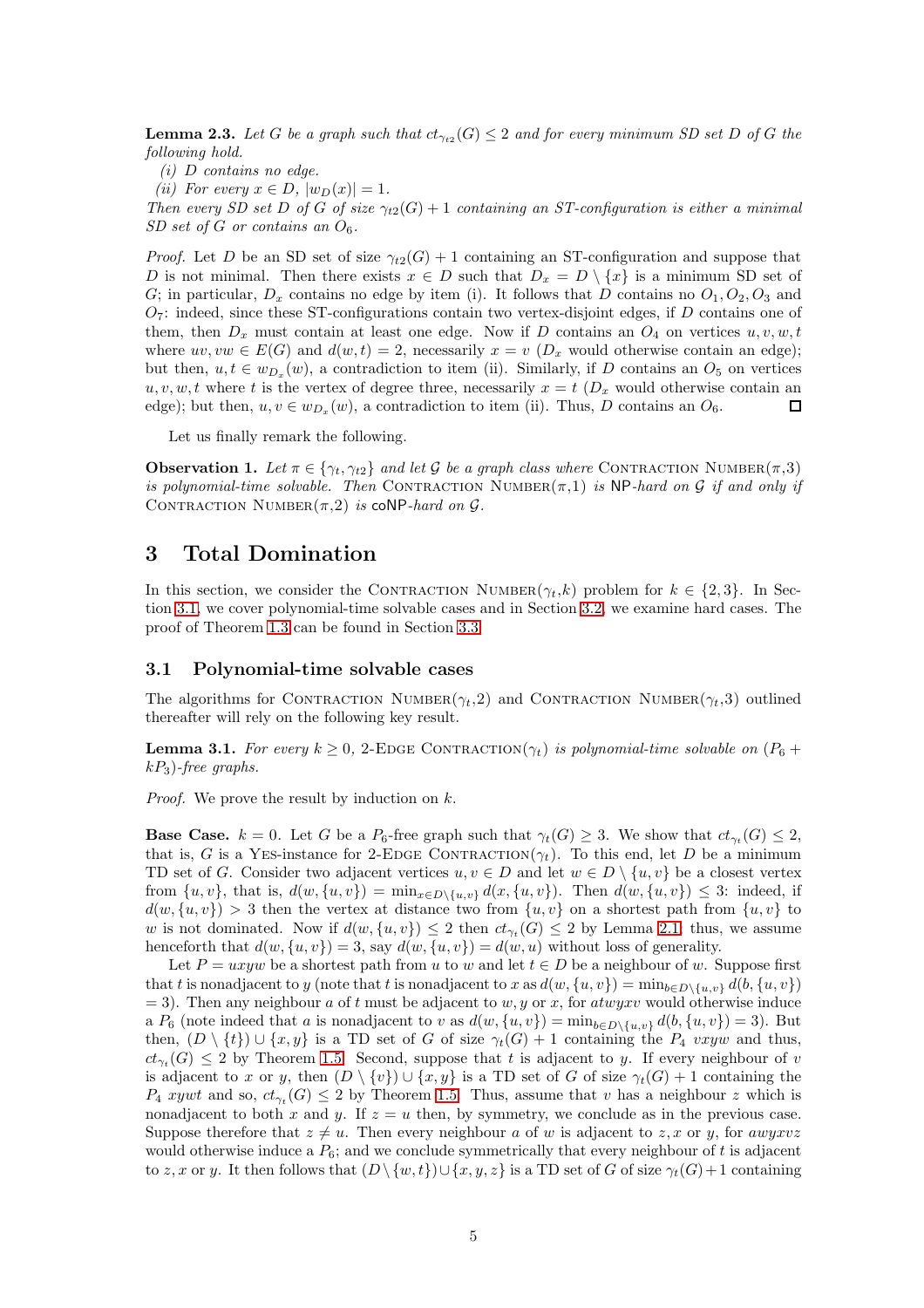the  $P_4$  yxvz and thus,  $ct_{\gamma_t}(G) \leq 2$  by Theorem [1.5.](#page-1-2)

**Inductive step.** Let G be a  $(P_6 + kP_3)$ -free graph. We aim to show that if G contains an induced  $P_6 + (k-1)P_3$  and G is a No-instance for 2-EDGE CONTRACTION( $\gamma_t$ ) then  $\gamma_t(G)$  is bounded by some function f of k (and k only). Assuming for now that this claim is correct, the following algorithm solves the 2-EDGE CONTRACTION( $\gamma_t$ ) problem on ( $P_6 + kP_3$ )-free graphs.

- 1. If G contains no induced  $P_6 + (k-1)P_3$  then use the algorithm for  $(P_6 + (k-1)P_3)$ -free graphs to determine whether G is a YES-instance for 2-EDGE CONTRACTION( $\gamma_t$ ) or not.
- 2. Check whether there exists a TD set of G of size at most  $f(k)$ .
	- 2.1 If the answer is no then output Yes.
	- 2.2 Check whether there exists a minimum TD set of G containing a  $P_3$ , or a TD set of G of size  $\gamma_t(G) + 1$  containing a  $P_4, K_{1,3}$  or  $2P_3$  (see Theorem [1.5\)](#page-1-2) and output the answer accordingly.

Now observe that checking whether G is  $(P_6 + (k-1)P_3)$ -free can be done in time  $|V(G)|^{O(k)}$ and that step 2 can be done in time  $|V(G)|^{O(f(k))}$  by simple brute force. Since 2-EDGE CONTRAC-TION( $\gamma_t$ ) is polynomial-time solvable on  $(P_6 + (k-1)P_3)$ -free graphs by the induction hypothesis, the above algorithm indeed runs in polynomial time (for fixed  $k$ ). The remainder of this proof is devoted to showing that  $f(k) = k^4 + 4k^2 + 21k + 19$ .

Assume henceforth that G contains an induced  $P_6 + (k-1)P_3$ . Let  $A \subseteq V(G)$  be a set of vertices such that  $G[A]$  is isomorphic to  $P_6 + (k-1)P_3$ , let  $B \subseteq V(G) \setminus A$  be the set of vertices at distance one from A and let  $C = V(G) \setminus (A \cup B)$ . Note that since G is  $(P_6 + kP_3)$ -free, C is a disjoint union of cliques; we denote by  $K$  the set of maximal cliques in C. Now let D be a minimum TD set of G such that  $|D \cap B|$  is maximum amongst all minimum TD set of G. Denote by  $\mathcal{K}_D \subseteq \mathcal{K}$  the set of cliques  $K \in \mathcal{K}$  such that  $D \cap (N(K) \cap B) \neq \emptyset$ , and set  $\overline{\mathcal{K}_D} = \mathcal{K} \setminus \mathcal{K}_D$ . We aim to upperbound  $|D \cap N[\mathcal{K}_D]|$  and  $|D \cap N[\overline{\mathcal{K}_D}]|$  when G is a No-instance for 2-EDGE CONTRACTION( $\gamma_t$ ). To this end, we first prove the following.

<span id="page-5-0"></span>Claim 1. *If* G is a No-instance for 2-EDGE CONTRACTION( $\gamma_t$ ) then for every  $K \in \mathcal{K}$ , exactly *one of the following holds.*

*(i)*  $D \cap V(K) \neq \emptyset$  and  $D \cap N[K] = \{x, y\}$  for some edge  $xy \in E(G)$ . *(ii)*  $N[K] ∩ D ⊂ B$ *.* 

*Proof.* Assume that G is a No-instance for 2-EDGE CONTRACTION( $\gamma_t$ ) and consider a clique  $K \in \mathcal{K}$ . Then  $D \cap N[K] \neq \emptyset$  as the vertices of K must be dominated. Now if  $D \cap V(K) \neq \emptyset$ , say  $x \in D \cap V(K)$ , then x has a neighbour  $y \in D$  as x must be dominated; but then,  $D \cap N[K] = \{x, y\}$ for otherwise  $ct_{\gamma_t}(G) \leq 2$  by Lemma [2.1](#page-3-1) (note indeed that every vertex in  $N[K]$  is within distance at most two from x). Otherwise,  $D \cap V(K) = \emptyset$  in which case  $D \cap (N(K) \cap B) \neq \emptyset$ .

<span id="page-5-1"></span>Claim 2. *If* G is a No-instance for 2-EDGE CONTRACTION( $\gamma_t$ ) then  $|D \cap N[\mathcal{K}_D]| \leq 4|A|$ .

*Proof.* Assume that G is a NO-instance for 2-EDGE CONTRACTION( $\gamma_t$ ) and suppose for a contradiction that  $|D \cap N[\mathcal{K}_D]| > 4|A|$ . We contend that at least half of those vertices belong to B, that is,  $|D \cap (N(\mathcal{K}_D) \cap B)| > 2|A|$ . Indeed, for every  $x \in D \cap (N(\mathcal{K}_D) \cap B)$ , denote by  $\mathcal{K}_D^x$  the set of cliques  $K \in \mathcal{K}_D$  such that  $x \in N(K)$ . Let us first show that for every  $x \in D \cap (N(\mathcal{K}_D) \cap B)$ , there exists at most one clique  $K \in \mathcal{K}_D^x$  such that  $D \cap V(K) \neq \emptyset$ , and that furthermore, if such a clique exists then it in fact contains only one element of D. Consider  $x \in D \cap (N(\mathcal{K}_D) \cap B)$ . If  $|K_D^x| = 1$  then the result readily follows from Claim [1.](#page-5-0) Suppose therefore that  $|K_D^x| \geq 2$ . Then for all but at most one of the cliques in  $\mathcal{K}_D^x$ , item (ii) of Claim [1](#page-5-0) must hold: indeed, if there exist  $K_1, K_2 \in \mathcal{K}_D^x$  such that  $K_1$  and  $K_2$  both satisfy item (i) of Claim [1,](#page-5-0) then D contains the  $P_3$   $y_1xy_2$ where  $y_1 \in V(K_1)$  and  $y_2 \in V(K_2)$ , a contradiction to Theorem [1.5.](#page-1-2)

Now observe that for any  $x, y \in D \cap (N(\mathcal{K}_D) \cap B)$ , if there exist  $K_x \in \mathcal{K}_D^x$  and  $K_y \in \mathcal{K}_D^y$  such that  $D \cap V(K_x) \neq \emptyset$  and  $D \cap V(K_y) \neq \emptyset$ , then surely  $K_x \neq K_y$  as otherwise  $|D \cap N[K_x]| \geq 3$ , a contradiction to Claim [1\(](#page-5-0)i). Since for every  $K \in \mathcal{K}_D$ , there exists  $x \in D \cap (N(\mathcal{K}_D) \cap B)$  such that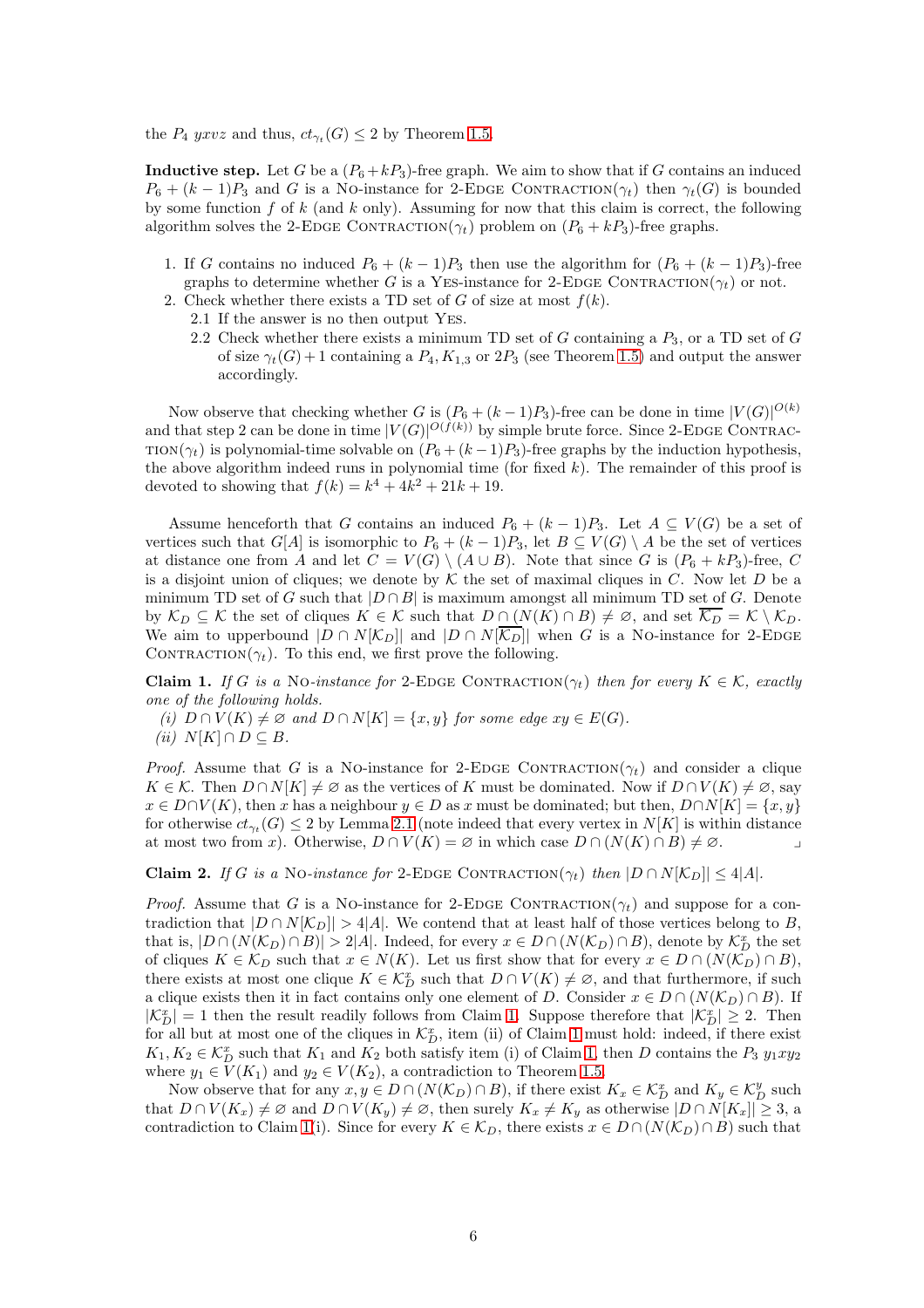$K \in \mathcal{K}_D^x$ , by definition of  $\mathcal{K}_D$ , it follows that

$$
|D \cap (N(\mathcal{K}_D) \cap B)| \ge \sum_{x \in D \cap (N(\mathcal{K}_D) \cap B)} |D \cap \bigcup_{K \in \mathcal{K}_D^x} V(K)|
$$
  

$$
\ge |D \cap \bigcup_{x \in D \cap (N(\mathcal{K}_D) \cap B)} \bigcup_{K \in \mathcal{K}_D^x} V(K)|
$$
  

$$
\ge |D \cap \bigcup_{K \in \mathcal{K}_D} V(K)|
$$

But

$$
|D \cap N[K_D]| = |D \cap (N(K_D) \cap B)| + |D \cap \bigcup_{K \in K_D} V(K)|
$$

and so, we conclude that

$$
2|D \cap (N(\mathcal{K}_D) \cap B)| \ge |D \cap N[\mathcal{K}_D]| > 4|A|
$$

as claimed. It follows that there must exist at least three vertices  $x, y, z \in D \cap (N(\mathcal{K}_D) \cap B)$  such that  $x, y$  and z have a common neighbour in A: indeed, if no such three vertices exist then every vertex in A has at most two neighbours in  $D \cap (N(\mathcal{K}_D) \cap B)$  and so,  $|D \cap (N(\mathcal{K}_D) \cap B)| \leq 2|A|$ , a contradiction to the above. This implies, in particular, that for every  $u, v \in \{x, y, z\}, d(u, v) \leq 2;$ but x must have a neighbour in D (possibly y or z) and so,  $ct_{\gamma_t}(G) \leq 2$  by Lemma [2.1,](#page-3-1) a contradiction to our assumption. Therefore,  $|D \cap N[\mathcal{K}_D]| \leq 4|A|$ .

<span id="page-6-3"></span>Now note that since for every  $K \in \overline{\mathcal{K}_D}$ ,  $D \cap (N(K) \cap B) = \emptyset$  by definition, the following ensues from Claim [1.](#page-5-0)

**Observation 2.** *If* G is a NO-instance for 2-EDGE CONTRACTION( $\gamma_t$ ) then for every  $K \in \overline{\mathcal{K}_D}$ ,  $|D \cap N[K]| = |D \cap V(K)| = 2.$ 

<span id="page-6-0"></span>For every  $K \in \overline{\mathcal{K}_D}$ , let us denote by  $x_K y_K \in E(G)$  the edge contained in  $V(K) \cap D$  when G is a No-instance for 2-EDGE CONTRACTION( $\gamma_t$ ). Observe that by Lemma [2.1,](#page-3-1) the following holds.

**Observation 3.** *If* G is a No-instance for 2-EDGE CONTRACTION( $\gamma_t$ ) then for every clique  $K \in \overline{\mathcal{K}_D}$ ,  $d({x_K, y_K}, D \setminus {x_K, y_K}) > 2$ .

<span id="page-6-1"></span>Claim 3. *If* G is a No-instance for 2-EDGE CONTRACTION( $\gamma_t$ ) then for every  $K \in \overline{\mathcal{K}_D}$ , the *following hold.*

*(i)* For every  $u \in \{x_K, y_K\}$ ,  $PN_D(u) \neq \emptyset$ .

*(ii)* For  $u \in \{x_K, y_K\}$  and  $v \in \{x_K, y_K\} \setminus \{u\}$ , no vertex of  $PN_D(u)$  is complete to  $PN_D(v)$ .

*Proof.* Assume that G is a NO-instance for 2-EDGE CONTRACTION( $\gamma_t$ ) and consider a clique  $K \in \overline{\mathcal{K}_{D}}$ . Observe first the  $PN_D(x_K) \cup PN_D(y_K) \subseteq B$  as K is a clique. Furthermore, we may assume that  $(N(x_K) \cup N(y_K)) \cap B \neq \emptyset$  for it otherwise suffices to consider, in place of D, the TD set  $(D\backslash \{x_K\})\cup \{x\}$ , where  $x \in V(K)$  has at least one neighbour in B. Now suppose that  $PN_D(u) = \emptyset$ for some  $u \in \{x_K, y_K\}$ , say  $PN_D(x_K) = \varnothing$  without loss of generality. Then  $N(y_K) \cap B \neq \varnothing$ : if not, then  $N(x_K) \cap B \neq \emptyset$  by the above, and since no vertex in  $N(x_K) \cap B$  can be adjacent to another vertex in  $D \setminus \{x_K, y_K\}$  by Observation [3,](#page-6-0) necessarily  $N(x_K) \cap B \subseteq PN_D(x_K)$ , a contradiction to our assumption. But then, letting  $y \in B$  be a neighbour of  $y_K$ , the set  $(D \setminus \{x_K\}) \cup \{y\}$  is a minimum TD set of  $G$  containing strictly more vertices from  $B$  than  $D$ , a contradiction to the choice of D. Thus,  $PN_D(u) \neq \emptyset$  for every  $u \in \{x_K, y_K\}$ . Now if for some  $u \in \{x_K, y_K\}$ , there exists  $y \in PN_D(u)$  such that y is complete to  $PN_D(v)$  where  $v \in \{x_K, y_K\} \setminus \{u\}$ , then the set  $(D \setminus \{v\}) \cup \{y\}$  is a minimum TD set of G containing strictly more vertices from B than D, a contradiction to the choice of  $D$ .

<span id="page-6-2"></span>Claim 4. *If* G is a No-instance for 2-EDGE CONTRACTION( $\gamma_t$ ) and there exists a set  $S \subseteq \overline{\mathcal{K}_D}$ *such that for every*  $K, K' \in S$ ,  $PN_D(x_K) \cup PN_D(y_K) \cdots PN_D(x_K) \cup PN_D(y_K)$  *then*  $|S| \leq |A|$ *.*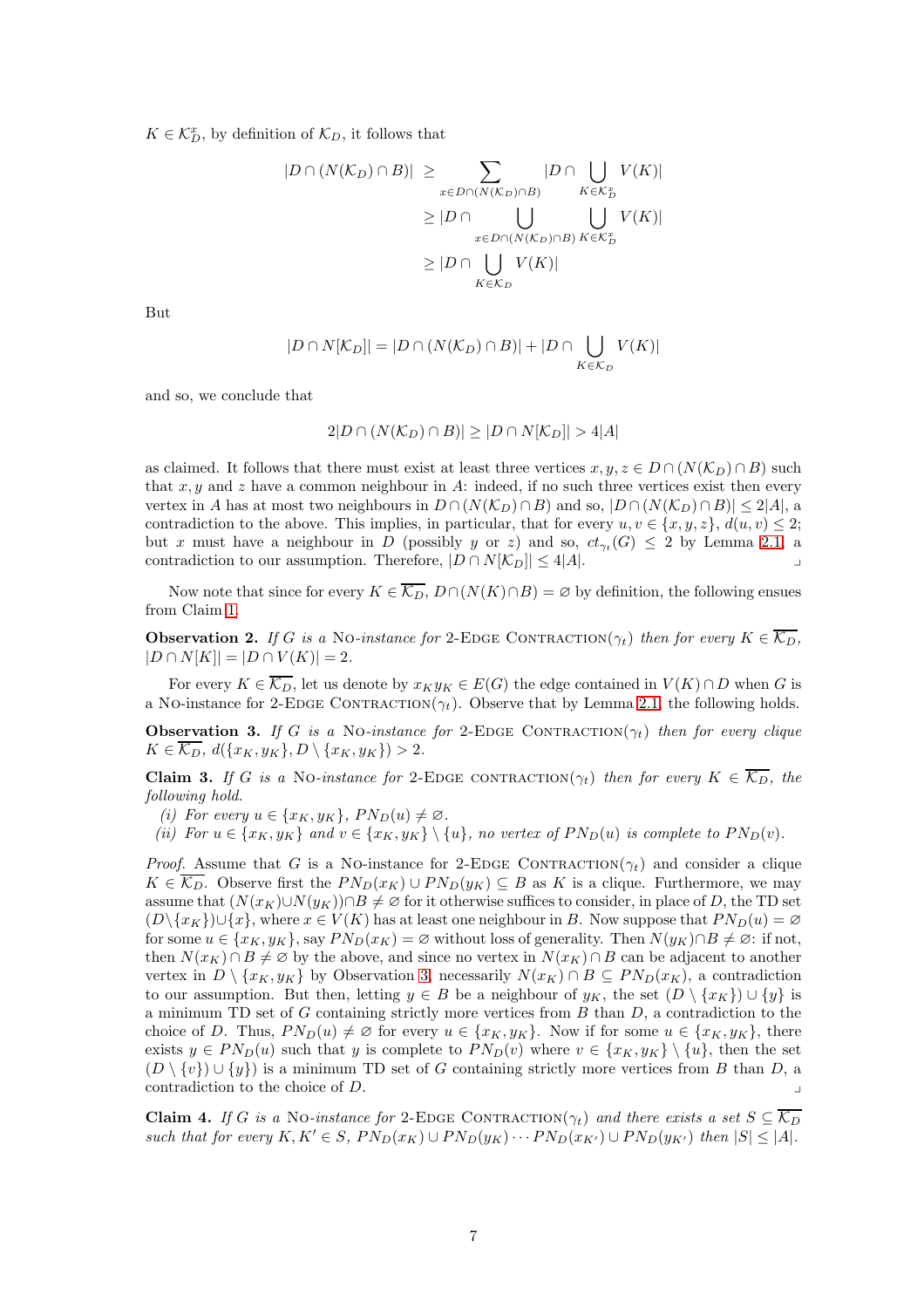*Proof.* Assume that G is a NO-instance for 2-EDGE CONTRACTION( $\gamma_t$ ) and there exists such a set  $S \subseteq \overline{\mathcal{K}_D}$ . Suppose for a contradiction that  $|S| > |A|$ . Then there must exist  $u \in PN_D(x_K) \cup$  $PN_D(y_K)$  and  $v \in PN_D(x_{K'}) \cup PN_D(y_{K'})$  for two distinct cliques  $K, K' \in S$ , such that u and v have a common neighbour  $w \in A$ . Then for all but at most  $k-1$  cliques  $K'' \in S$ , w is complete to  $PN_D(x_{K''}) \cup PN_D(y_{K''})$ : indeed, if there exist at least k cliques  $K_1, \ldots, K_k \in S$ such that for every  $i \in [k]$ , w is nonadjacent to a vertex  $u_i \in PN_D(x_{K_i}) \cup PN_D(y_{K_i})$ , then  ${x_K, y_K, u, w, v, x_{K'}}, y_{K'}\} \cup \bigcup_{i\in[k]} {u_i, x_{K_i}, y_{K_i}}$  induces a  $P_7 + kP_3$ , a contradiction. Since  $|S| >$  $|A| = 6 + 3(k-1)$ , it follows that there are at least two cliques  $K_1, K_2 \in S \setminus \{K, K'\}$  such that w is complete to  $PN_D(x_{K_1}) \cup PN_D(y_{K_1})$  and to  $PN_D(x_{K_2}) \cup PN_D(y_{K_2})$ . However, by Claim [3\(](#page-6-1)i),  $PN_D(y_{K_1}) \neq \emptyset$  and  $PN_D(y_{K_2}) \neq \emptyset$  and so, the set  $(D \setminus \{x_{K_1}, x_{K_2}\}) \cup \{w, u_1, u_2\}$ where  $u_1 \in PN_D(y_{K_1})$  and  $u_2 \in PN_D(y_{K_2})$ , is a TD set of G of size  $\gamma_t(G) + 1$  containing the  $P_4$  $y_{K_1}u_1wu_2$ , a contradiction to Theorem [1.5.](#page-1-2)

<span id="page-7-0"></span>Claim 5. Let  $K, K' \in \overline{\mathcal{K}_{D}}$ . If there exist  $u \in PN_D(x_K) \cup PN_D(y_K)$  and  $v \in PN_D(x_{K'}) \cup$  $PN_D(y_{K'})$  *such that*  $uv \in E(G)$ *, then there exist a set*  $S_{uv} \subseteq \overline{K_D} \setminus \{K, K'\}$  *and a set*  $T_{uv} \subseteq$  $\bigcup_{L\in S_{uv}} PN_D(x_L) \cup PN_D(y_L)$  such that the following hold.

*(i) For every*  $L \in S_{uv}$ , every vertex in  $PN_D(x_L) \cup PN_D(y_L)$  is adjacent to at least one vertex  $of T_{uv} \cup \{u, v\}.$ 

$$
(ii) |\overline{\mathcal{K}_D} \setminus S_{uv}| \leq 2 + k(k-1)/2.
$$

*Proof.* Assume that there exist  $u \in PN_D(x_K) \cup PN_D(y_K)$  and  $v \in PN_D(x_{K'}) \cup PN_D(y_{K'})$  such that  $uv \in E(G)$ . Let  $T \subseteq \bigcup_{L \in \overline{\mathcal{K}_D} \setminus \{K,K'\}} P N_D(x_L) \cup P N_D(y_L)$  be a maximum size independent set such that  $T \cdots \{u, v\}$  and for every  $L \in \overline{\mathcal{K}_D}$ ,  $|T \cap (PN_D(x_L) \cup PN_D(y_L))| \leq 1$ . Further denote by  $S = \{L \in \overline{\mathcal{K}_D} \mid T \cap (PN_D(x_L) \cup PN_D(y_L)) \neq \emptyset\} \cup \{K, K'\}.$  Observe that since  $\{u, v\} \cup T \cup \bigcup_{L \in S} \{x_L, y_L\}$  induces  $P_6 + |T|P_3$ , necessarily  $|T| \leq k - 1$  and thus,  $|S| \leq k + 1$ . Now consider the sequence of sets constructed according to the following procedure.

- 1. Initialise  $i = 1, T_1 = T$  and  $R_1 = S_1 = S$ .
- 2. Increase i by one.
- 3. Let  $T_i \subseteq \bigcup_{L \in \overline{\mathcal{K}_D} \backslash S_{i-1}} PN_D(x_L) \cup PN_D(y_L)$  be a maximum size independent set such that  $T_i \cdots \{u, v\}$  and for every  $L \in \mathcal{K}_D \setminus S_{i-1}$ ,  $|T_i \cap (PN_D(x_L) \cup PN_D(y_L))| \leq 1$ . Set  $R_i = \{L \in \mathcal{K}_D \setminus S_{i-1} \}$  $\overline{\mathcal{K}_D}$  |  $T_i \cap (PN_D(x_L) \cup PN_D(y_L)) \neq \varnothing$ } and  $S_i = S_{i-1} \cup R_i$ .
- 4. If  $|T_i| = |T_{i-1}|$  then stop the procedure.
- 5. Return to step 2.

Consider the value of i at the end of the procedure (note that  $i \geq 2$ ). Let us show that we may take

$$
T_{uv} = T_{i-1} \cup T_i
$$

and

$$
S_{uv} = \begin{cases} \n\overline{K_D} \setminus S_{i-2} & \text{if } i > 2\\ \n\overline{K_D} \setminus \{K, K'\} & \text{otherwise.}\n\end{cases}
$$

Observe first that by construction, for every  $L \in \overline{\mathcal{K}_D} \backslash S_i$  and every vertex  $x \in PN_D(x_L) \cup PN_D(y_L)$ , x is adjacent to at least one vertex in  $T_i \cup \{u, v\}$  for otherwise, the procedure would have output  $T_i \cup \{x\}$  in place of  $T_i$ . Similarly, for every  $L \in R_i$  and every vertex  $x \in PN_D(x_L) \cup PN_D(y_L)$ , x is adjacent to at least one vertex in  $T_{i-1} \cup \{u, v\}$  for otherwise, the procedure would have output  $T_{i-1} \cup \{x\}$  in place of  $T_{i-1}$ ; and for  $L \in R_{i-1}$  and every vertex  $x \in PN_D(x_L) \cup PN_D(y_L)$ , x is adjacent to at least one vertex in  $T_i \cup \{u, v\}$  for otherwise, the procedure would have output  $T_i \cup \{x\}$  in place of  $T_{i-1}$  (recall that by construction  $|T_{i-1}| = |T_i|$ ). In particular, every vertex in  $T_i$  is adjacent to at least one vertex in  $T_{i-1}$  and thus, item (i) holds true. Now for every  $1 \leq p < q \leq i-1$ ,  $|T_q| < |T_p|$  by construction; and since  $|T_1| \leq k-1$ , it follows that  $i \leq k+1$  and for every  $1 \leq p \leq i-1$ ,  $|T_p| \leq k-p$ . Thus, if  $i > 2$  then

$$
|S_{i-2}| = 2 + \sum_{1 \le p \le i-2} |T_p| \le 2 + \sum_{1 \le p \le i-2} k - p \le 2 + \frac{k(k-1)}{2}
$$

and so, item (ii) holds true.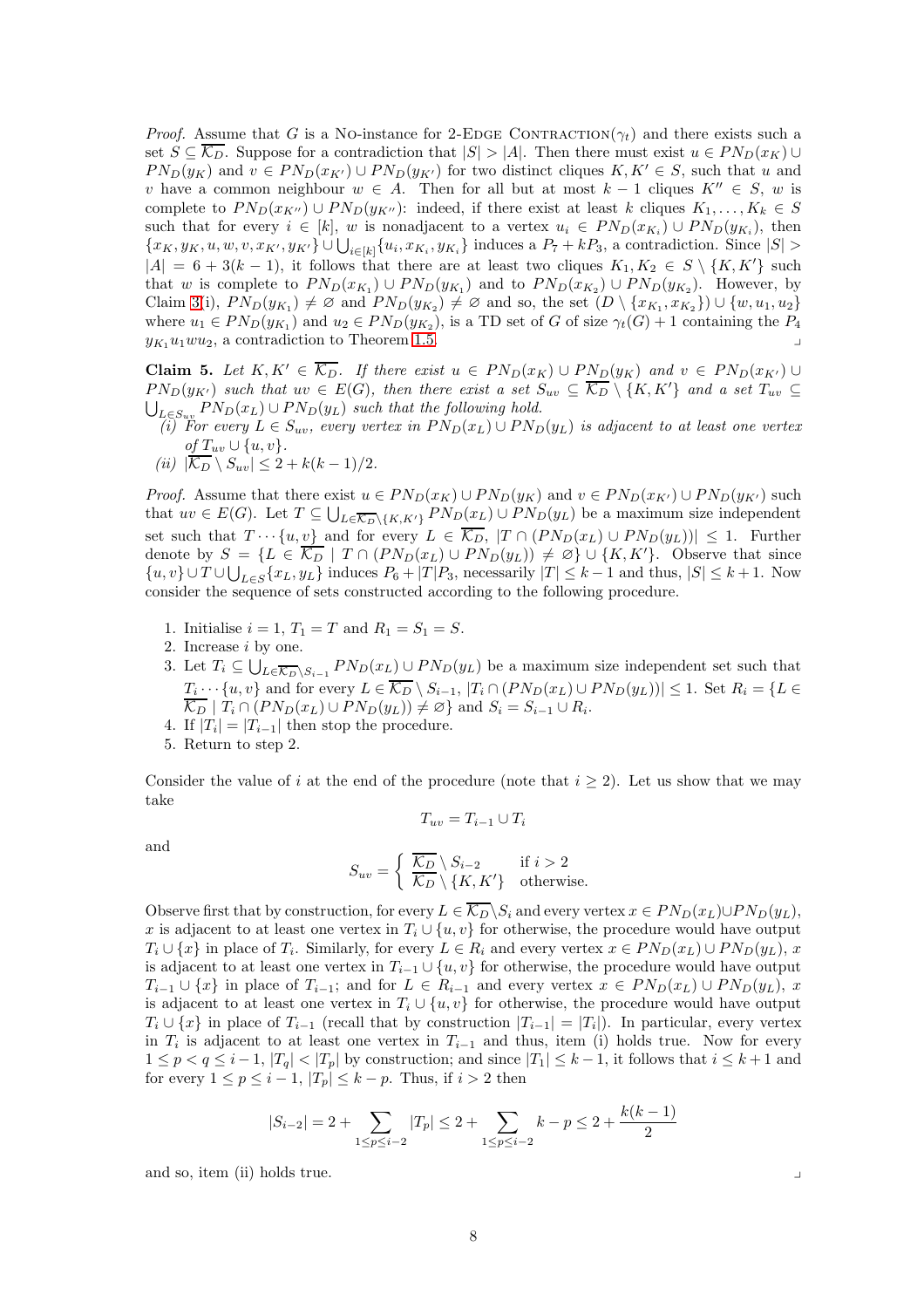In the following, for any  $K, K' \in \overline{\mathcal{K}_D}$ ,  $u \in PN_D(\underline{x_K}) \cup PN_D(y_K)$  and  $v \in PN_D(x_{K'}) \cup$  $PN_D(y_{K'})$  such that  $uv \in E(G)$ , we denote by  $S_{uv} \subseteq \overline{K_D}$  and  $T_{uv} \subseteq B$  the two sets given by Claim [5.](#page-7-0)

<span id="page-8-0"></span>**Claim 6.** If there exist  $K_1, K'_1, K_2, K'_2 \in \overline{\mathcal{K}_D}$  such that

- *(i)*  $K_2, K'_2 \in S_{u_1u'_1}$  *for some*  $u_1$  ∈  $PN_D(x_{K_1}) \cup PN_D(y_{K_1})$  *and*  $u'_1$  ∈  $PN_D(x_{K'_1}) \cup PN_D(y_{K'_1})$ where  $u_1u'_1 \in \dot{E}(G)$ , and
- (*ii*) one of  $K_1$  and  $K'_1$  belongs to  $S_{u_2u'_2}$  for some  $u_2 \in PN_D(x_{K_2}) \cup PN_D(y_{K_2})$  and  $u'_2 \in$  $PN_D(x_{K'_2}) \cup PN_D(y_{K'_2})$  where  $u_2u'_2 \in E(G)$ ,

*then*  $ct_{\gamma_t}(G) \leq 2$ *.* 

*Proof.* Assume that four such cliques  $K_1, K'_1, K_2, K'_2 \in \overline{\mathcal{K}_D}$  exist and let  $u_1, u'_1, u_2, u'_2$  be the vertices given by items (i) and (ii). Then for every  $z \in T_{u_1u'_1}$ , there exists, by construction, a clique  $L_z \in S_{u_1u'_1}$  such that z is a private neighbour of  $x_{L_z}$  or  $y_{L_z}$ : let us denote by  $w_z \in \{x_{L_z}, y_{L_z}\}$ the vertex such that z is not a private neighbour of  $w_z$ . Similarly, for every  $z \in T_{u_2u'_2}$ , there exists a clique  $L_z \in S_{u_2u'_2}$  such that z is a private neighbour of  $x_{L_z}$  or  $y_{L_z}$ : let us denote by  $w_z \in \{x_{L_z}, y_{L_z}\}$ the vertex such that z is not a private neighbour of  $w_z$ . Now assume without loss of generality that for every  $i \in [2]$ ,  $u_i \in PN_D(y_{K_i})$  and  $u'_i \in PN_D(y_{K'_i})$ , and that furthermore,  $K'_1 \in S_{u_2u'_2}$ . We contend that the set  $D' = (D \setminus (\{w_z \mid z \in T_{u_1u'_1} \cup T_{u_2u'_2}\} \cup \{x_{K'_1}, x_{K_2}, x_{K'_2}\})) \cup T_{u_1u'_1} \cup T_{u_2u'_2} \cup$  $\{u_1, u'_1, u_2, u'_2\}$  is a TD set of G. Indeed, by Claim [5\(](#page-7-0)i), every vertex in  $PN_D(w_z)$  for  $z \in T_{u_1u'_1}$ , is adjacent to at least one vertex in  $T_{u_1u'_1} \cup \{u_1, u'_1\}$ ; and similarly, every vertex in  $PN_D(w_z)$  for  $z \in T_{u_2u'_2}$ , is adjacent to at least one vertex in  $T_{u_2u'_2} \cup \{u_2, u'_2\}$ . Furthermore, by Claim [5\(](#page-7-0)i), since  $K_2, K'_2 \in S_{u_1u'_1}$  and  $K'_1 \in S_{u_2u'_2}$ , every vertex in  $\tilde{P}N_D(x_{K_2}) \cup PN_D(x_{K'_2})$  is adjacent to at least one vertex in  $T_{u_1u'_1} \cup \{u_1, u'_1\}$ , and every vertex in  $PN_D(x_{K'_1})$  is adjacent to at least one vertex in  $T_{u_2u'_2} \cup \{u_2, u'_2\}$ . It follows that D' is indeed a TD set of  $\hat{G}$ ; and since  $|D'| = \gamma_t(G) + 1$  and D' contains the  $P_4$   $y_{K_1}u_1u'_1y'_{K'_1}$ , we conclude by Theorem [1.5](#page-1-2) that  $ct_{\gamma_t}(G) \leq 2$ .

<span id="page-8-1"></span>Claim 7. If G is a No-instance for 2-EDGE CONTRACTION( $\gamma_t$ ) then  $|\overline{\mathcal{K}_D}| \leq k^2(k(k-1)/2 +$  $2) + |A| - 1.$ 

*Proof.* Assume that G is a NO-instance for 2-EDGE CONTRACTION( $\gamma_t$ ) and suppose to the contrary that  $|\overline{\mathcal{K}_{D}}| > k^2(k(k-1)/2+2) + |A|-1$ . Let us show that there then exist four cliques in  $\overline{\mathcal{K}_D}$  satisfying items (i) and (ii) of Claim [6,](#page-8-0) which would contradict the fact that  $ct_{\gamma_t}(G) > 2$ . Let  $K_1, K'_1 \in \overline{\mathcal{K}_D}$  be two cliques for which there exist  $u_1 \in PN_D(x_{K_1}) \cup PN_D(y_{K_1})$ and  $u'_1 \in PN_D(x_{K'_1}) \cup PN_D(y_{K'_1})$  such that  $u_1u'_1 \in E(G)$  (the existence of such cliques is guaran-teed by Claim [4\)](#page-6-2). We claim that the algorithm below always outputs four cliques of  $\overline{\mathcal{K}_D}$  satisfying items (i) and (ii) of Claim [6.](#page-8-0)

- 1. Initialise  $i = 1$  and  $C_1 = S_{u_1 u'_1}$ .
- 2. Increase i by one.
- 3. If there exist  $K, K' \in C_{i-1}$  with  $u \in PN_D(x_K) \cup PN_D(y_K)$  and  $u' \in PN_D(x_{K'}) \cup PN_D(y_{K'})$ such that
	- $uu' \in E(G)$  and
	- $\cdot K_{i-1} \in S_{uu'}$  or  $K'_{i-1} \in S_{uu'},$
	- then output  $K_{i-1}, K'_{i-1}, K, K'$ .
- 4. If  $|C_{i-1}| \geq |A|$  then let  $K_i, K'_i \in C_{i-1}$  be two cliques for which there exist  $u_i \in PN_D(x_{K_i}) \cup$  $PN_D(y_{K_i})$  and  $u'_i \in PN_D(x_{K'_i}) \cup PN_D(y_{K'_i})$  such that  $u_iu'_i \in E(G)$ ; and set  $C_i = C_{i-1} \cap$  $S_{u_iu_i'}$ .
- 5. If  $|\tilde{C}_{i-1}| < |A|$  then set  $C_i = C_{i-1}$ .
- 6. Return to step 2.

Before showing correctness of the above algorithm, let us first note that for every  $j \geq 1$  satisfying the condition in step 4 (that is,  $|C_j| \geq |A|$ ), the existence of the cliques  $K_j$  and  $K'_j$  is guaranteed by Claim [4.](#page-6-2) Now let us show that if the above algorithm terminates then its output is indeed as claimed. Assume that the algorithm terminates when the counter i equals some value  $j \geq 1$  and let  $K_{j-1}, K'_{j-1}, K, K'$  be the output. Observe first that since the algorithm terminates, the condition in step 5 is never satisfied during its run (the algorithm would have otherwise looped indefinitely); in particular  $C_{j-1} = \bigcap_{1 \leq \ell \leq j-1} S_{u_{\ell}u'_{\ell}}$ . Since by construction, K and K' both belong to  $C_{j-1}$ ,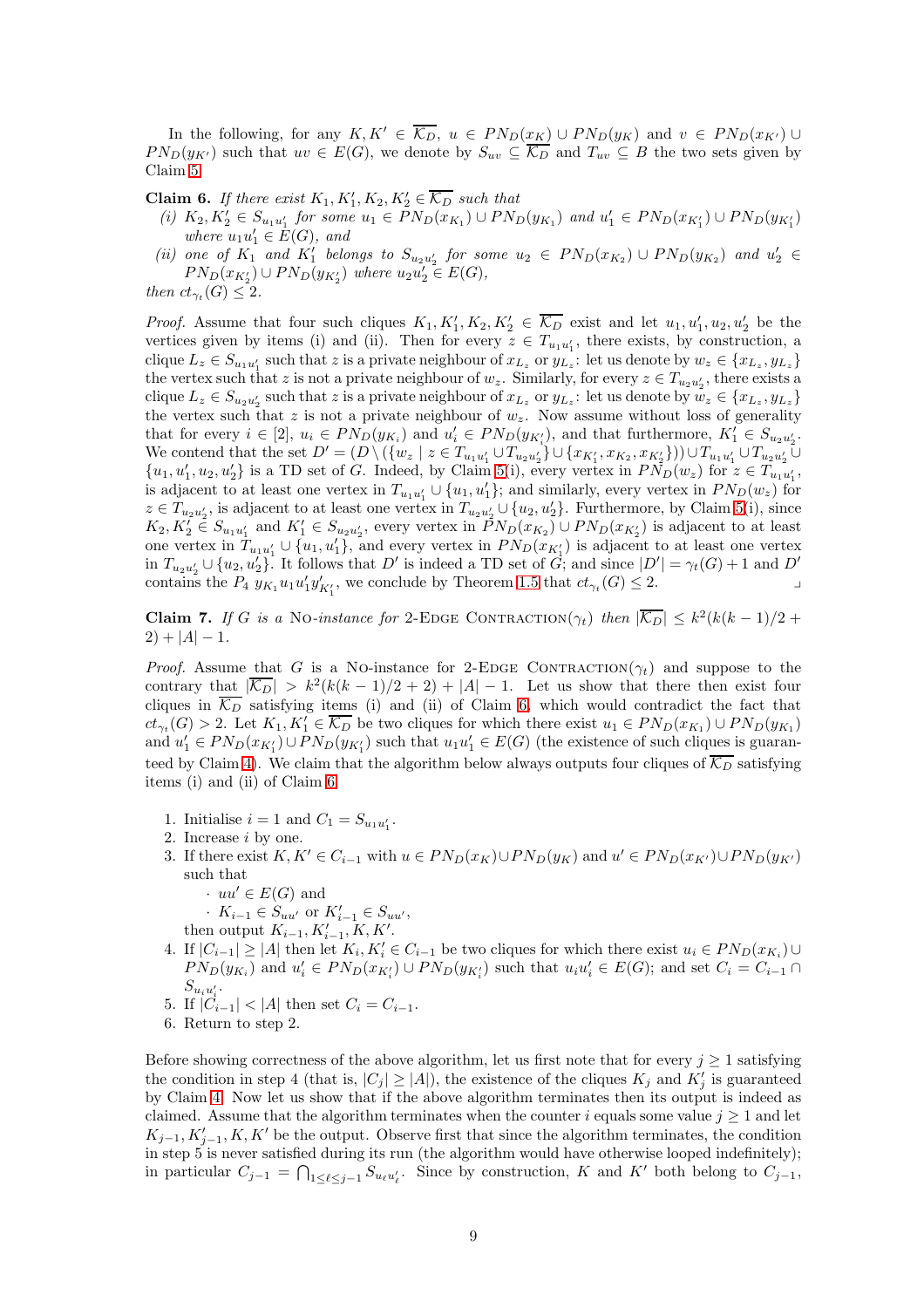they belong in particular to  $S_{u_{j-1}u'_{j-1}}$  and so, item (i) of Claim [6](#page-8-0) indeed holds. Furthermore, by construction, there exist  $u \in \tilde{PN}_D(x_K) \cup \tilde{PN}_D(y_K)$  and  $u' \in \tilde{PN}_D(x_{K'}) \cup \tilde{PN}_D(y_{K'})$  with  $uu' \in E(G)$ , such that  $K_{j-1} \in S_{uu'}$  or  $K'_{j-1} \in S_{uu'}$ , and thus, item (ii) of Claim [6](#page-8-0) holds true as well.

There remains to show that the algorithm indeed terminates. To this end, let us first show by induction that for every  $j \in [k^2+1]$ , the condition in step 4 is always satisfied, that is,  $|C_{j-1}| \geq |A|$ . More specifically, we show that for every  $j \in [k^2]$ ,  $|C_j| \ge (k^2 - j)(k(k-1)/2 + 2) + |A|$ . For  $j = 1$ , the result readily follows from the fact that  $|\overline{\mathcal{K}_D}| = |C_1| + |\overline{\mathcal{K}_D} \setminus C_1| \geq k^2(k(k-1)/2+2) + |A|$  by assumption and  $|K_D \setminus C_1| \leq k(k-1)/2 + 2$  by Claim [5\(](#page-7-0)ii). For  $j > 1$ ,  $|C_j| = |S_{u_j u'_j} \cap C_{j-1}|$  by definition and so,

$$
|C_j| = |\overline{K_D}| - |\overline{K_D} \setminus C_j|
$$
  
=  $|\overline{K_D}| - |(\overline{K_D} \setminus S_{u_j u'_j}) \cup (\overline{K_D} \setminus C_{j-1})|$   
 $\geq |\overline{K_D}| - (|\overline{K_D} \setminus S_{u_j u'_j}| + |\overline{K_D} \setminus C_{j-1}|)$   
=  $|C_{j-1}| - |\overline{K_D} \setminus S_{u_j u'_j}|.$ 

But  $|C_{j-1}| \ge (k^2 - (j-1))(k(k-1)/2 + 2) + |A|$  by the induction hypothesis and  $|\overline{\mathcal{K}_D} \setminus S_{u_j u'_j}| \ge$  $k(k-1)/2+2$  by Claim [5\(](#page-7-0)ii) and thus,  $|C_j| \geq (k^2 - j)(k(k-1)/2+2) + |A|$  as claimed.

Now suppose to the contrary that the algorithm has not yet terminated by the time the counter i reaches the value  $t = k(k-1)/4 + 3$ . Then for every  $j < t$ ,  $K_j, K'_j \notin S_{u_t u'_t}$ : indeed, if there exist indices  $j \in [t-1]$  such that one of  $K_j$  and  $K'_j$  belongs to  $S_{u_t u'_t}$  then, letting  $\ell$  be the smallest such index, we have  $C_{t-1} \subseteq C_{\ell}$  and  $K_t, K'_{t} \in C_{t-1}$ ; but then, the algorithm would have terminated after setting the <u>cou</u>nter i to  $\ell + 1$  and output  $K_{\ell}, K'_{\ell}, K = K_t, K' = K'_{t}$ . It follows that  $\{K_j, K'_j \mid j \in [t-1]\} \subseteq \overline{\mathcal{K}_D} \setminus S_{u_t u'_t}$ ; but  $|\{K_j, K'_j \mid j \in [t-1]\}| = 2(t-1) = k(k-1)/2 + 4$ , a contradiction to Claim  $5(ii)$ .

To conclude, assume that G is a No-instance for 2-EDGE CONTRACTION( $\gamma_t$ ). Then by Observation [2](#page-6-3) and Claim [7,](#page-8-1)

$$
|D \cap N[\overline{\mathcal{K}_D}]| = 2|\overline{\mathcal{K}_D}| \le k^2(k(k-1)+4) + 2(|A|-1)
$$

and thus, combined with Claim [2,](#page-5-1) we conclude that

$$
|D \cap N[C]| = |D \cap N[\mathcal{K}_D]| + |D \cap N[\overline{\mathcal{K}_D}] \le k^2(k(k-1)+4) + 6|A| - 2.
$$

Now observe that  $D' = D \setminus N[C]$  has size at most |A|: indeed, since D' dominates (only) vertices from  $A \cup B$ , if  $|D'| > |A|$  then  $(D \setminus D') \cup A$  is a TD set of G of size strictly less than that of D, a contradiction. It follows that

$$
\gamma_t(G) = |D \cap N[C]| + |D \setminus N[C]| \le k^2(k(k-1)+4) + 7|A| - 2
$$

and so, we may take  $f(k) = k^4 + 4k^2 + 21k + 19$  as claimed.

<span id="page-9-0"></span>Since for any graph G, G is a YES-instance for 2-EDGE CONTRACTION( $\gamma_t$ ) if and only if G is a No-instance for CONTRACTION NUMBER $(\gamma_t,3)$ , the following ensues from Lemma [3.1.](#page-4-2)

**Corollary 3.2.** For every  $k \geq 0$ , CONTRACTION NUMBER( $\gamma_t$ ,3) is polynomial-time solvable on  $(P_6 + kP_3)$ -free graphs.

<span id="page-9-1"></span>**Lemma 3.3.** CONTRACTION NUMBER( $\gamma_t$ ,2) *is polynomial-time solvable on* H-free graphs if H  $\subseteq$  $P_5 + tK_1$  *for some*  $t \geq 0$ *, or*  $H \subseteq_i P_4 + tP_3$  *for some*  $t \geq 0$ *.* 

*Proof.* Assume that  $H \subseteq_i P_5 + tK_1$  for some  $t \geq 0$  (the case where  $H \subseteq_i P_4 + tP_3$  for some  $t \geq 0$  is handled similarly) and let G be an H-free graph. Since H is a fortiori an induced subgraph of  $P_6 + tP_3$ , we may use the polynomial-time algorithm for  $(P_6 + tP_3)$ -free graphs given by Corollary [3.2](#page-9-0) to determine whether G is a YES-instance for CONTRACTION NUMBER( $\gamma_t$ , 3) or not. If the answer is yes then we output No; otherwise, we use the polynomial-time algorithm for  $(P_5 + tK_1)$ -free graphs given by Theorem [1.6](#page-1-4) to determine whether G is a YES-instance for CONTRACTION NUMBER $(\gamma_t, 1)$  or not, and output the answer accordingly.  $\Box$ 

 $\Box$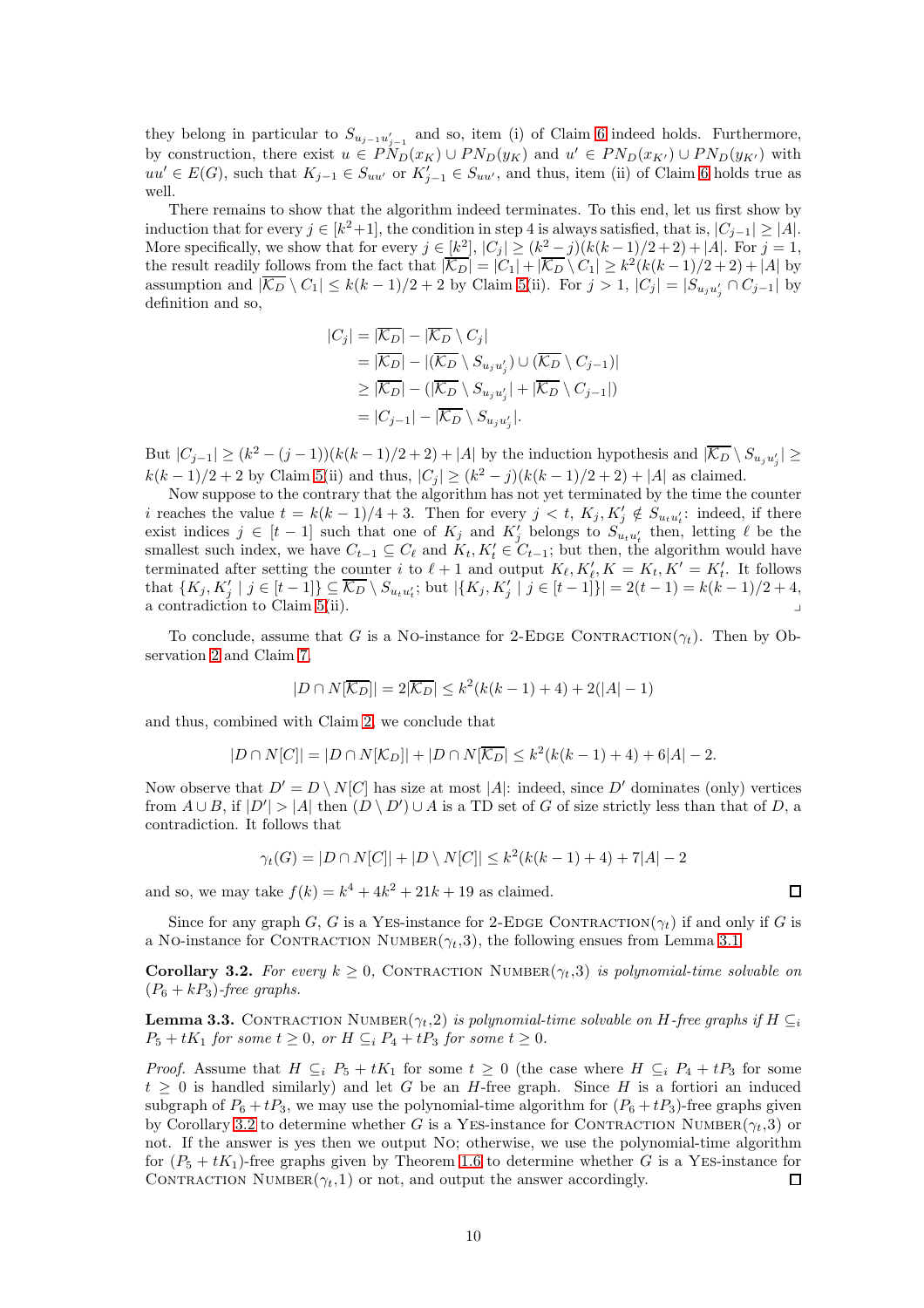<span id="page-10-1"></span>

Figure 3: The variable gadget  $G_x$  for a variable x contained in clauses  $c, c'$  and  $c''$  (a rectangle indicates that the corresponding set of vertices induces a clique).

<span id="page-10-2"></span>

Figure 4: The clause gadget  $G_c$  for a clause  $c = x \vee y \vee z$  is the disjoint union of  $G_c^T$  and  $G_c^F$  (a rectangle indicates that the corresponding set of vertices is a clique).

### <span id="page-10-0"></span>3.2 Hardness results

<span id="page-10-4"></span>In this section, we show that CONTRACTION NUMBER( $\gamma_t$ ,2) and CONTRACTION NUMBER( $\gamma_t$ ,3) are NP-hard on a number of monogenic graph classes. We first consider the case  $k = 2$ .

**Lemma 3.4.** CONTRACTION NUMBER $(\gamma_t, 2)$  is NP-hard on  $K_{1,3}$ -free graphs.

*Proof.* We use the same construction as in [\[11,](#page-36-8) Theorem 6]. More precisely, we reduce from POSITIVE EXACTLY 3-BOUNDED 1-IN-3 3-SAT (see Section [2](#page-2-0) for a precise definition of this problem): given an instance  $\Phi$  of this problem, with variable set X and clause set C, we construct an instance G of CONTRACTION NUMBER( $\gamma_t$ ,2) as follows. For every variable  $x \in X$  appearing in clauses c, c' and c'', we introduce the gadget  $G_x$  depicted in Figure [3](#page-10-1) (where a rectangle indicates that the corresponding set of vertices is a clique). For every clause  $c \in C$  containing variables  $x, y$ and z, we introduce the gadget  $G_c$  which is the disjoint union of the graph  $G_c^T$  and the graph  $G_c^F$ depicted in Figure [4](#page-10-2) (where a rectangle indicates that the corresponding set of vertices is a clique) and further add for every  $\ell \in \{x, y, z\}$ , an edge between  $t_{\ell}^c$  and  $t_c^{\ell}$ , and an edge between  $f_{\ell}^c$  and  $f_c^{\ell}$ . We let G be the resulting graph. Let us show that  $\Phi$  is satisfiable if and only if  $ct_{\gamma_t}(G) = 2$ . To do so, we will rely on the following key result shown in [\[11\]](#page-36-8).

<span id="page-10-3"></span>Claim 8 ([\[11](#page-36-8)]). *The following statements are equivalent.*

```
(i) \Phi is satisfiable.
```
- *(ii)*  $\gamma_t(G) = 14|X| + 8|C|$ *.*
- *(iii)*  $ct_{\gamma_t}(G) > 1$ *.*

Now assume that  $\Phi$  is satisfiable and consider a truth assignment satisfying  $\Phi$ . We construct a minimum TD set D of G as follows. For every variable  $x \in X$  appearing in clauses  $c, c'$  and  $c''$ , if x is true then we include  $\{u_x, T_x\} \cup \{d_x^p, t_x^p, h_x^p, j_x^p \mid p \in \{c, c', c''\}\}\$  in D; otherwise, we include  $\{u_x, F_x\} \cup \{b_x^p, d_x^p, j_x^p, f_x^p \mid p \in \{c, c', c''\}\}\$  in D. For every clause  $c \in C$  containing variables  $x, y$ and  $z$ , exactly one variable is true, say  $x$  without loss of generality, in which case we include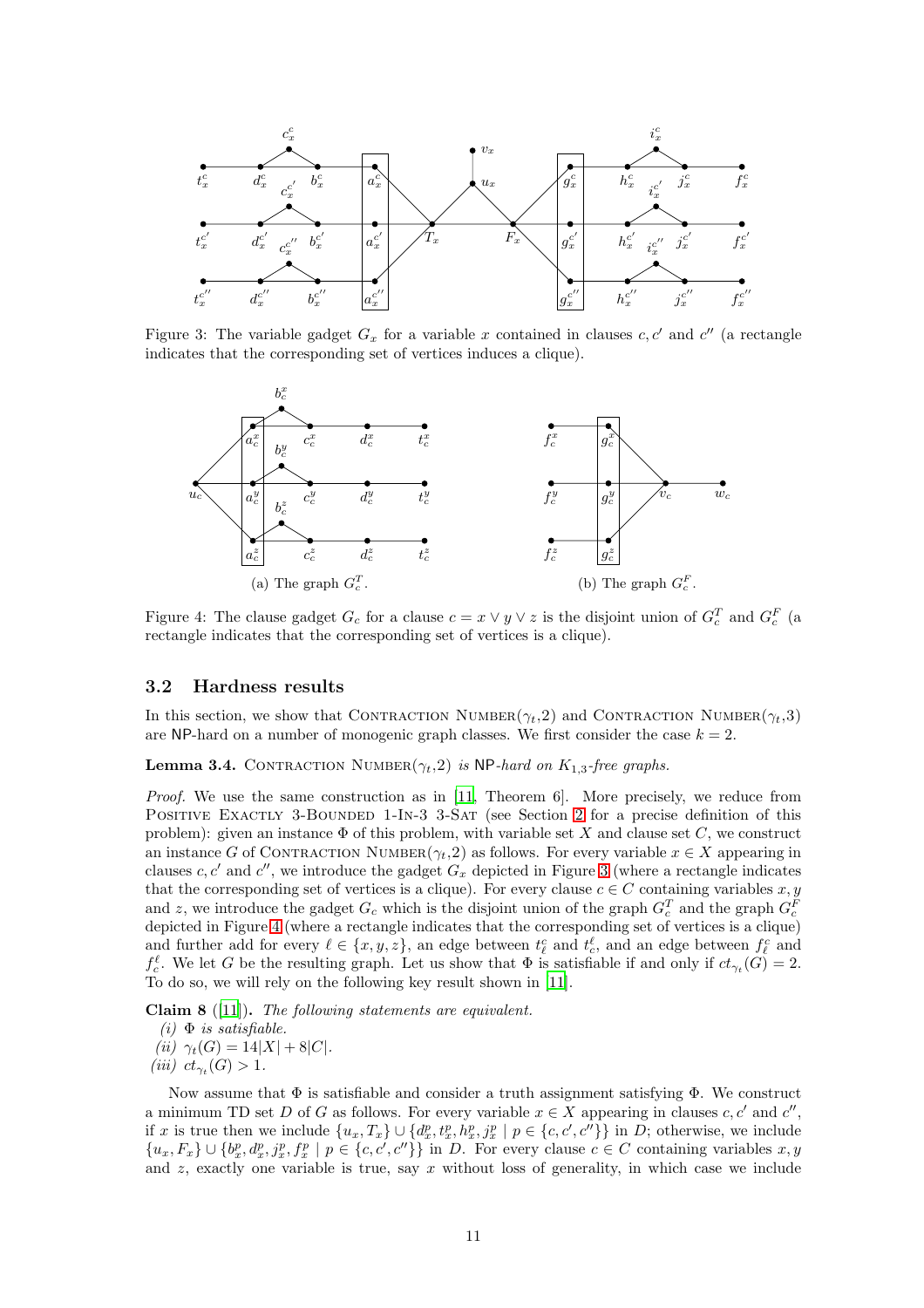$\{v_c, g_c^x\} \cup \{c_c^x, a_c^x\} \cup \{c_c^t, d_c^t \mid t \in \{y, z\}\}\$ in D. It is not difficult to see that the constructed set D is indeed a TD set and since  $|D| = 14|X| + 8|C|$  $|D| = 14|X| + 8|C|$  $|D| = 14|X| + 8|C|$ , we conclude by Claim 8 that D is minimum. Now consider a clause  $c \in C$  containing variables x, y and z and assume without loss of generality that x is true (and thus y and z are false). Then  $D \cup \{a_c^y\}$  contains the  $P_4$   $c_c^x a_c^x a_c^y c_c^y$  and thus,  $ct_{\gamma_t}(G) \leq 2$  by Theorem [1.5;](#page-1-2) but  $ct_{\gamma_t}(G) > 1$  by Claim [8](#page-10-3) and so,  $ct_{\gamma_t}(G) = 2$ . Conversely, if  $ct_{\gamma_t}(G) = 2$  then  $\Phi$  is satisfiable by Claim [8.](#page-10-3) Since G is  $K_{1,3}$ -free, the lemma follows.  $\Box$ 

<span id="page-11-2"></span>**Lemma 3.5.** CONTRACTION NUMBER $(\gamma_t, 2)$  is coNP-hard on  $P_6$ -free graphs.

*Proof.* If G is a  $P_6$ -free graph then  $ct_{\gamma_t}(G) \leq 2$  as shown in the proof of Lemma [3.1;](#page-4-2) and since CONTRACTION NUMBER( $\gamma_t$ ,1) is NP-hard on  $P_6$ -free graphs by Theorem [1.6,](#page-1-4) the lemma follows from Observation [1.](#page-4-3)  $\Box$ 

<span id="page-11-3"></span>Lemma 3.6. CONTRACTION NUMBER $(\gamma_t, 2)$  is NP-hard on  $2P_4$ -free graphs.

*Proof.* We use the same reduction as in [\[11,](#page-36-8) Theorem 5]. More precisely, we reduce from 3-SAT: given an instance  $\Phi$  of this problem, with variable set X and clause set C, we construct an instance G of CONTRACTION NUMBER $(\gamma_t, 2)$  as follows. For every variable  $x \in X$ , we introduce the gadget  $G_x$  consisting of a triangle on vertex set  $\{x, \overline{x}, u_x\}$  and an additional vertex  $v_x$  adjacent to  $u_x$ (that is,  $G_x$  is a paw); the vertices x and  $\overline{x}$  are referred to as *literal vertices*. For every clause  $c \in C$ , we introduce a *clause vertex*, denoted by c, and add an edge between c and every literal vertex whose corresponding literal appears in the clause c. Finally, we add an edge between every two clause vertices so that the set of clause vertices induces a clique. We let G be the resulting graph. We next show that  $\Phi$  is satisfiable if and only if  $ct_{\gamma_t}(G) = 2$ . To do so, we will rely on the following key results proved in [\[11](#page-36-8)].

<span id="page-11-0"></span>Claim 9 ([\[11](#page-36-8)]). *The following statements are equivalent.*

 $(i)$   $\Phi$  *is satisfiable.* 

*(ii)*  $\gamma_t(G) = 2|X|$ *.* 

*(iii)*  $ct_{\gamma_t}(G) > 1$ *.* 

Now assume that  $\Phi$  is satisfiable and consider a truth assignment satisfying  $\Phi$ . We construct a minimum TD set D of G as follows. For every variable  $x \in X$ , if x is true then we include  $\{u_x, x\}$ in D; otherwise, we include  $\{u_x, \overline{x}\}\$ in D. It is not difficult to see that the constructed set D is indeed a TD set of G and since  $|D| = 2|X|$ , we conclude by Claim [9](#page-11-0) that D is minimum. Now consider a clause  $c \in C$  containing variables x, y and z, and assume without loss of generality that x and y both appear positive in c. Then the set  $(D \setminus (V(G_x) \cup V(G_y))) \cup \{x, u_x, y, u_y, c\}$  is a TD set of G of size  $\gamma_t(G) + 1$  containing the  $P_4$   $u_x, x, c, u_y$  and thus,  $ct_{\gamma_t}(G) \leq 2$  by Theorem [1.5;](#page-1-2) but  $ct_{\gamma_t}(G) > 1$  by Claim [9](#page-11-0) and so,  $ct_{\gamma_t}(G) = 2$ . Conversely, if  $ct_{\gamma_t}(G) = 2$  then  $\Phi$  is satisfiable by Claim [9.](#page-11-0) Since G is readily seen to be  $2P_4$ -free, the lemma follows.  $\Box$ 

<span id="page-11-4"></span>**Lemma 3.7.** CONTRACTION NUMBER $(\gamma_t, 2)$  is coNP-hard on  $(P_5 + P_2)$ -free graphs.

*Proof.* Since  $P_5 + P_2 \subseteq_i P_6 + P_3$ , CONTRACTION NUMBER( $\gamma_t$ , 3) is polynomial-time solvable on  $(P_5+P_2)$ -free graphs by Corollary [3.2;](#page-9-0) but CONTRACTION NUMBER $(\gamma_t, 1)$  is NP-hard on  $(P_5+P_2)$ -free graphs by Theorem 1.6 and thus, the lemma follows from Observation 1. free graphs by Theorem [1.6](#page-1-4) and thus, the lemma follows from Observation [1.](#page-4-3)

<span id="page-11-1"></span>**Lemma 3.8.** Let G be a graph such that  $\gamma_t(G) > 3$  and let H be the graph obtained by 4-subdividing *every edge of G. Then*  $ct_{\gamma_t}(G) = ct_{\gamma_t}(H)$ *.* 

*Proof.* It was shown in [\[11,](#page-36-8) Lemma 7] that  $\gamma_t(H) = \gamma_t(G) + 2|E(G)|$ . Let us show how to construct from a TD set D of G a TD set  $T(D)$  of H of size  $|D|+2|E(G)|$  (see Figure [5\)](#page-12-0). For every edge  $e = uv \in E(G)$ , we will denote by  $ue_1e_2e_3e_4v$  the  $P_6$  in H replacing the edge e. Firstly, we include in  $T(D)$  every vertex of D. Then for every edge  $e = uv \in E(G)$ , if  $D \cap \{u, v\} = \emptyset$ , we further include  $\{e_2, e_3\}$  in  $T(D)$ ; if  $|D \cap \{u, v\}| = 1$ , say  $u \in D$  without loss of generality, we further include  $\{e_3, e_4\}$  in  $T(D)$ ; and if  $u, v \in D$ , we further include  $\{e_1, e_4\}$  in  $T(D)$ . It is not difficult to see that the constructed set  $T(D)$  is indeed a TD set of H and that  $|T(D)| = |D| + 2|E(G)|$ .

Conversely, given a TD set D of H, let us show how to construct from D a TD set  $T^{-1}(D)$  of G of size at most  $|D|-2|E(G)|$ . To this end, we show how, given a graph F, a graph F' obtained from F by 4-subdividing one edge  $uv \in E(F)$  and a TD set  $D_{F'}$  of F', we can construct from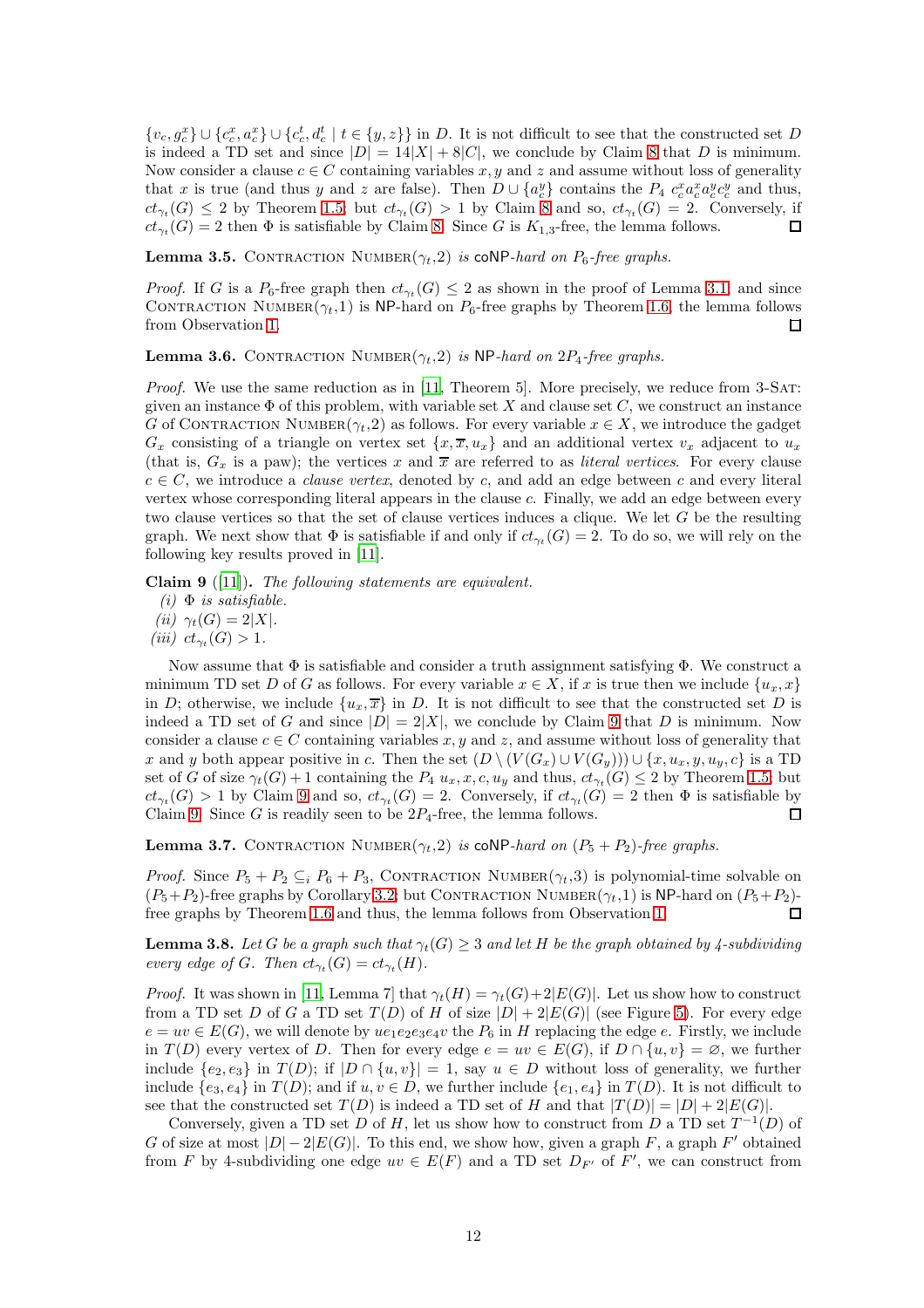<span id="page-12-0"></span>

Figure 5: Constructing a total dominating set of  $H$  from a total dominating set of  $G$  (vertices in red belong to the corresponding total dominating set).

 $D_{F'}$  a TD set  $D_F$  of F of size at most  $|D_{F'}| - 2$ . Then by iterating this procedure on H, we will obtain the desired TD set  $T^{-1}(D)$  of G.

Let  $ue_1e_2e_3e_4v$  be the path in F' corresponding to the 4-subdivision of the edge  $uv \in E(F)$ . If  $e_1 \in D_{F'}$  and  $u \notin D_{F'}$  then necessarily  $e_2 \in D_{F'}$ , for  $e_1$  would otherwise not be dominated. Similarly, if  $e_4 \in D_{F'}$  and  $v \notin D_{F'}$  then necessarily  $e_3 \in D_{F'}$ , for  $e_4$  would otherwise not be dominated. Thus, if  $e_1, e_4 \in D_{F'}$ , we let  $D_F = (D_{F'} \setminus \{e_1, e_2, e_3, e_4\}) \cup \{u, v\}$ . Suppose next that  $e_4 \notin D_{F'}$ . Then  $e_2 \in D_{F'}$ , for  $e_3$  would otherwise not be dominated; and if  $v \notin D_{F'}$  then  $e_3 \in D_{F'}$ , for  $e_4$  would otherwise not be dominated. Thus, if  $e_1 \in D_{F'}$  and  $e_4 \notin D_{F'}$ , then either  $v \in D_{F'}$  in which case we let  $D_F = D_{F'} \setminus \{e_1, e_2, e_3, e_4\}$ , or  $v \in D_{F'}$  in which case we let  $D_F = (D_{F'} \setminus \{e_1, e_2, e_3, e_4\}) \cup \{v\}.$  We proceed symmetrically if  $e_1 \notin D_{F'}$  and  $e_4 \in D_{F'}$ . Finally, if  $e_1, e_4 \notin D_{F'}$  then  $e_2, e_3 \in D_{F'}$  and so, we may take  $D_F = D_{F'} \setminus \{e_1, e_2, e_3, e_4\}$ . Now let us observe that the TD set  $T^{-1}(D)$  constructed as such satisfies the following property.

<span id="page-12-2"></span>**Observation 4.** For every edge  $e = uv \in E(G)$ , if  $e_1 \in D$  ( $e_4 \in D$ , respectively) then  $v \in T^{-1}(D)$  $(u \in T^{-1}(D),$  respectively).

<span id="page-12-1"></span>We next show that  $ct_{\gamma_t}(G) = ct_{\gamma_t}(H)$ . As the following was shown in [\[11,](#page-36-8) Lemma 7], it in fact suffices to show that  $ct_{\gamma_t}(G) = 2$  if and only if  $ct_{\gamma_t}(H) = 2$ .

**Claim 10** ([\[11\]](#page-36-8)).  $ct_{\gamma_t}(G) = 1$  *if and only if*  $ct_{\gamma_t}(H) = 1$ *.* 

Assume first that  $ct_{\gamma_t}(G) = 2$  and let D be a TD set of G of size  $\gamma_t(G) + 1$  containing a  $P_4$ , a  $2P_3$  or a  $K_{1,3}$  (see Theorem [1.5\)](#page-1-2). Suppose first that D contains a  $P_4$  with edge set  $e^1 = uv$ ,  $e^2 = vw$  and  $e^3 = wt$ . Then by construction, the TD set  $T(D)$  of G contains the  $2P_3 e_4^1 v e_1^2, e_4^2 w e_1^3$ . Second, suppose that D contains a  $2P_3$  with edge set  $e^1 = uv$ ,  $e^2 = vw$ ,  $e^3 = xy$  and  $e^4 = yz$ . Then by construction, the TD set  $T(D)$  of G contains the  $2P_3 e_4^1ve_1^2, e_4^3ye_1^4$ . Suppose finally that D contains a  $K_{1,3}$  on edge set  $e^1 = uv$ ,  $e^2 = wv$  and  $e^3 = tv$ . Then by construction, the TD set  $T(D)$ contains the  $K_{1,3}$   $v, e_4^1, e_4^2, e_4^3$ . In all three cases, we conclude by Theorem [1.5](#page-1-2) that  $ct_{\gamma_t}(H) \leq 2$ and by Claim [10](#page-12-1) that in fact  $ct_{\gamma_t}(H) = 2$ .

Conversely assume that  $ct_{\gamma_t}(H) = 2$  and denote by D the set of TD sets of H of size  $\gamma_t(H) + 1$ containing a  $P_4$ , a  $2P_3$  or a  $K_{1,3}$  (note that  $\mathcal{D} \neq \emptyset$  by Theorem [1.5\)](#page-1-2). Observe that if there exists  $D \in \mathcal{D}$  such that  $T^{-1}(D)$  contains a  $P_4$ , a  $2P_3$  or a  $K_{1,3}$ , then since  $ct_{\gamma_t}(G) > 1$  by Claim [10,](#page-12-1) it must be that  $|T^{-1}(D)| = \gamma_t(G) + 1$  and thus,  $ct_{\gamma_t}(G) = 2$  by Theorem [1.5.](#page-1-2) Now if there exists  $D \in \mathcal{D}$  such that D contains a  $K_{1,3}$   $u, e_1^1, e_1^2, e_1^3$  where u is the vertex of degree three and  $e^i = ux_i$ for every  $i \in [3]$ , then by Observation [4,](#page-12-2) the TD set  $T^{-1}(D)$  contains the  $K_{1,3} u, x_1, x_2, x_3$  and so,  $ct_{\gamma_t}(G) = 2$  by the above.

Assume henceforth that no TD set in  $\mathcal D$  contains a  $K_{1,3}$ . We contend that there then exists a TD set in D containing a  $2P_3$ . To prove this claim, let us first show that there exists  $D \in \mathcal{D}$  such that for every edge  $e \in E(G)$ ,  $\{e_1, e_2, e_3, e_4\} \not\subseteq D$ . In the following, given a TD set  $D \in \mathcal{D}$  and an edge  $e \in E(G)$ , if  $\{e_1, e_2, e_3, e_4\} \subseteq D$  then D is said to *accommodate* the edge uv. Consider a TD set  $D \in \mathcal{D}$  accommodating the minimum number of edges amongst every TD set in  $\mathcal{D}$ , and suppose to the contrary that D accommodates an edge  $e = uv \in E(G)$ . Let us show that  $\mathcal{D} \setminus \{D\}$ contains a TD set accommodating fewer edges than D, which would contradict the choice of D. First note that one of u and v does not belong to D: indeed, if  $\{u, v\} \subseteq D$  then  $D \setminus \{e_3\}$  is a minimum TD set of H containing the  $P_3$  ue<sub>1</sub>e<sub>2</sub>, a contradiction to Theorem [1.5.](#page-1-2) Furthermore, since  $\gamma_t(G) \geq 3$ , at least one of u and v has degree at least two in G.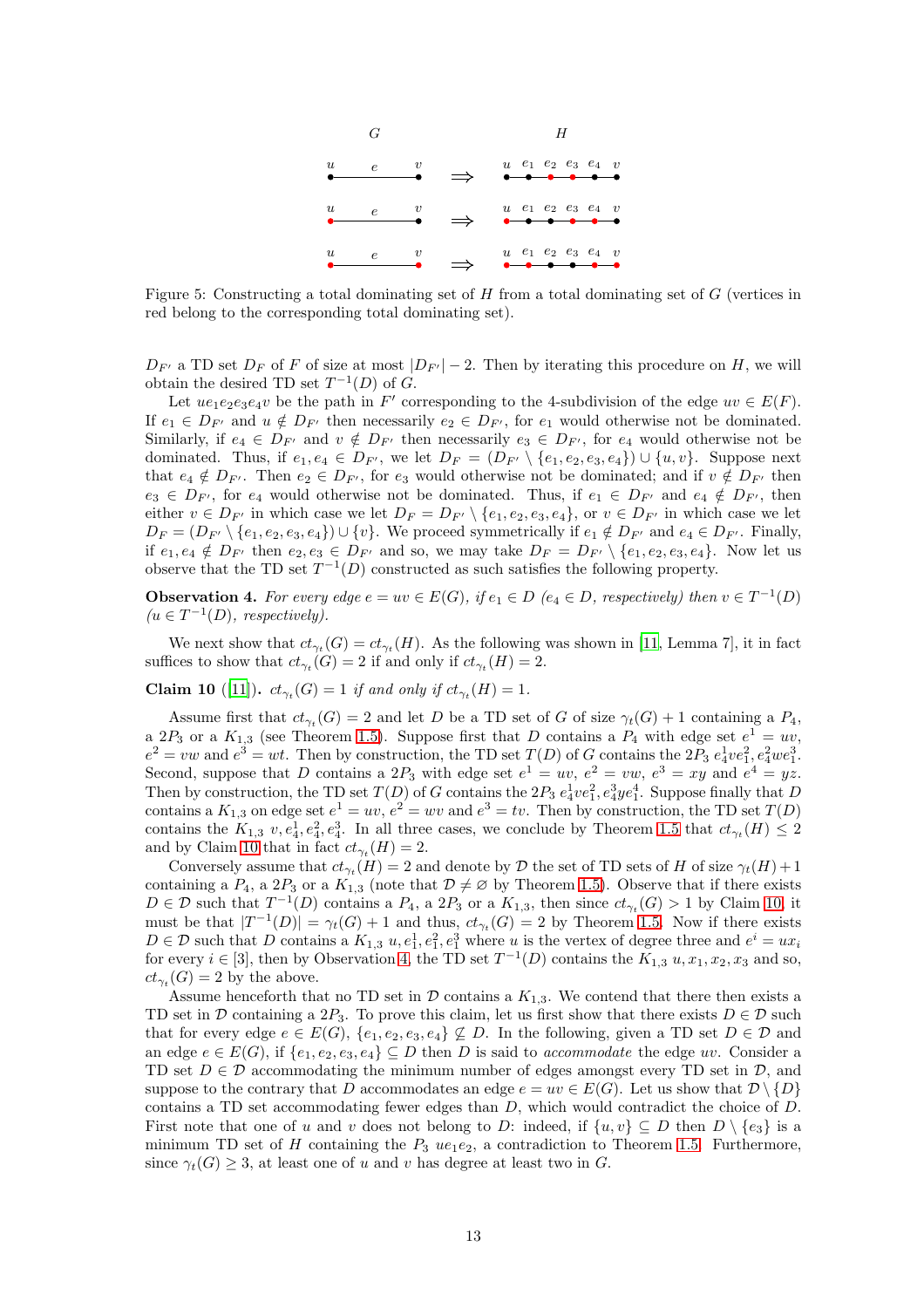Suppose first that there exists  $x \in \{u, v\} \setminus D$  such that  $d_G(x) \geq 2$ , say  $x = v$  without loss of generality, and let  $f = vw$  be an edge of G. Note that since  $v \notin D$  by assumption, necessarily  $f_2 \in D$ , for  $f_1$  would otherwise not be dominated. Now if  $f_1 \notin D$  then  $f_3 \in D$  as  $f_2$  should be dominated; but then, the TD set  $(D \setminus \{e_4\}) \cup \{f_1\}$  belongs to D (note indeed that it contains  $e_1e_2e_3$  and  $f_1f_2f_3$ ) and accommodates fewer edges than D, a contradiction to the choice of D. Thus, it must be that  $f_1 \in D$ ; but then, the TD set  $(D \setminus \{e_3\}) \cup \{v\}$  belongs to  $D$  (note indeed that it contains the  $P_4$  e<sub>4</sub>vf<sub>1</sub>f<sub>2</sub>) and accommodates fewer edges than D, a contradiction to the choice of D.

Suppose second that for every  $x \in \{u, v\} \setminus D$ ,  $d_G(x) = 1$ . By the above,  $\{u, v\} \setminus D \neq \emptyset$  and at least one of  $u$  and  $v$  has degree at least two in  $G$ : let us assume without loss of generality that  $u \notin D$  and  $d_G(v) \geq 2$  (note that then  $d_G(u) = 1$  and  $v \in D$ ). Observe that since  $D \setminus \{e_3\}$  is a minimum TD set of  $H$ , it cannot contain a  $P_3$  by Theorem [1.5.](#page-1-2) Now among the neighbours of  $v$ , there must be one of degree at least two, for  $G$  is otherwise a star thereby contradicting the fact that  $\gamma_t(G) \geq 3$ . Thus, let  $f = vw$  be an edge of G such that  $d_G(w) \geq 2$ . Then since  $f_1 \notin D$  $(D \setminus \{e_3\}$  would otherwise contain the  $P_3 e_4vf_1$ , necessarily  $f_3 \in D$  as  $f_2$  should be dominated; and since  $f_3$  should be dominated but  $D \setminus \{e_3\}$  cannot contain a  $P_3$ , necessarily  $|D \cap \{f_2, f_4\}| = 1$ . Now if  $f_2 \in D$  then the TD set  $(D \setminus \{e_4\}) \cup \{f_1\}$  belongs to D (note indeed that it contains the  $P_4$  $v f_1 f_2 f_3$ ) and accommodates fewer edges than D (recall that in this case  $f_4 \notin D$ ), a contradiction to the choice of D. Now if  $f_4 \in D$  then  $w \notin D$ , for  $D \setminus \{e_3\}$  would otherwise contain the  $P_3$   $f_3f_4w$ ; but then, by considering the TD set  $(D \setminus \{e_3, e_4\}) \cup \{f_1, f_2\}$  in place of D, we may argue as in the previous case (recall indeed that  $w \notin D$  and  $d_G(w) \geq 2$ ) and conclude similarly to a contradiction. Therefore, D accommodates no edge.

Let us next show that among those  $TD$  sets of  $D$  accommodating no edge, there exists a  $TD$ set D such that D contains a  $2P_3$ . Indeed, let  $D \in \mathcal{D}$  be a TD set which accommodates no edge and suppose that D contains no  $2P_3$ . Let us show how obtain from D a TD set with a  $2P_3$ . Note that since D contains no  $2P_3$ , D contains a  $P_4$  by assumption. Now suppose first that D contains a  $P_4$  of the form  $ue_1e_2e_3$ , where  $e = uv \in E(G)$ . Since D does not accommodate the edge uv,  $e_4 \notin D$  and so, there must exist  $f = vw \in E(G)$  such that  $f_1 \in D$  (v would otherwise not be dominated). But then, either  $v \notin D$  in which case  $f_2 \in D$  ( $f_1$  would otherwise not be dominated) and thus, the TD set  $(D \setminus \{e_3\}) \cup \{v\}$  contains the  $2P_3$  ue<sub>1</sub>e<sub>2</sub>,  $v f_1 f_2$ ; or  $v \in D$  in which case the TD set  $(D \setminus \{e_3\}) \cup \{e_4\}$  contains the  $2P_3$  ue<sub>1</sub> $e_2, e_4v_1$ . Second, suppose that D contains a  $P_4$  of the form  $e_4v f_1f_2$ , where  $e = uv$ ,  $f = vw \in E(G)$ . Then we may assume that  $f_3 \notin D$  (we revert to the previous case otherwise) which implies that  $w \in D$  for otherwise,  $f_4$  would not be dominated. But then, either  $f_4 \in D$  in which case the TD set  $(D \setminus \{f_2\}) \cup \{f_3\}$  contains the  $2P_3$  $e_4vf_1, f_3f_4w$ ; or  $f_4 \notin D$  in which case the TD set  $(D \setminus \{f_2\}) \cup \{f_4\}$  contains the  $2P_3$   $e_4vf_1, f_4wt$ where  $t \in N_H(w) \cap D$ .

Finally, let us show that among those TD sets in  $D$  accommodating no edge and containing a 2P<sub>3</sub>, there exists a TD set D such that (1) no P<sub>3</sub> in D is of the form  $e_1e_2e_3$  where  $e \in E(G)$ , and (2) if D contains a  $P_3$  of the form  $ue_1e_2$ , where  $e = uv \in E(G)$ , then v has a neighbour  $f_1 \in D \setminus \{e_4\}$  where  $f = vw \in E(G)$ . To this end, let  $D \in \mathcal{D}$  be a TD set accommodating no edge and containing a 2P<sub>3</sub>. Suppose that D contains a P<sub>3</sub> of the form  $e_1e_2e_3$  where  $e = uv \in E(G)$ . Since D does not accommodate the edge uv,  $e_4 \notin D$ , which implies that v must have a neighbour  $f_1 \in D$  where  $f = vw \in E(G)$ . But then, either  $w \in D$  in which case we may consider the TD set  $(D \setminus \{e_3\}) \cup \{e_4\}$  in place of D; or  $w \notin D$  in which case  $f_2 \in D$  ( $f_1$  would otherwise not be dominated) and we may consider the TD set  $(D \setminus \{e_3\}) \cup \{e_4\}$  in place of D. By iterating this process, we eventually reach a TD set  $D \in \mathcal{D}$  accommodating no edge, containing a  $2P_3$ and satisfying (1). Now suppose that this TD set D contains a  $P_3$  of the form  $ue_1e_2$ , where  $e = uv \in E(G)$ , and suppose that  $N_H(v) \cap D = \{e_4\}$ . Then since D does not accommodate the edge uv, necessarily  $e_3 \notin D$  and so,  $v \in D$  as  $e_4$  would otherwise not be dominated. Thus, if there exists an edge  $f = vw \in E(G)$ , then we may consider the TD set  $(D \setminus \{e_4\}) \cup \{f_1\}$  in place of D. Assume therefore that no such edge exists, that is,  $d_G(v) = 1$ . Then surely, there exists an edge  $f = uw \in E(G)$  since  $\gamma_t(G) \geq 3$ . But then, either  $f_1 \in D$  in which case we may consider the TD set  $D' = (D \setminus \{e_2\}) \cup \{e_3\}$  in place of D (note indeed that the path  $ve_4e_3$  in D' then satisfies (2) as  $f_1 \in D'$ ); or  $f_1 \notin D$  in which case we may consider the TD set  $(D \setminus \{e_2\}) \cup \{f_1\}$  (note that we here simply discard the path  $ue_1e_2$ ). By iterating this process, we eventually reach a TD set in  $\mathcal D$ accommodating no edge, containing a  $2P_3$  and satisfying both (1) and (2).

To conclude, let  $D \in \mathcal{D}$  be a TD set accommodating no edge, containing a 2 $P_3$  and satisfying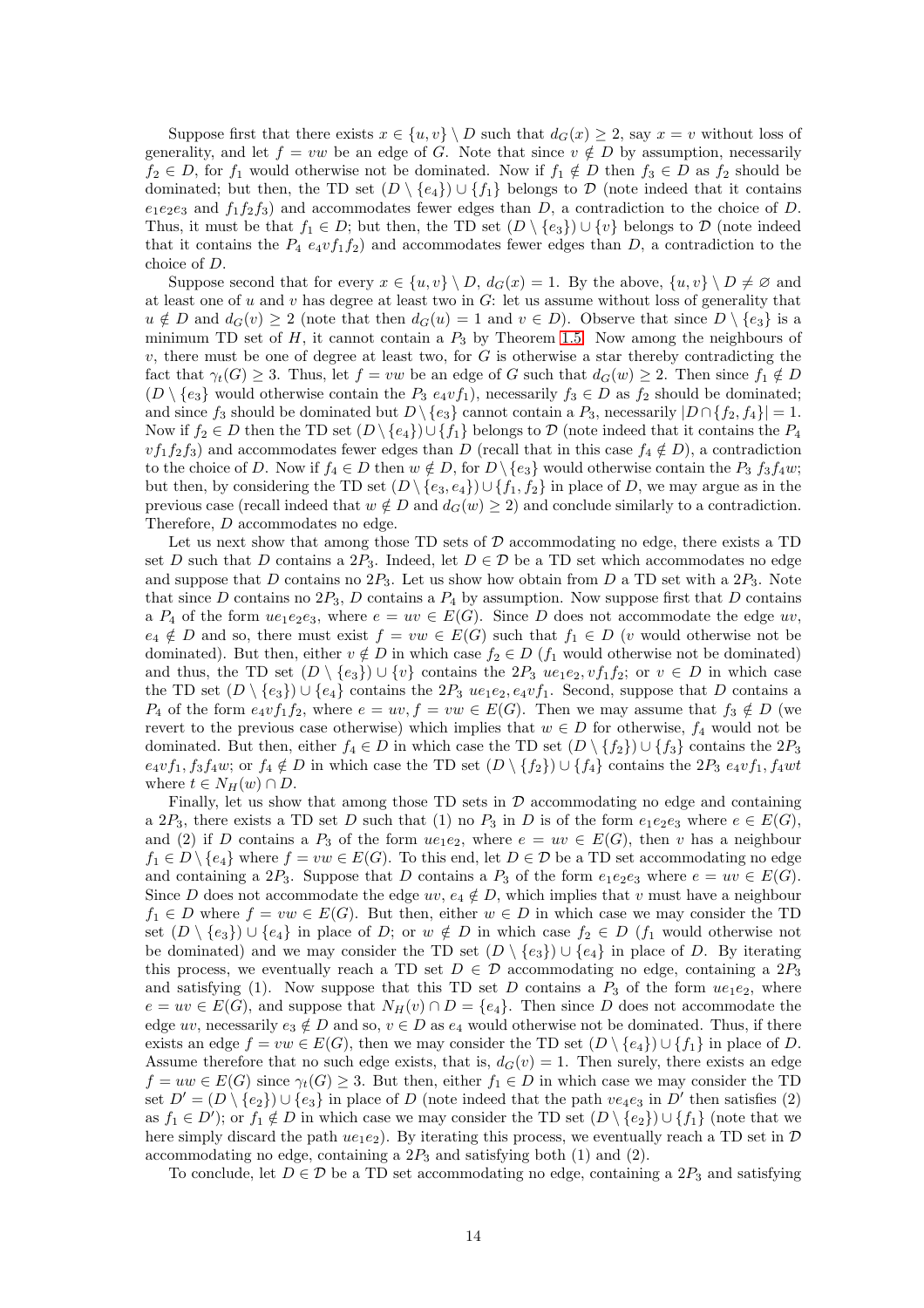<span id="page-14-0"></span>

Figure 6: The variable gadget  $G_x$  for a variable x contained in clause  $c, c'$  and  $c''$  (a rectangle indicates that the corresponding set of vertices induces a clique).

both (1) and (2). Then by (1), D contains only P<sub>3</sub>s of the form  $f_4v_{e_1}$  where  $f = uv, e = vw \in$  $E(G)$ , or the form  $ue_1e_2$  where  $e = uv \in E(G)$ . Now if D contains a  $P_3$  of the form  $f_4ve_1$  where  $f = uv, e = vw \in E(G)$ , then uvw is a  $P_3$  of  $T^{-1}(D)$  by Observation [4.](#page-12-2) Similarly, if D contains a P<sub>3</sub> of the form  $ue_1e_2$  where  $e = uv \in E(G)$ , then by (2), v has a neighbour  $f_1 \in D \setminus \{e_4\}$  where  $f = vw$ , and thus, uvw is a  $P_3$  of  $T^{-1}(D)$  by Observation [4.](#page-12-2) Since any two  $P_3$ s uvw and  $u'v'w'$ in  $T^{-1}(D)$  corresponding to two distinct  $P_3$ s in D have at most two common vertices (it may be indeed that  $\{u, w\} \cap \{u', w'\} \neq \emptyset$ , we conclude that  $T^{-1}(D)$  contains a  $2P_3$  if  $\{u, w\} \cap \{u', w'\} = \emptyset$ , and a  $P_4$  otherwise. Therefore,  $ct_{\gamma_t}(G) \leq 2$  by Theorem [1.5](#page-1-2) and since  $ct_{\gamma_t}(G) > 1$  by Claim [10,](#page-12-1)  $\Box$ in fact  $ct_{\gamma_t}(G) = 2$ .

<span id="page-14-2"></span>By 4-subdividing an instance of CONTRACTION NUMBER $(\gamma_t, k)$  sufficiently many times, the following ensues from Lemma [3.8.](#page-11-1)

**Lemma 3.9.** For every  $k \in \{2,3\}$  and  $\ell \geq 3$ , CONTRACTION NUMBER $(\gamma_t, k)$  is NP-hard on  ${C_3, \ldots, C_{\ell}}$ *-free graphs.* 

The last result of this section concerns CONTRACTION NUMBER( $\gamma_t$ ,3). Combining Lemma [3.8](#page-11-1) with the following result, we obtain in particular that if CONTRACTION NUMBER( $\gamma_t$ ,3) is polynomialtime solvable on  $H$ -free graphs, then  $H$  must be a linear forest.

**Lemma 3.10.** CONTRACTION NUMBER $(\gamma_t,3)$  is NP-hard on  $K_{1,3}$ -free graphs.

*Proof.* We reduce from POSITIVE EXACTLY 3-BOUNDED 1-IN-3 3-SAT (see Section [2](#page-2-0) for a precise definition of this problem): given an instance  $\Phi$  of this problem, with variable set X and clause set C, we construct an instance G of CONTRACTION NUMBER $(\gamma_t,3)$  as follows. For every variable  $x \in X$  appearing in clauses c, c' and c'', we introduce the gadget  $G_x$  depicted in Figure [6](#page-14-0) (where a rectangle indicates that the corresponding set of vertices is a clique). In the following, we denote by  $P_x$  the paw induced by  $\{T_x, F_x, v_x, u_x\}$  and we may refer to the vertices of  $P_x$  as  $P_x(1), \ldots, P_x(4)$ where  $P_x(1) = T_x$  and  $P_x(2) = F_x$ . For every clause  $c \in C$  containing variables x, y and z, we introduce the gadget  $G_c$  which is the disjoint union of the graphs  $G_c^T$  and  $G_c^F$  depicted un Figure [7](#page-15-0) (where a rectangle indicates that the corresponding set of vertices is a clique) and further add for every  $\ell \in \{x, y, x\}$ , an edge between  $P_{\ell,T}^c(1)$   $t_{\ell}^c$ , and an edge between  $P_{x,F}^c(2)$  and  $f_{\ell}^c$ . In the following, we denote by  $K_c^T$  the clique induced by  $p_c^x, p_c^y$  and  $p_c^z$ , and by  $K_c^F$  the clique induced by  $q_c^x, q_x^y$  and  $q_c^z$ . We let G be the resulting graph. We next show that  $ct_{\gamma_t}(G) = 3$  if and only if Φ is satisfiable through a series of claims.

<span id="page-14-1"></span>Claim 11. *For every TD set* D *of* G*, the following hold.*

*(i)* For every clause  $c \in C$  and for every  $R \in \{T, F\}$ ,  $|D \cap V(G_c^R)| \geq 2$ . Furthermore,  $v_c \in D$ . *(ii)* For every variable  $x \in X$  and every paw P of  $G_x$ ,  $|D \cap V(P)| \geq 2$  and  $P(3) \in D$ .

*Proof.* To prove (i), let  $c \in C$  be a clause containing variables x, y and z. Then since  $u_c$  should be dominated, necessarily  $v_c \in D$ . Furthermore,  $D \cap \{u_c, q_c^x, q_c^y, q_c^z\} \neq \emptyset$  as  $v_c$  should be dominated. Thus,  $|D \cap V(G_c^F)| \geq 2$ . Now since every vertex of  $K_c^T$  must be dominated, either  $D \cap V(K_c^T) = \emptyset$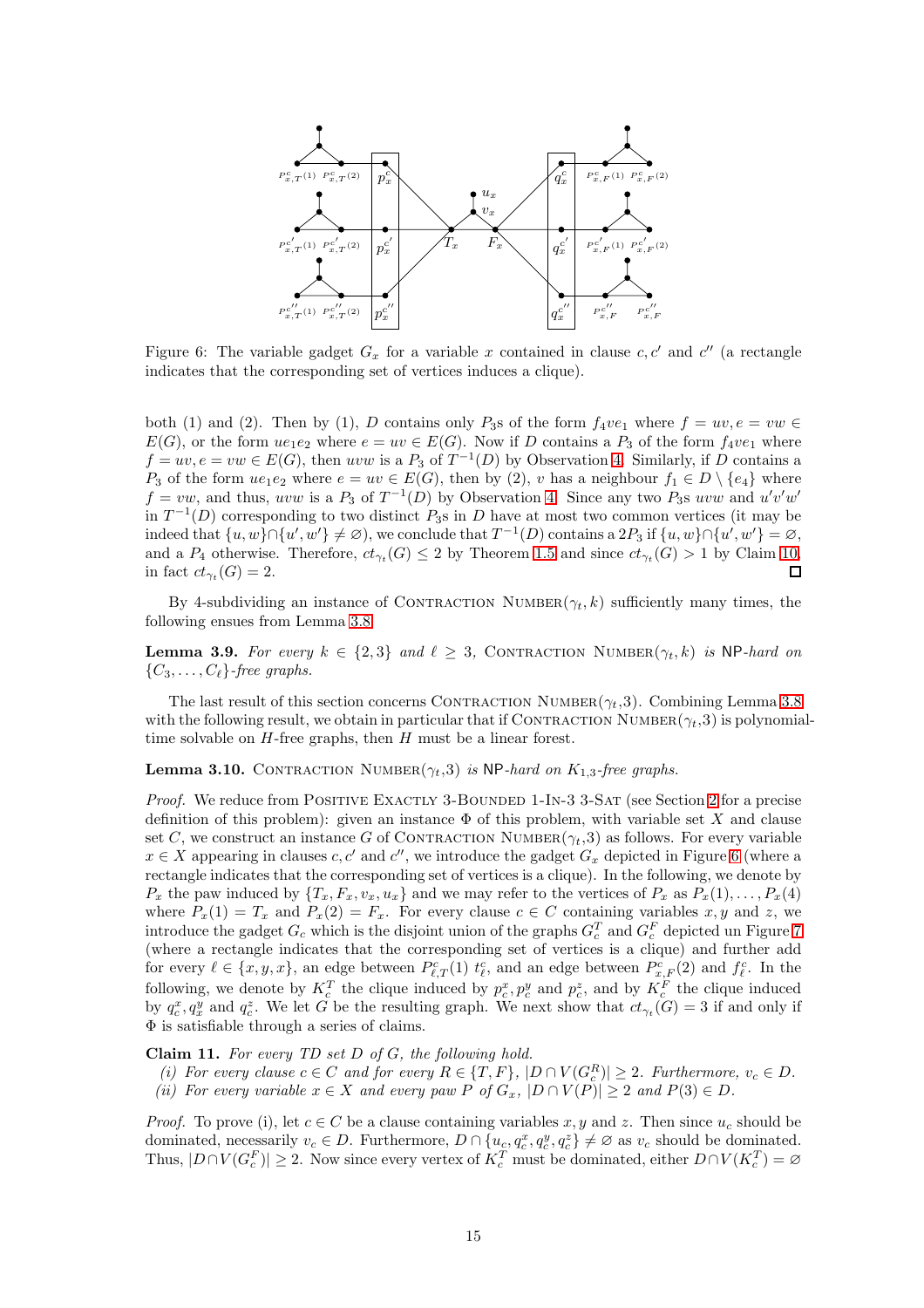<span id="page-15-0"></span>

Figure 7: The clause gadget  $G_c$  for a clause  $c = x \vee y \vee z$  is the disjoint union of  $G_c^T$  and  $G_c^F$  (a rectangle indicates that the corresponding set of vertices is a clique).

in which case  $\{t_c^x, t_c^y, t_c^z\} \subseteq D$ ; or  $D \cap V(K_c^T) \neq \emptyset$ , say  $p_c^x \in D$  without loss of generality, in which case  $D \cap \{t_c^x, p_c^y, p_c^z\} \neq \emptyset$  as  $p_c^x$  should be dominated as well. In both cases,  $|D \cap V(G_c^T)| \geq 2$ .

To prove (ii), let  $x \in X$  be a variable and let P be a paw in  $G_x$ . Then since  $P(4)$  should be dominated, necessarily  $P(3) \in D$ ; and since  $P(3)$  should be dominated, necessarily  $D \cap D$  ${P(1), P(2), P(4)} \neq \emptyset$ . Thus,  $|D \cap V(P)| > 2$ .

<span id="page-15-1"></span>The following is an immediate consequence of Claim [11\(](#page-14-1)ii).

**Observation 5.** For every TD set D of G and every variable  $x \in X$  contained in clauses c, c' *and*  $c''$ , if  $|D \cap V(G_x)| = 14$  *then*  $D \cap \{q_x^{\ell}, p_x^{\ell} \mid \ell \in \{c, c', c''\}\} = \emptyset$ .

<span id="page-15-3"></span>The following is an immediate consequence of Claim [11\(](#page-14-1)i).

**Observation 6.** Let D be a TD set of G. If  $|D \cap V(G_c^F)| = 2$  for some clause  $c \in C$  containing *variables*  $x, y$  *and*  $z$ *, then*  $D \cap \{f_c^x, f_c^y, f_c^z\} = \emptyset$ .

<span id="page-15-2"></span>Claim 12. Let D be a TD set of G and let  $x \in X$  be a variable appearing in clauses c, c' and c''. *If*  $|D \cap V(G_x)| = 14$  *then the following hold.* 

- (*i*) If there exists  $\ell \in \{c, c', c''\}$  such that  $P_{x,T}^{\ell}(1) \in D$  then  $T_x \in D$ .
- (*ii*) It there exists  $\ell \in \{c, c', c''\}$  such that  $P_{x,F}^{\ell}(2) \in D$  then  $F_x \in D$ .

*Proof.* Assume that  $|D \cap V(G_x)| = 14$ . If there exists  $\ell \in \{c, c', c''\}$  such that  $P_{x,T}^{\ell}(1) \in D$ , then  $P_{x,T}^{\ell}(2) \notin D$  by Claim [11\(](#page-14-1)i); and since  $D \cap \{p_x^c, p_x^{c'}\}$  $x'_{x}, p_{x}^{c''}\} = \varnothing$  by Observation [5,](#page-15-1) necessarily  $T_x \in D$ as  $p_x^{\ell}$  should be dominated. Item (ii) follows by symmetry.

<span id="page-15-5"></span>Claim 13.  $\Phi$  *is satisfiable if and only if*  $\gamma_t(G) = 14|X| + 4|C|$ *.* 

*Proof.* Assume first that  $\Phi$  is satisfiable and consider a truth assignment satisfying  $\Phi$ . We construct a TD set D of G as follows. For every variable  $x \in X$  appearing in clauses  $c, c'$  and  $c''$ , if x is true then we include  $\{v_x, T_x\} \cup \{P_{x,R}^{\ell}(1), P_{x,R}^{\ell}(3) \mid \ell \in \{c, c', c''\}$  and  $R \in \{T, F\}\}\$ in D; otherwise, we include  $\{v_x, F_x\} \cup \{P_{x,R}^{\ell}(2), P_{x,R}^{\ell}(3) \mid \ell \in \{c, c', c''\}$  and  $R \in \{T, F\}\}\$ in D. For every clause  $c \in C$  containing variables x, y and z, exactly one variable is true, say x without loss of generality, in which case we include  $\{v_c, q_c^x\} \cup \{p_c^y, p_c^z\}$  in D. It is easy to see that the constructed set D is indeed a TD set of G and since  $|D| = 14|X| + 4|C|$ , we conclude by Claim [11](#page-14-1) that D is minimum.

Conversely, assume that  $\gamma_t(G) = 14|X| + 4|C|$  and let D be a minimum TD set of G. Consider a clause  $c \in C$  containing variables  $x, y$  and  $z$ . Since  $|D \cap V(G_c^T)| = 2$  by Claim [11\(](#page-14-1)i), at least one of  $t_c^x, t_c^y$  and  $t_c^z$  is not dominated by a vertex in  $V(G_c^T)$ , say  $N(t_c^x) \cap D \subseteq V(G_x)$ without loss of generality. Then since  $P_{x,T}^c(1) \in D$ , it follows from Claim [12\(](#page-15-2)i) that  $T_x \in D$ and so,  $F_x \notin D$  by Claim [11\(](#page-14-1)ii). But then,  $P_{x,F}^c(2) \notin D$  by Claim [12\(](#page-15-2)ii) and since  $f_c^x \notin D$  by Observation [6,](#page-15-3) necessarily  $q_c^x \in D$  as  $f_c^x$  should be dominated. It then follows from Claim [11\(](#page-14-1)i) that  $D \cap \{q_c^y, q_c^z, f_c^y, f_c^z\} = \emptyset$ , which implies that  $P_{y,F}^c(2), P_{z,F}^c(2) \in D$  (one of  $f_c^y$  and  $f_c^z$  would otherwise not be dominated) and so,  $F_y, F_z \in D$  by Claim [12\(](#page-15-2)ii). Thus, the truth assignment obtained by setting a variable x to true if  $T_x \in D$  and to false otherwise, satisfies  $\Phi$ .

<span id="page-15-4"></span>**Claim 14.** Let D be a TD set of G. If there exists a clause  $c \in C$  containing variables x, y and z such that  $p_c^{\ell}, q_c^{\ell} \notin D$  for some  $\ell \in \{x, y, z\}$ , then  $|D \cap V(G_{\ell})| > 14$ .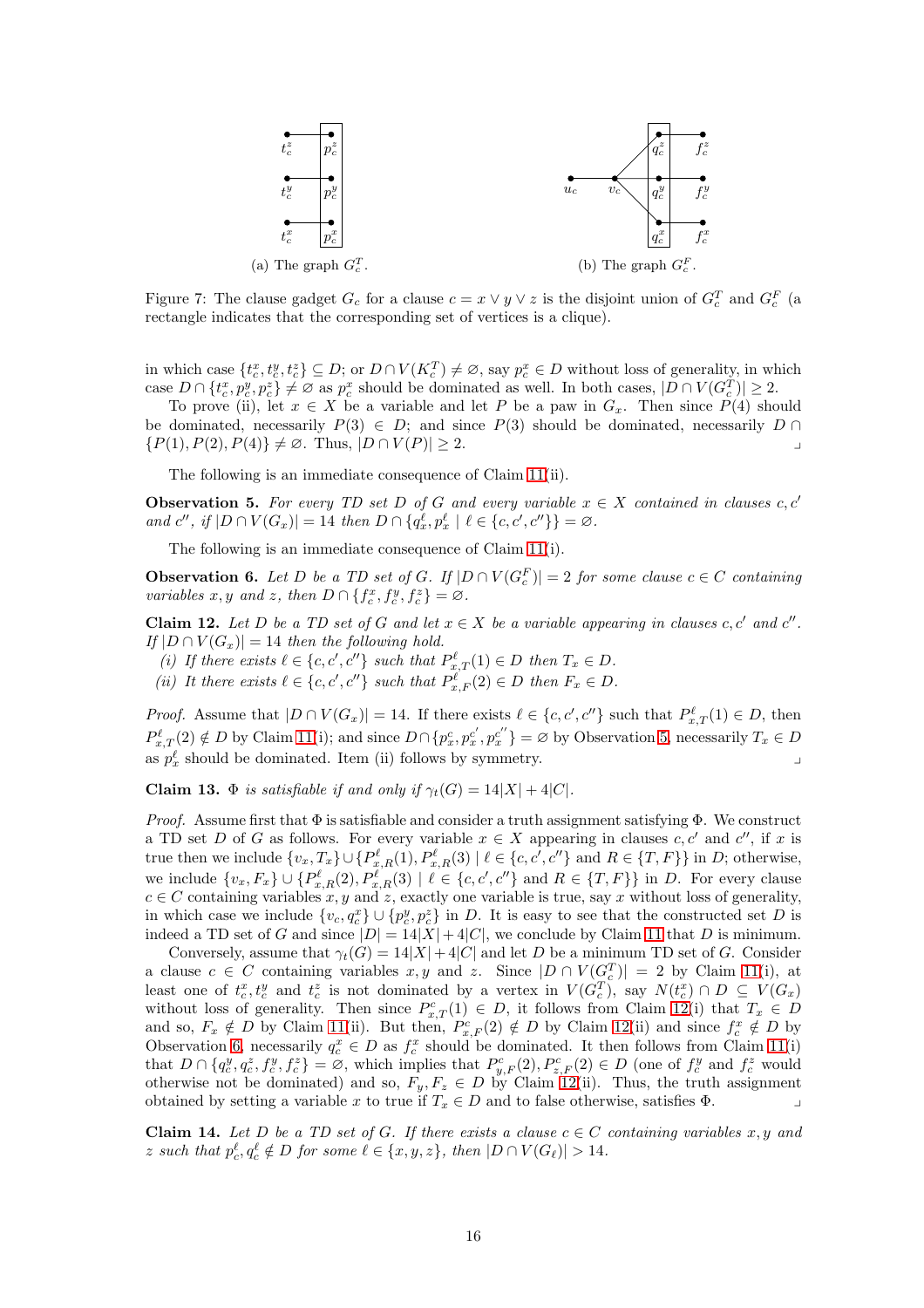*Proof.* Let  $c \in C$  be a clause containing variables x, y and z, and suppose that  $p_c^{\ell}, q_c^{\ell} \notin D$  for some  $\ell \in \{x, y, z\}$ . Then  $P_{\ell, T}^c(1), P_{\ell, F}^c(2) \in D$  since  $t_c^{\ell}$  and  $f_c^{\ell}$  should be dominated. Thus, if  $|D \cap V(G_{\ell})| = 14$  then by Claim [12\(](#page-15-2)i) and (ii),  $T_{\ell}, F_{\ell} \in D$ , a contradiction to Claim [11\(](#page-14-1)ii).

<span id="page-16-0"></span>Claim 15. Let D be a TD set of G. If there exists a clause  $c \in C$  such that  $|D \cap V(G_c^T)| =$  $|D \cap V(G_c^F)| = 2$  and  $t_c^{\ell} \in D$  for some variable  $\ell$  contained in c, then there exists a variable  $v \neq \ell$ *contained in c such that*  $|D \cap V(G_v)| > 14$ *.* 

*Proof.* Let  $c \in C$  be a clause containing variables  $x, y$  and  $z$ , and assume that  $|D \cap V(G_c^T)| =$  $|D \cap V(G_{\mathcal{C}}^F)| = 2$  and  $t_c^{\ell} \in D$  for some variable  $\ell \in \{x, y, z\}$ . Then  $D \cap V(G_{\mathcal{C}}^T) = \{t_c^{\ell}, p_c^{\ell}\}$ : indeed,  $D \cap V(K_c^T) \neq \emptyset$  for one of  $p_c^x, p_c^y$  and  $p_c^z$  would otherwise not be dominated; and if  $p_c^v \in D$  for some  $v \neq \ell$ , then  $p_c^v$  is not dominated. Now by Claim [11\(](#page-14-1)i),  $|D \cap V(K_c^F)| \leq 1$  and so, there exists a variable  $v \in \{x, y, z\} \setminus \{\ell\}$  such that  $q_c^v \notin D$ ; and since  $P_c^v \notin D$  by the above, the result then follows from Claim [14.](#page-15-4)

<span id="page-16-1"></span>**Claim 16.**  $ct_{\gamma_t}(G) = 3$  *if and only if*  $\gamma_t(G) = 14|X| + 4|C|$ *.* 

*Proof.* Assume first that  $ct_{\gamma_t}(G) = 3$  and let D be a minimum TD set of G. Let us show that  $|D| = 14|X| + 4|C|$ . To this end, consider first a variable  $x \in X$  contained in clauses c, c' and c''. Since D contains no  $P_3$  by Theorem [1.5\(](#page-1-2)i), it is clear that  $|D \cap V(P)| \leq 2$  for every paw P contained in  $G_x$ ; and we conclude by Claim [11](#page-14-1) that, in fact, equality holds. Now if there exists  $\ell \in \{c, c', c''\}$  such that  $p_x^{\ell} \in D$  then  $(D \setminus V(P_{x,T}^{\ell})) \cup \{P_{x,T}^{\ell}(1), P_{x,T}^{\ell}(2), P_{x,T}^{\ell}(3)\}$  is a TD set of G of size  $|D|+1 = \gamma_t(G) + 1$  containing the  $P_4 P_{x,T}^{\ell}(1) P_{x,T}^{\ell}(3) P_{x,T}^{\ell}(2) p_x^{\ell}$ , a contradiction to Theo-rem [1.5\(](#page-1-2)ii). Thus,  $D \cap \{p_x^c, p_x^{c'}\}$  $x^{c^{\prime}},p_{x}^{c^{\prime\prime}}$  $\langle c''_x \rangle = \varnothing$  and by symmetry, we conclude that  $D \cap \{q_x^c, q_x^{c'}\}$  $x^{c'}, q_x^{c''}$  $x^{c''}$ } =  $\varnothing$ as well. Therefore,  $|D \cap V(G_x)| = 14$ . Second, consider a clause  $c \in C$  containing variables x, y and z. Suppose to the contrary that there exists  $\ell \in \{x, y, z\}$  such that  $t_c^{\ell} \in D$ . If  $P_{\ell,T}^c(1) \in D$  as well, then D contains the  $P_3 t_c^{\ell} P_{\ell,T}^c(1) P_{\ell,T}^c(3)$  by Claim [11\(](#page-14-1)ii), a contradiction to Theorem [1.5\(](#page-1-2)i). Thus,  $P_{\ell,T}^c(1) \notin D$ ; but then, by Claim [11\(](#page-14-1)ii),  $D \cup \{P_{\ell,T}^c(1)\}$  contains the  $P_4 t_c^{\ell} P_{x,T}^c(1) P_{x,T}^c(3) w$ where  $w \in D \cap \{P_{x,T}^c(2), P_{x,T}^c(4)\}\$ , a contradiction to Theorem [1.5.](#page-1-2) Thus,  $D \cap \{\tilde{t}_c^x, t_c^y, t_c^z\} = \emptyset$ . Now if there exists  $\ell \in \{x, y, z\}$  such that  $f_c^{\ell} \in D$ , then either  $P_{\ell, F}^c(2) \in D$  in which case D contains the  $P_3 f_c^{\ell} P_{x,F}^c(2) P_{x,F}^c(3)$  by Claim [11\(](#page-14-1)ii); or  $P_{\ell,F}^c(2) \notin D$  in which case, by Claim 11(ii),  $D \cup P_{\ell,F}^c(2)$  contains the  $P_4 f_c^{\ell} P_{\ell,F}^c(2) P_{\ell,F}^c(3) w$  where  $t \in D \cap \{P_{\ell,F}^c(1), P_{\ell,F}^c(4)\}$ , a contradiction in both cases to Theorem [1.5.](#page-1-2) Thus,  $D \cap \{f_c^x, f_c^y, f_c^z\} = \emptyset$ . Finally, since D contains no  $P_3$  by Theorem [1.5\(](#page-1-2)i), it is clear that  $|D \cap V(K_c^T)| \leq 2$  and  $|D \cap \{u_c, v_c, q_c^x, q_c^y, q_c^x\}| \leq 2$ , and so, by Claim [11\(](#page-14-1)i),  $|D \cap V(G_c^T)| = |D \cap V(G_c^F)| = 2$ . Therefore,  $\gamma_t(G) = |D| = 14|X| + 4|C|$ .

Conversely, assume that  $\gamma_t(G) = 14|X| + 4|C|$  and consider a minimum TD set D of G. Let us show that D contains no  $P_3$ , which by Theorem [1.5\(](#page-1-2)i), would imply that  $ct_{\gamma_t}(G) > 1$ . Since for every clause  $c \in C$ ,  $|D \cap V(G_c^T)| = |D \cap V(G_c^F)| = 2$  by Claim [11\(](#page-14-1)i), clearly  $D \cap V(G_c)$  contains no P<sub>3</sub>. Similarly, for every variable  $x \in X$  appearing in clauses  $c, c'$  and  $c''$ ,  $D \cap V(G_x)$  contains no P<sub>3</sub>: indeed, by Claim [11\(](#page-14-1)ii),  $|D \cap V(P)| = 2$  for every paw P of  $G_x$  and  $D \cap \{q_x^{\ell}, p_x^{\ell} \mid \ell \in \{c, c', c''\}\} = \emptyset$ by Observation [5.](#page-15-1) Thus, if D contains a  $P_3$ , then there must exist a clause  $c \in C$  such that (1)  $f_c^{\ell} \in D$  for some variable  $\ell$  contained in c, or (2)  $t_c^{\ell} \in D$  for some variable  $\ell$  contained in c. However, by Observation [6,](#page-15-3) (1) cannot hold; and by Claim [15,](#page-16-0) (2) cannot hold. Thus, D contains no  $P_3$ .

Now suppose for a contradiction that G has a TD set D of size  $\gamma_t(G) + 1$  containing a  $P_4$ , a  $K_{1,3}$ or a  $2P_3$  (see Theorem [1.5\(](#page-1-2)ii)). Then by Claim [11,](#page-14-1) there exists either a variable  $x \in X$  such that  $|D\cap V(G_x)| = 15$  or a clause  $c \in C$  such that  $|D\cap V(G_c)| = 5$ . We next distinguish these two cases.

**Case 1.** There exists a variable  $x \in X$  such that  $|D \cap V(G_x)| = 15$ . Let  $c, c', c'' \in C$  be the three clauses in which x is contained. First note that, since by Claim  $11(ii)$ , for every variable  $v \in X \setminus \{x\}, |D \cap V(P)| = 2$  for every paw P in  $G_x$  and  $q_v^{\ell}, p_v^{\ell} \notin D$  for every clause  $\ell$  containing v, clearly  $D \cap V(G_v)$  contains no  $P_4$ ,  $K_{1,3}$  or  $2P_3$ . Similarly, for every clause  $\ell \in C$ ,  $|D \cap V(G_{\ell}^T)| =$  $|D \cap V(G_{\ell}^F)| = 2$  by Claim [11\(](#page-14-1)i), and so,  $D \cap V(G_{\ell})$  contains no  $P_4$ ,  $K_{1,3}$  or  $2P_3$ . Since for every clause  $\ell \in C \setminus \{c, c', c''\}$  and every variable  $v \in X$  appearing in  $\ell, f_{\ell}^v, t_{\ell}^v \notin D$  by Observation [6](#page-15-3) and Claim [15,](#page-16-0) it follows that  $D \cap (V(G_{\ell}) \cup V(G_{v}))$  contains no  $P_4$ ,  $K_{1,3}$  or  $2P_3$ . Now suppose that there exists a clause  $\ell \in \{c, c', c''\}$  containing, apart from x, variables y and z, such that  $t_{\ell}^v \in D$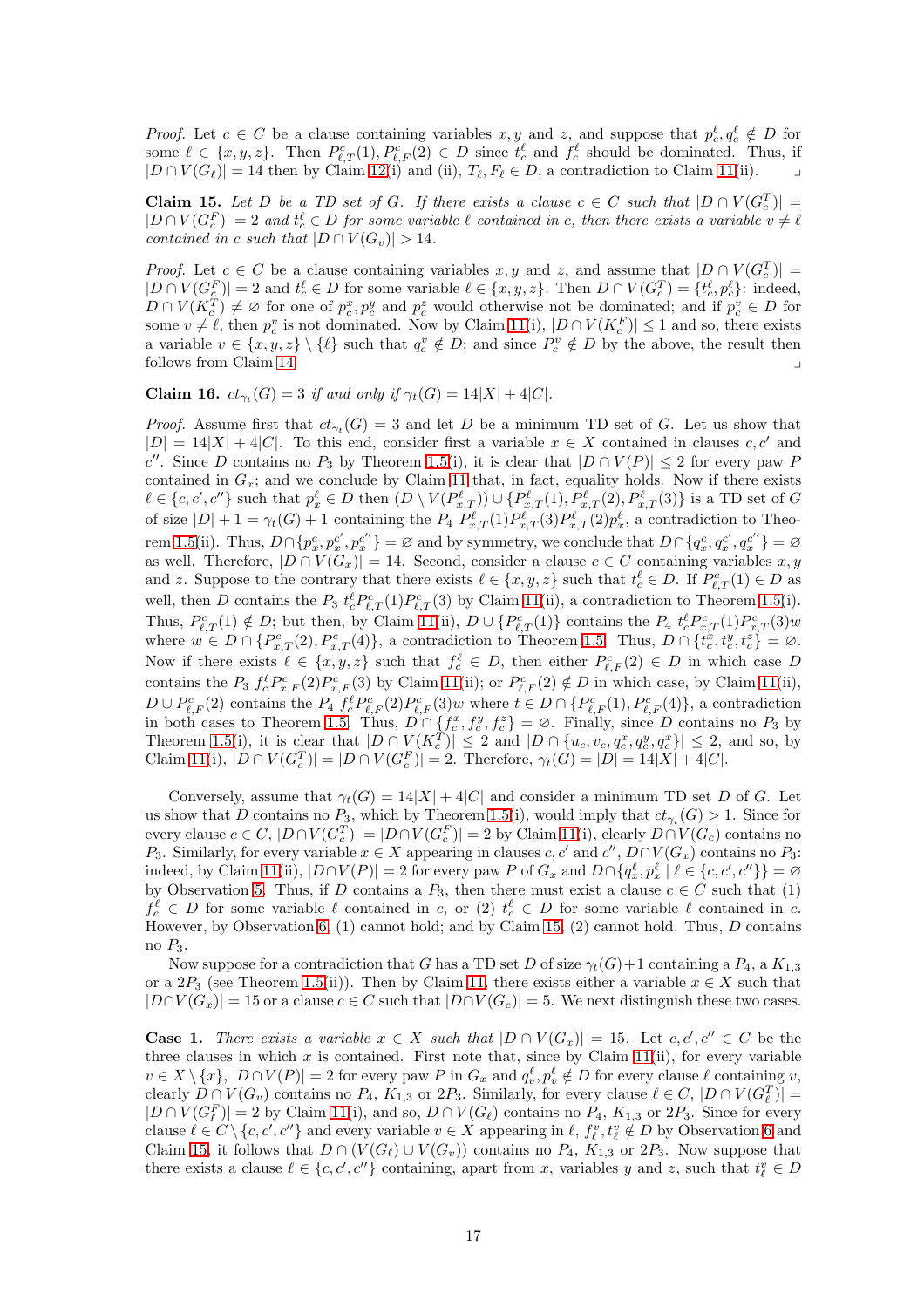for some  $v \in \{y, z\}$  (note that by Claim [15,](#page-16-0)  $t_{\ell}^x \notin D$ ). We contend that  $t_{\ell}^v$  cannot be part of a  $P_4$ , a  $K_{1,3}$  or a  $2P_3$ . To prove this claim, let us show that  $P_{v,T}^{\ell}(1) \notin D$  (since  $|D \cap V(G_{\ell}^T)| = 2$ , this would indeed imply our claim). Observe first that  $D \cap V(G_{\ell}^T) = \{t_{\ell}^v, p_{\ell}^v\}$ : indeed,  $D \cap V(K_{\ell}^T) \neq \emptyset$ for one of  $p_\ell^x, p_\ell^y$  and  $p_\ell^z$  would otherwise not be dominated; and if  $p_\ell^u \in D$  for some  $u \neq v$ , then  $p_\ell^u$ is not dominated, a contradiction. By Claim [14,](#page-15-4) it must then be that  $q_{\ell}^u \in D$  for  $u \in \{y, z\} \setminus \{v\}$ , as  $p_{\ell}^u \notin D$  and  $|D \cap V(G_u)| = 14$ . It then follows from Claim [11\(](#page-14-1)i) that  $q_{\ell}^v \notin D$ , which implies that  $P_{v,F}^{\ell}(2) \in D$ , as  $f_{\ell}^{v}$  should be dominated. But then,  $F_{\ell} \in D$  by Claim [12\(](#page-15-2)ii), and since then,  $T_{\ell} \notin D$  by Claim [11\(](#page-14-1)ii),  $P_{v,T}^{\ell}(1) \notin D$  by Claim [12\(](#page-15-2)i), as claimed. Since for every  $\ell \in \{c, c', c''\},$  $f_{\ell}^x \notin D$  by Observation [6](#page-15-3) and  $t_{\ell}^x \notin D$  by Claim [15,](#page-16-0) it follows that any  $P_4$ ,  $K_{1,3}$  or  $2P_3$  of D is in fact contained in  $D \cap V(G_x)$ .

Now suppose that  $|D \cap V(P)| = 3$  for some paw P of  $G_x$ . Then by Claim [11\(](#page-14-1)i),  $D \cap \{p_x^{\ell}, q_x^{\ell} \mid \ell \in$  ${c, c', c''}$ } =  $\emptyset$  and  $|D \cap V(P')|$  = 2 for any paw  $P' \neq P$  of  $G_x$ . Thus,  $D \cap V(G_x)$  contains no  $P_4$ ,  $K_{1,3}$  or  $2P_3$ . Suppose next that  $D \cap \{p_x^c, p_x^{c'}, p_x^{c''}\} \neq \varnothing$  (the case where  $D \cap \{q_x^c, q_x^{c'}, q_x^{c''}\} \neq \varnothing$  is sym-metric). Then by Claim [11\(](#page-14-1)ii), in fact  $|D \cap \{p_x^c, p_x^{c'}\}$  $\{x', p_{x}^{c''}\}\vert = 1$ ; furthermore,  $D \cap \{q_x^c, q_{x}^{c'}\}$  $x^c, q_x^{c''}\} = \varnothing$ and  $|D \cap V(P)| = 2$  for every paw P of  $G_x$ . Now assume without loss of generality that  $p_x^c \in D$ . If  $T_x \notin D$ , then it is easy to that D at most one  $P_3$  (namely  $p_x^c P_{x,T}^c(2) P_{x,T}^c(3)$  if  $P_{x,T}^c(2) \in D$ ). Similarly, if  $P_{x,T}^c(2) \notin D$  then D contains at most one  $P_3$  (namely  $p_x^c T_x v_x$  if  $T_x \in D$ ). Thus, it must be that  $T_x, P_{x,T}^c(2) \in D$  which by Claim [11\(](#page-14-1)ii), implies that  $F_x, P_{x,T}^c(1) \notin D$ . Since  $t_c^x$ should be dominated, it follows that  $p_c^x \in D$ . Furthermore,  $P_{x,F}^c(2) \notin D$  by Claim [12\(](#page-15-2)ii) and so,  $q_c^x \in D$ , as  $f_c^x$  should be dominated. Since by Claim [11\(](#page-14-1)i),  $|D \cap V(G_c^T)| = |D \cap V(G_c^F)| = 2$  and  $v_c \in D$ , it follows that there exists a variable  $v \neq x$  contained in c such that  $q_c^v, p_c^v \notin D$ ; but  $|D \cap V(G_v)| = 14$ , a contradiction to Claim [14.](#page-15-4)

**Case 2.** There exists a clause  $c \in C$  such that  $|D \cap V(G_c)| = 5$ . Let x, y and z be the variables contained in c. First note that, since by Claim [11\(](#page-14-1)ii), for every variable  $v \in X$ ,  $|D \cap V(P)| = 2$ for every paw P of  $G_v$  and  $q_v^{\ell}, p_v^{\ell} \notin D$  for every clause  $\ell$  containing v, clearly  $D \cap V(G_v)$  contains no  $P_4$ ,  $K_{1,3}$  or  $2P_3$ . Similarly, for every clause  $\ell \in C \setminus \{c\}$ ,  $|D \cap V(G_{\ell}^T)| = |D \cap V(G_{\ell})^F)| = 2$  by Claim [11\(](#page-14-1)i) and so,  $D \cap V(G_{\ell})$  contains no  $P_4$ ,  $K_{1,3}$  or  $2P_3$ . Since for every clause  $\ell \in C \setminus \{c\}$  and every variable  $v \in X$  appearing in  $\ell$ ,  $f_{\ell}^v, t_{\ell}^v \notin D$  by Observation [6](#page-15-3) and Claim [15,](#page-16-0) it follows that  $D \setminus (V(G_c) \cup V(G_x) \cup V(G_y) \cup V(G_z)$  contains no  $P_4$ ,  $K_{1,3}$  or  $2P_3$ .

Suppose first that  $|D \cap V(G_c^F)| = 3$  (note that then  $|D \cap V(G_c^T)| = 2$ ). Suppose further that  $D \cap \{t_c^x, t_c^y, t_c^z\} \neq \emptyset$ , say  $t_c^x \in D$  without loss of generality. We contend that  $t_c^x$  cannot be part of a  $P_4, K_{1,3}$  or  $2P_3$  in D. To prove this claim, let us show that  $P_{x,T}^{\left(\right)}(I) \notin D$  (since  $|D \cap V(G_c^T)| = 2$ , this would indeed prove our claim). Observe first that  $D \cap V(G_c^T) = \{p_c^x, t_c^x\}$ , for if  $p_c^x \notin D$ , then one of  $p_c^y$  and  $p_c^z$  is not dominated. Since  $|D \cap V(K_c^F)| \leq 2$  by Claim [11\(](#page-14-1)i), it follows that either (1)  $q_c^v \notin D$ for some  $v \in \{y, z\}$ , or  $(2)$   $q_c^x \notin D$ . If  $(1)$  holds then  $p_c^v, q_c^v \notin D$  by the above; but  $|D \cap V(G_v)| = 14$ , a contradiction to Claim [14.](#page-15-4) Thus, (2) holds; in particular,  $D \cap V(K_c^F) = \{q_c^y, q_c^z\}$ . Since  $v_c \in D$  by Claim [11\(](#page-14-1)i), it follows that  $P_{x,F}^c(2) \in D$  as  $f_c^x$  should be dominated. Then by Claim [12\(](#page-15-2)ii),  $F_x \in D$ which, by Claim [11\(](#page-14-1)ii), implies that  $T_x \notin D$ ; and so, by Claim [12\(](#page-15-2)i),  $P_{x,T}^c(1) \notin D$ , as claimed. It follows that any  $P_4$ ,  $K_{1,3}$  or  $2P_3$  in D is in fact contained in  $V(G_c^F) \cup V(G_x) \cup V(G_y) \cup V(G_z)$ . Since for any  $\ell \in \{x, y, z\}$ ,  $D \cap V(G_{\ell})$  contains no  $P_3$  by Claim [11\(](#page-14-1)ii) and Observation [5,](#page-15-1) it follows that  $D \cap \{f_c^x, f_c^y, f_c^z\} \neq \emptyset$ ; and since  $v_c \in D$  by Claim [11\(](#page-14-1)i) and  $v_c$  should be dominated, in fact  $|D \cap \{f_c^x, f_c^y, f_c^z\}| = 1.$  Assume without loss of generality that  $f_c^x \in D$ . Then  $q_c^x \in D$ : indeed, if  $q_c^x \notin D$  then  $D \cap V(G_c^F)$  contains no  $P_3$ ; and since for every  $\ell \in \{x, y, z\}$ ,  $D \cap V(G_{\ell})$  contains no  $P_3$  by Claim [11\(](#page-14-1)ii) and Observation [5,](#page-15-1) clearly  $D \cap (V(G_c^F) \cup V(G_x) \cup V(G_y) \cup V(G_z))$  then contains no  $P_4$ ,  $K_{1,3}$  or  $2P_3$ . Similarly,  $P_{x,F}^c(2) \in D$ : indeed, if  $P_{x,F}^c(2) \notin D$  then since for any  $\ell \in \{x, y, z\}, D \cap V(G_{\ell})$  contains no  $P_3$ , clearly  $D \cap (V(G_{c}^{F}) \cup V(G_{x}) \cup V(G_{y}) \cup V(G_{z}))$  then contains no  $P_4$ ,  $K_{1,3}$  or  $2P_3$ . It then follows from Claim [12\(](#page-15-2)ii) that  $F_x \notin D$  which, by Claim [11\(](#page-14-1)ii), implies that  $T_x \notin D$  and so,  $P_{x,T}^c(1) \notin D$  by Claim [12\(](#page-15-2)i). Since  $t_c^x$  should be dominated, it follows that  $p_c^x \in D$  which implies that  $|D \cap \{p_c^y, p_c^z\}| \leq 1$ , as  $|D \cap V(G_c^T)| = 2$ . Since  $D \cap \{q_c^y, q_c^z\} = \emptyset$  by the above, there then exists  $v \in \{y, z\}$  such that  $p_c^v, q_c^v \notin D$ ; but  $|D \cap V(G_v)| = 14$ , a contradiction to Claim [14.](#page-15-4) Thus,  $|D \cap V(G_c^F)| < 3$ .

Second, suppose that  $|D \cap V(G_c^T)| = 3$ . Since then,  $|D \cap V(G_c^F)| = 2$ , it follows from Ob-servation [6](#page-15-3) that  $D \cap \{f_c^x, f_c^y, f_c^z\} = \emptyset$  and so, any  $P_4$ ,  $K_{1,3}$  or  $2P_3$  in D is in fact contained in  $D \cap (V(G_c^T) \cup V(G_x) \cup V(G_y) \cup V(G_z)$ . But then  $D \cap \{t_c^x, t_c^y, t_c^z\} \neq \varnothing$ : indeed, if  $D \cap \{t_c^x, t_c^y, t_c^z\} = \varnothing$ , since for any  $\ell \in \{x, y, z\}$ ,  $D \cap V(G_{\ell})$  contains no  $P_3$  by Claim [11\(](#page-14-1)ii) and Observation [5,](#page-15-1) clearly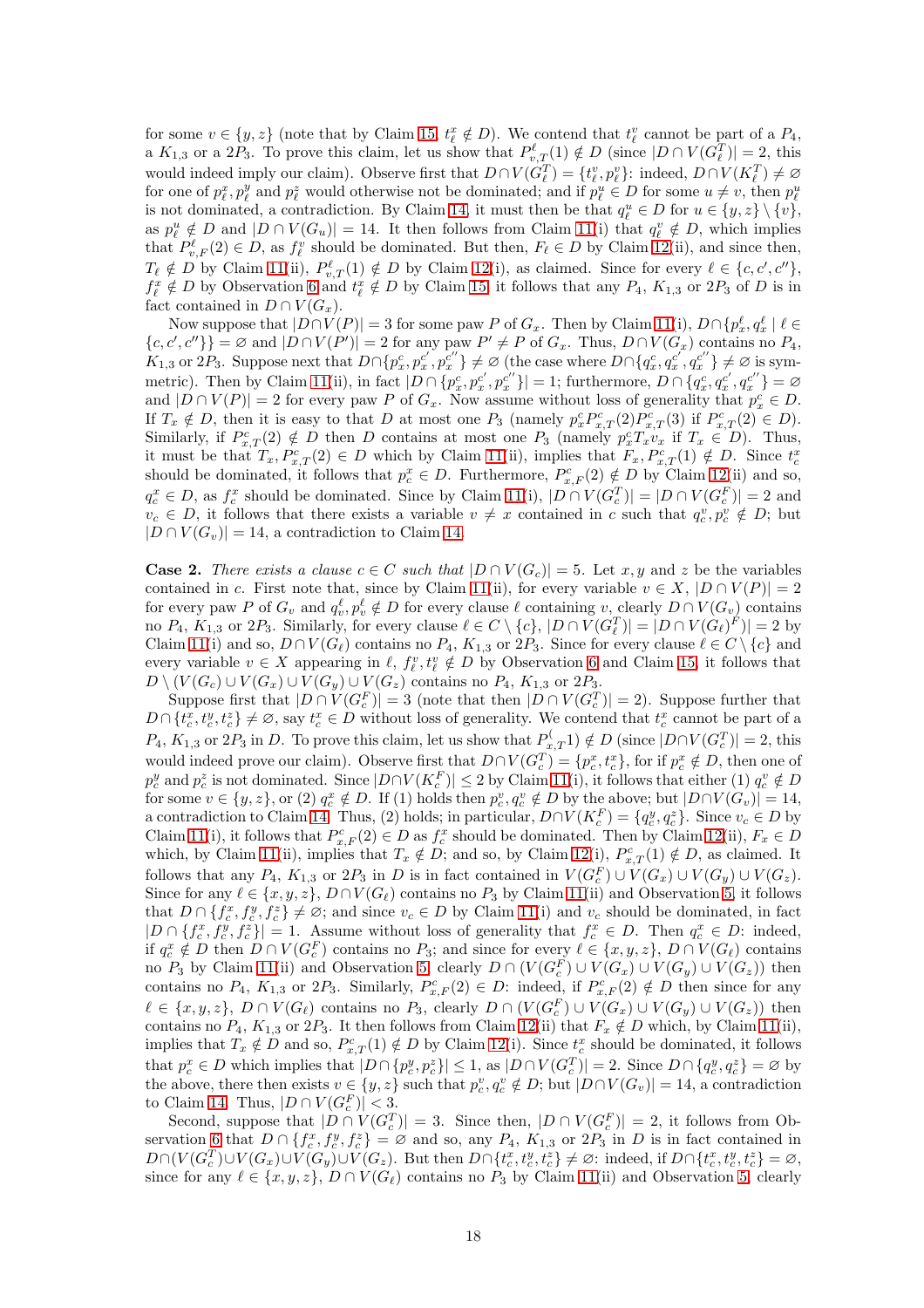$D \cap (V(G_{c}^{T}) \cup V(G_{x}) \cup V(G_{y}) \cup V(G_{z})$  then contains no  $P_{4}$ ,  $K_{1,3}$  or  $2P_{3}$ . Assume without loss of generality that  $t_c^x \in D$ . Then  $p_c^x \in D$ : indeed, if  $p_c^x \notin D$  then  $D \cap V(G_c^T)$  contains no  $P_3$  and since for any  $\ell \in \{x, y, z\}$ ,  $D \cap V(G_{\ell})$  contains no  $P_3$ , clearly  $D \cap (V(G_{c}^{T}) \cup V(G_{x}) \cup V(G_{y}) \cup V(G_{z}))$ contains no  $P_4$ ,  $K_{1,3}$  or  $2P_3$ . Similarly,  $P_{x,T}^c(1) \in D$ : if not, then since for any  $\ell \in \{x, y, z\}$ ,  $D \cap V(G_{\ell})$  contains no  $P_3$ , clearly  $D \cap (V(G_{c}^T) \cup V(G_x) \cup V(G_y) \cup V(G_z)$  contains no  $P_4$ ,  $K_{1,3}$  or 2P<sub>3</sub>. It then follows from Claim [12\(](#page-15-2)i) that  $T_x \in D$  which, by Claim [11\(](#page-14-1)ii), implies that  $F_x \notin D$ and so,  $P_{x,F}^c(2) \notin D$  by Claim [12\(](#page-15-2)ii). Since  $f_c^x$  should be dominated, necessarily  $q_c^x \in D$  and so,  $D \cap \{q_c^y, q_c^z\} = \emptyset$  by Claim [11\(](#page-14-1)i). Since  $|D \cap \{p_c^y, p_c^z\}| \leq 1$  by the above, it follows that there exists  $v \in \{y, z\}$  such that  $p_c^v, q_c^v \notin D$ ; but  $|D \cap V(G_v)| = 14$  $|D \cap V(G_v)| = 14$ , a contradiction to Claim 14 which concludes the proof.

Now by Claims [13](#page-15-5) and [16,](#page-16-1)  $\Phi$  is satisfiable if and only if  $ct_{\gamma_t}(G) = 3$ ; and since G is easily seen to be  $K_{1,3}$ -free, the lemma follows.  $\Box$ 

### <span id="page-18-1"></span>3.3 Proof of Theorem [1.3](#page-1-0)

Let H be a graph. If H contains a cycle then CONTRACTION NUMBER $(\gamma_t, 2)$  is NP-hard by Lemma [3.9.](#page-14-2) Assume henceforth that  $H$  is a forest. If  $H$  contains a vertex of degree at least three then CONTRACTION NUMBER( $\gamma_t$ , 2) is NP-hard on H-free graphs by Lemma [3.4.](#page-10-4) Suppose therefore that  $H$  is a linear forest. If  $H$  contains a connected component on at least six vertices then CONTRACTION NUMBER( $\gamma_t$ , 2) is coNP-hard on H-free graphs by Lemma [3.5.](#page-11-2) Thus we may assume that every connected component of  $H$  has size at most five. If  $H$  contains at least two connected component on at least four vertices then CONTRACTION NUMBER( $\gamma_t$ , 2) is NP-hard on H-free graphs by Lemma [3.6.](#page-11-3) Assume therefore that H contains at most one connected component of size at least four and at most five. Now if H contains a  $P_5$  and at least one other connected component on at least two vertices then CONTRACTION NUMBER $(\gamma_t, 2)$  is coNP-hard on  $H$ -free graphs by Lemma [3.7;](#page-11-4) and if  $H$  contains a  $P_5$  and every other connected component has size one then CONTRACTION NUMBER $(\gamma_t, 2)$  is polynomial-time solvable on H-free graphs by ??. Otherwise H contains at most one connected component of size at most four while every other connected component has size at most three in which case CONTRACTION NUMBER( $\gamma_t$ ,2) is polynomial-time solvable on H-free graphs by Lemma [3.3.](#page-9-1)

### <span id="page-18-0"></span>4 Semitotal Domination

In this section, we consider the CONTRACTION NUMBER( $\gamma_{t2}, k$ ) problem for  $k = 2, 3$ . In Section [4.1,](#page-18-2) we cover those polynomial-time solvable cases and in Section [4.2,](#page-21-0) we examine hard cases. The proof of Theorem [1.4](#page-1-1) can be found in Section [4.3.](#page-35-0)

### <span id="page-18-2"></span>4.1 Polynomial-time solvable cases

<span id="page-18-3"></span>The algorithms for CONTRACTION NUMBER( $\gamma_{t2}$ ,2) and CONTRACTION NUMBER( $\gamma_{t2}$ ,3) outlined thereafter will rely on the following key result.

**Lemma 4.1.** Let H be a graph. If 2-EDGE CONTRACTION( $\gamma_{t2}$ ) is polynomial-time solvable on *H*-free graphs then it is polynomial-time solvable on  $(H + P_3)$ -free graphs.

*Proof.* Let G be an  $(H + P_3)$ -free graph. We aim to show that if G contains an induced H and G is a No-instance for 2-EDGE CONTRACTION( $\gamma_{t2}$ ), then  $\gamma_{t2}(G)$  is bounded by some function f of  $|V(H)|$  (and  $|V(H)|$  only). Assuming for now that this claim is correct, the following algorithm solves the 2-EDGE CONTRACTION( $\gamma_{t2}$ ) problem on  $(H + P_3)$ -free graphs.

- 1. If  $G$  contains no induced  $H$  then use the algorithm for  $H$ -free graphs to determine whether G is a YES-instance for 2-EDGE CONTRACTION( $\gamma_{t2}$ ) or not.
- 2. Check whether there exists an SD set of G of size at most  $f(|V(H)|)$ .
	- 2.1 If the answer is no then output Yes.
	- 2.2 Check whether there exists a minimum SD set of G containing a friendly triple, or an SD set of G of size  $\gamma_{t2}(G) + 1$  containing an ST-configuration (see Theorem [1.7\)](#page-1-3) and output the answer accordingly.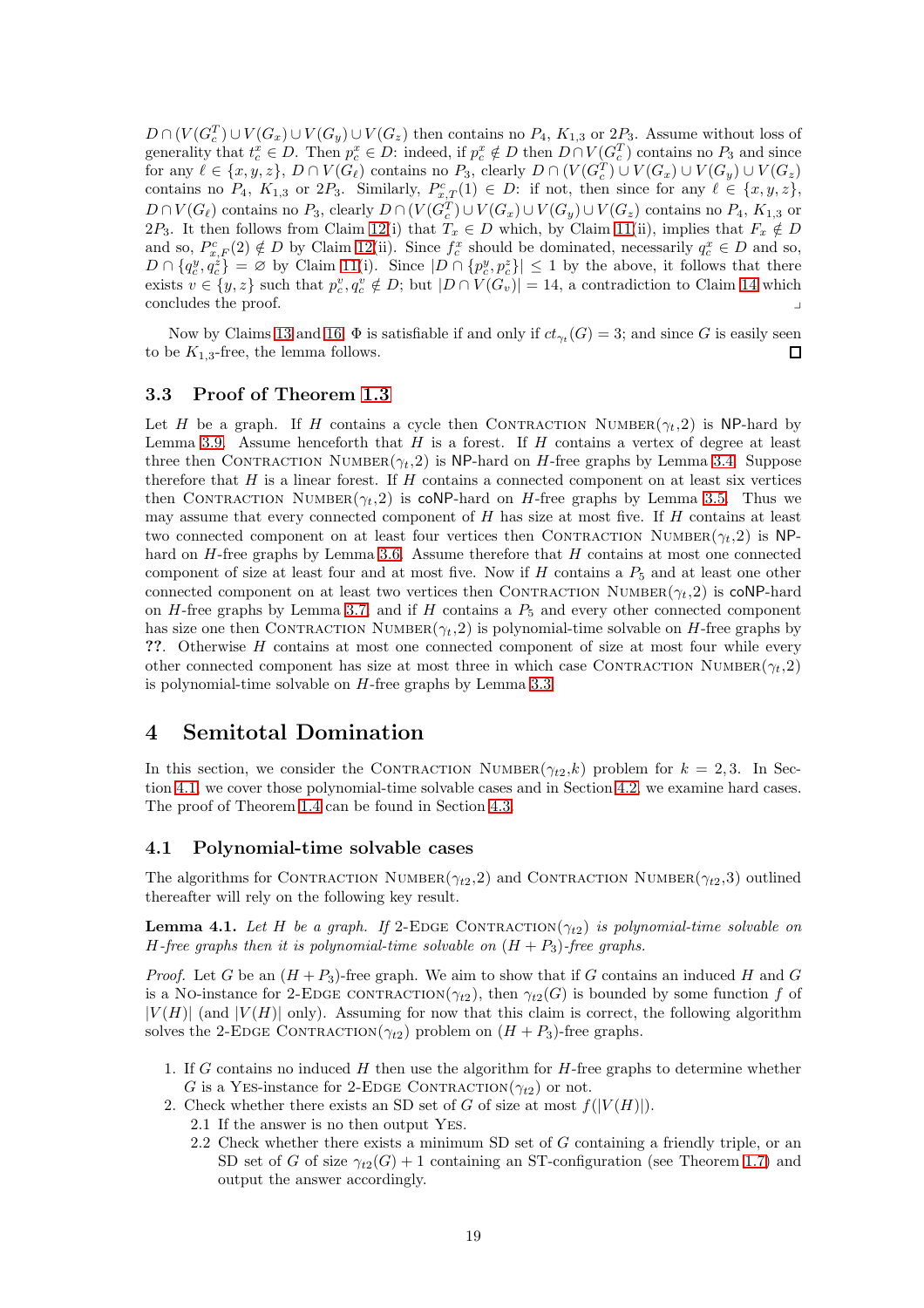Now observe that checking whether G is H-free can be done in time  $|V(G)|^{O(|V(H)|)}$  and that step 2 can be done in time  $|V(G)|^{O(f(|V(H)|))}$  by simple brute force. Since 2-EDGE CONTRACTION(  $\gamma_{t2}$ ) is polynomial-time solvable on H-free graphs by assumption, the above algorithm indeed runs in polynomial time (for fixed H). We next show that  $f(|V(H)|) = 8|V(H)|$ .

Assume henceforth that G contains an induced H. Let  $A \subseteq V(G)$  be a set of vertices such that  $G[A]$  is isomorphic to H, let  $B \subseteq V(G) \setminus A$  be the set of vertices at distance one from A and let  $C = V(G) \setminus (A \cup B)$ . Note that since G is  $(H + P_3)$ -free, C is a disjoint union of cliques. In the following, we denote by  $K$  the set of maximal cliques in  $C$ .

Now observe that if G is a NO-instance for 2-EDGE CONTRACTION( $\gamma_{t2}$ ), then no minimum SD set of G contains an edge by Lemma [2.2](#page-3-2) and thus, given a minimum SD set  $D$  of  $G, K$  can be partitioned into two sets:  $\mathcal{K}_1^D = \{ K \in \mathcal{K} \mid |D \cap V(K)| = 1 \}$  and  $\mathcal{K}_0^D = \{ K \in \mathcal{K} \mid D \cap V(K) = \varnothing \}.$ 

<span id="page-19-0"></span>Claim 17. *If* G is a No-instance for 2-EDGE CONTRACTION( $\gamma_{t2}$ ) and D is a minimum SD set *of* G *then*

$$
|(D \cap N[\mathcal{K}_1^D]) \cup w_D(D \cap N[\mathcal{K}_1^D])| \le 4|A|.
$$

*Proof.* Assume that G is a NO-instance for 2-EDGE CONTRACTION( $\gamma_{t2}$ ) and let D be a minimum SD set of G. For every  $K \in \mathcal{K}_1^D$ , denote by  $x_K \in V(K) \cap D$  the unique vertex in K belonging to D. Observe that for every  $K \in \mathcal{K}_1^D$ ,  $N(x_K) \cap B \neq \emptyset$ : indeed, if  $N(x_K) \cap B = \emptyset$  for some  $K \in \mathcal{K}_1^D$ , then there must exist  $y \in V(K)$  such that y is adjacent to the unique witness z for  $x_K$  (recall that by Lemma [2.2,](#page-3-2)  $|w_D(x_K)| = 1$  and  $x_K$  is at distance exactly two from its witness); but then  $(D \setminus \{x_K\}) \cup \{y\}$  is a minimum SD set of G containing the edge yz, a contradiction to Lemma [2.2.](#page-3-2) We now contend that there exist no two cliques  $K, K' \in \mathcal{K}_1^D$  such that  $d(x_K, x_{K'}) = 2$ . Indeed, suppose to the contrary that there exist two such cliques  $K, K' \in \mathcal{K}_1^D$ . Let  $z \in B$  be a common neighbour of  $x_K$  and  $x_{K'}$ , and let  $t \in A$  be a neighbour of z. Then  $z \notin D$   $(x_K, z, x_{K'}$  would otherwise be a friendly triple) which implies, in particular, that  $t$  is not dominated by  $z$ . Since  $t$ should be dominated nonetheless, it follows that either  $t \in D$  in which case  $D \cup \{z\}$  contains the  $O_5 z, x_K, x_{K'}$ , t; or t has a neighbour  $u \in D$  (note that  $u \neq x_K, x_{K'}$  by construction) in which case  $D \cup \{z\}$  contains the  $O_6$   $x_K, z, x_{K'}$ , u, a contradiction in both cases to Theorem [1.7.](#page-1-3)

It follows that for any clique  $K \in \mathcal{K}_1^D$ , any witness for  $x_K$  can only belong to  $A \cup B$ : let us denote by  $W_A = A \cap w_D(\lbrace x_K \mid K \in \mathcal{K}_1^D \rbrace)$  and by  $W_B = B \cap w_D(\lbrace x_K \mid K \in \mathcal{K}_1^D \rbrace)$ . Further note that since by Lemma [2.2,](#page-3-2)  $|w_D(x)| = 1$  for any  $x \in D$ ,

$$
|W_B| + |W_A| = |w_D(\{x_K \mid K \in \mathcal{K}_1^D\})| = |\mathcal{K}_1^D|.
$$

Now if there exist two vertices  $u, v \in W_B$  such that u and v have a common neighbour in A, then  $d(u, v) \leq 2$ , a contradiction to Lemma [2.2](#page-3-2) as, by construction, u and v both have a witness in  ${x_K | K \in \mathcal{K}_1^D}$ . Thus, no two vertices in  $W_B$  have a common neighbour in A, which implies that  $|W_B| \leq |A|$ . Since  $|W_A| \leq |A|$ , it follows that  $|\{w_K \mid K \in \mathcal{K}_1^D\}| \leq 2|A|$ . Now note that  $|(D \cap N[\mathcal{K}_1^D]) \cup w_D(D \cap N[\mathcal{K}_1^D])| = |\mathcal{K}_1^D| + |w_D(\lbrace x_K | K \in \mathcal{K}_1^D \rbrace)|$ : indeed, for every  $K \in \mathcal{K}_1^D$ , any vertex in  $D \cap N[K]$  is at distance at most two from  $x_K$ , and by Lemma [2.2,](#page-3-2)  $|w_D(x)| = 1$  for every  $x \in D$ . Thus, the lemma follows.

<span id="page-19-1"></span>Claim 18. *If* G is a No-instance for 2-EDGE CONTRACTION( $\gamma_{t2}$ ) and D is a minimum SD set *of* G*, then*

$$
|(D \cap N[\mathcal{K}_0^D]) \cup w_D(D \cap N[\mathcal{K}_0^D])| \le 2|A|.
$$

*Proof.* Assume that G is a No-instance for 2-EDGE CONTRACTION( $\gamma_{t2}$ ) and let D be a minimum SD set of G. Since for every  $K \in \mathcal{K}_0^D$ ,  $D \cap V(K) = \emptyset$  by definition, necessarily  $D \cap N[\mathcal{K}_0^D] =$  $D \cap N(\mathcal{K}_0^D) \subseteq B$ ; in particular, every vertex in  $D \cap N(\mathcal{K}_0^D)$  has at least one neighbour in A. Since no two vertices  $x, y \in D \cap N(\mathcal{K}_0^D)$  such that  $y \notin w_D(x)$ , have a common neighbour in A, and for every  $x \in D$ ,  $|w_D(x)| = 1$  by Lemma [2.2,](#page-3-2) denoting by

$$
D_1 = \{x \mid x \in D \cap N(\mathcal{K}_0^D) \text{ and } w_D(x) \cap (D \cap N(\mathcal{K}_0^D)) = \varnothing\}
$$

and by

$$
D_2 = \{\{x, y\} \mid x, y \in D \cap N(\mathcal{K}_0^D) \text{ and } y \in w_D(x)\}\
$$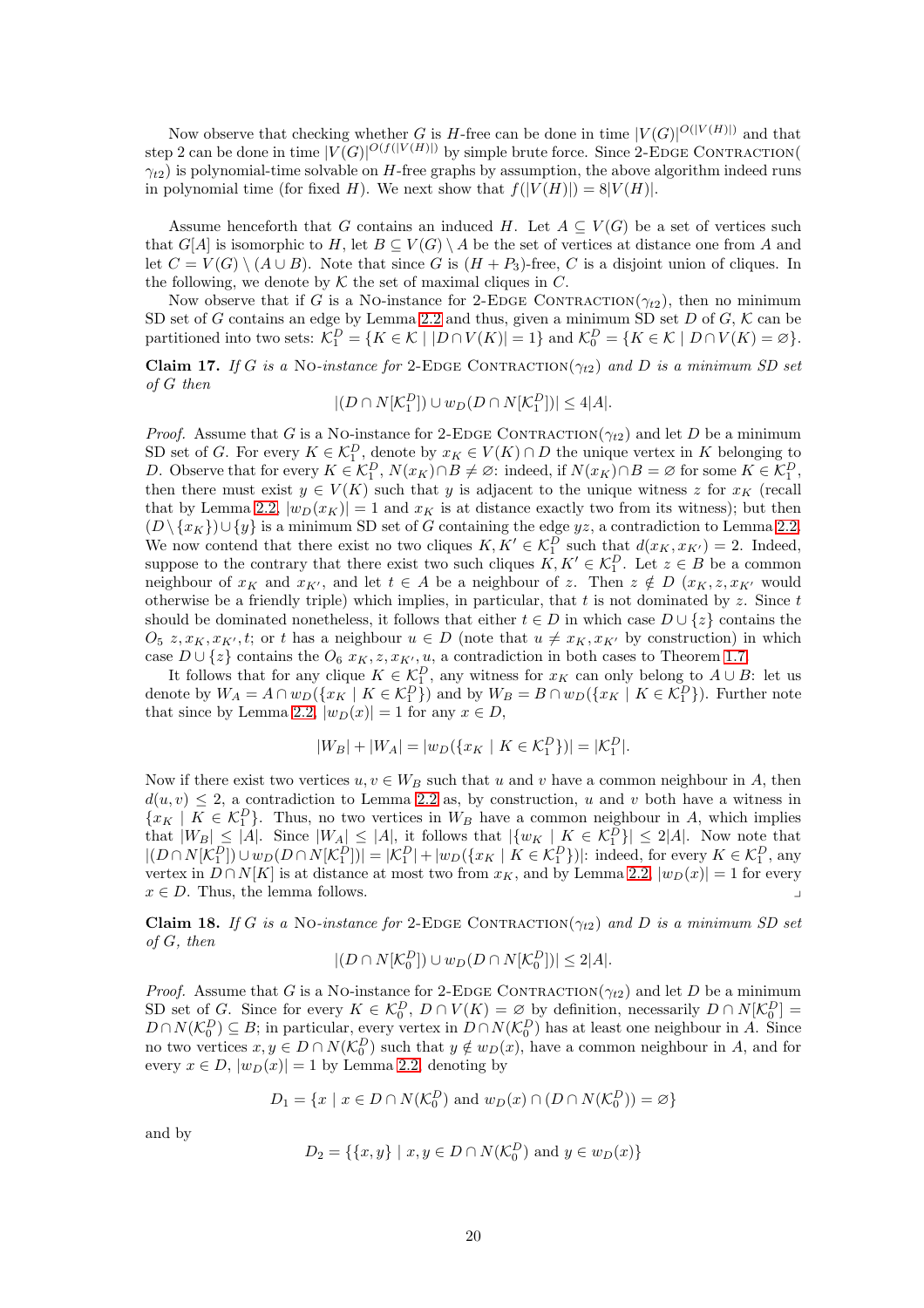it follows that  $|D_1| + |D_2| \leq |A|$ . But

$$
|(D \cap N(\mathcal{K}_0^D)) \cup w_D(D \cap N(\mathcal{K}_0^D))| = 2|D_1| + 2|D_2|
$$

and thus, the upperbound follows.

To conclude, assume that G is a No-instance for 2-EDGE CONTRACTION( $\gamma_{t2}$ ) and let D be a minimum SD set of G. Then  $D' = D \setminus ((D \cap N[K]) \cup (w_D(D \cap N[K])))$  has size at most 2|A|: indeed, since D' dominates only vertices in  $A \cup B$  and no vertex in  $D \setminus D'$  is witnessed by a vertex D' by Lemma [2.2,](#page-3-2) if  $|D'| > 2|A|$  then  $(D \setminus D') \cup (A \cup N_A)$  where  $N_A$  contains one neighbour for each vertex in  $A$ , is an SD set of G of size strictly smaller than that of  $D$ , a contradiction to the minimality of D. Since

$$
|(D \cap N[K]) \cup (w_D(D \cap N[K]))| \le \sum_{i \in \{0,1\}} |(D \cap N[K_i^D]) \cup (w_D(D \cap N[K_i^D]))| \le 6|A|
$$

<span id="page-20-0"></span>by Claims [17](#page-19-0) and [18,](#page-19-1) we conclude that  $\gamma_{t2}(G) = |D| \leq 8|A| = 8|V(H)|$ , as claimed.

 $\Box$ 

**Lemma 4.2.** *If* G *is a*  $P_8$ -free graph then  $ct_{\gamma_{t2}}(G) \leq 2$ .

*Proof.* Let G be a  $P_8$ -free graph and let D be a minimum SD set of G. If D contains an edge or there exists  $x \in D$  such that  $|w_D(x)| \geq 2$ , then  $ct_{\gamma_{t2}}(G) \leq 2$  by Lemma [2.2.](#page-3-2) Thus, assume that D is an independent set and for every  $x \in D$ ,  $|w_D(x)| = 1$ . Let  $u, v \in D$  be two vertices at distance two and further let  $w \in D \setminus \{u, v\}$  be a closest vertex from  $\{u, v\}$ , that is,  $d(w, \{u, v\}) =$  $\min_{x \in D \setminus \{u, v\}} d(x, \{u, v\})$ . Then  $d(w, \{u, v\}) > 2$  by assumption, and since  $d(w, \{u, v\}) \leq 3$  as shown in the proof of Lemma [2.2,](#page-3-2) in fact  $d(w, \{u, v\}) = 3$ . Now assume without loss of generality that  $d(w, \{u, v\}) = d(w, v)$ , and let  $t \in D$  be the witness for w. Note that if there exists  $a \in$  $N(u) \cap N(v)$  and  $b \in N(w)$  such that  $at \in E(G)$ , then  $D \cup \{a\}$  contains the  $O_6$  u, a, v, w and thus,  $ct_{\gamma_{t2}}(G) \leq 2$ . Assume henceforth that no common neighbour of u and v is adjacent to a neighbour of  $w$  (or  $t$ ), and that, symmetrically, no common neighbour of  $w$  and  $t$  is adjacent to a neighbour of u (or v). Let  $P = vxyw$  be a shortest path from v to w. Then by the aforementioned assumption, u is nonadjacent to x, and t is nonadjacent to y (also note that u is nonadjacent to y, and t is nonadjacent to x, by minimality of the distance between v and w). Let a be a common neighbour of u and v, and let b be a common neighbour of w and t. Then both a and x are nonadjacent to b by assumption; and similarly, y is nonadjacent to a. It follows that  $ax \in E(G)$  or  $by \in E(G)$  for otherwise, *uavxywbt* would induce a  $P_8$ ; we next distinguish two cases depending on these adjacencies.

Suppose first that  $ax, by \in E(G)$ . Observe that if every private neighbour of t is adjacent to b or y, then  $(D \setminus \{t\}) \cup \{b, y\}$  is an SD set of G containing the  $O_4$  b, w, y, v and thus,  $ct_{\gamma_{t2}}(G) \leq 2$ by Lemma [2.2.](#page-3-2) Assume therefore that  $t$  has a private neighbour  $c$  which is nonadjacent to both  $b$ and y, and that, symmetrically,  $u$  has a private neighbour  $d$  which is nonadjacent to both  $a$  and x. Let us show that then G contains an induced  $P_8$ . Indeed, since by assumption d is nonadjacent to b, and c is nonadjacent to a, it must be that  $dc \in E(G)$ ,  $dy \in E(G)$  or  $cx \in E(G)$  for otherwise, dyaxybtc would induce a  $P_8$ . However, if  $dc \in E(G)$  then vaudctbw induces a  $P_8$ . Thus,  $dy \in E(G)$ or  $cx \in E(G)$ , say the latter holds without loss of generality, in which case wbtcxaud induces a  $P_8$ .

Second, suppose that either a is nonadjacent to x, or b is nonadjacent to y, say  $ax \in E(G)$ and by  $\notin E(G)$  (the other case is symmetric). As previously, we show that if t has a private neighbour c which is nonadjacent to both b and y, and that u has a private neighbour d which is nonadjacent to both a and x, then G contains an induced  $P_8$  (observe that if this does not hold, then  $ct_{\gamma_{t2}}(G) \leq 2$  as mentioned above). Since c is nonadjacent to a by assumption, c must be adjacent to x for otherwise, ctbwyxau would induce a  $P_8$ . But then, c must be adjacent to d for otherwise, wbtcxaud induces a  $P_8$ ; however, if  $dc \in E(G)$  then wbtcduav induces a  $P_8$ , a contradiction which concludes the proof.  $\Box$ 

### <span id="page-20-1"></span>**Lemma 4.3.** *If* G *is a*  $2P_4$ -free graph then  $ct_{\gamma_{t2}}(G) \leq 2$ .

*Proof.* The proof is similar to that of Lemma [4.2.](#page-20-0) Let G be a  $2P_4$ -free graph and let D be a minimum SD set of G. If D contains an edge or there exists  $x \in D$  such that  $|w_D(x)| \geq 2$ , then  $ct_{\gamma_{t2}}(G) \leq 2$  by Lemma [2.2.](#page-3-2) Thus, assume that D is an independent set and for every  $x \in D$ ,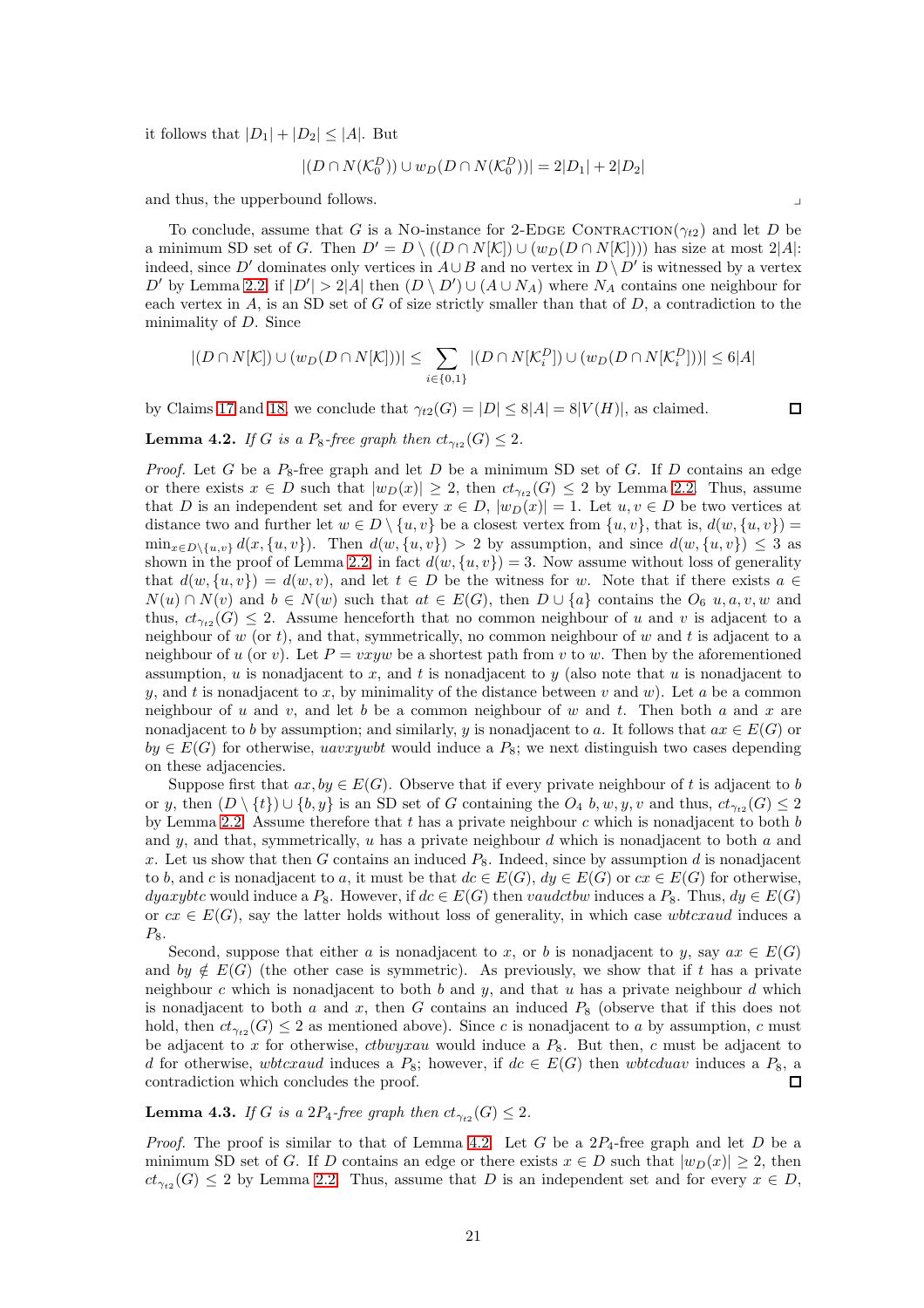$|w_D(x)| = 1$ . Let  $u, v \in D$  be two vertices at distance two and further let  $w \in D \setminus \{u, v\}$  be a closest vertex from  $\{u, v\}$ , that is,  $d(w, \{u, v\}) = \min_{x \in D\setminus\{u, v\}} d(x, \{u, v\})$ . Then  $d(w, \{u, v\}) > 2$  by assumption, and since  $d(w, \{u, v\}) \leq 3$  as shown in the proof of Lemma [2.2,](#page-3-2) in fact  $d(w, \{u, v\}) = 3$ . Now assume without loss of generality that  $d(w, \{u, v\}) = d(w, v)$ , and let  $t \in D$  be the witness for w. Note that if there exists  $a \in N(u) \cap N(v)$  and  $b \in N(w)$  such that  $at \in E(G)$ , then  $D \cup \{a\}$ contains the  $O_6$  u, a, v, w and thus,  $ct_{\gamma_{t2}}(G) \leq 2$  by Theorem [1.7.](#page-1-3) Assume henceforth that no common neighbour of  $u$  and  $v$  is adjacent to a neighbour of  $w$  (or  $t$ ), and that, symmetrically, no common neighbour of w and t is adjacent to a neighbour of u (or v). Let  $P = vxyw$  be a shortest path from v to w. Then by the aforementioned assumption, u is nonadjacent to x, and t is nonadjacent to  $y$  (also note that  $u$  is nonadjacent to  $y$ , and  $t$  is nonadjacent to  $x$ , by minimality of the distance between v and w). Let a be a common neighbour of u and v, and let b be a common neighbour of w and t. Then a and x are nonadjacent to b by assumption; and similarly, y is nonadjacent to a. Now if b is nonadjacent to y, then every private neighbour p of u must be adjacent to a or y for otherwise, puav and ywbt would induce a  $2P_4$  (note that p is nonadjacent to b by assumption); but then,  $(D \setminus \{u\}) \cup \{a, y\}$  is an SD set of G containing the  $O_7$  a, v, y, w and thus,  $ct_{\gamma_{t2}}(G) \leq 2$  by Theorem [1.7.](#page-1-3) Assume therefore that b is adjacent to y. If every private neighbour of u is adjacent to a, then  $(D \setminus \{u\}) \cup \{a\}$  is a minimum SD set of G containing an edge and thus,  $ct_{\gamma_{t2}}(G) \leq 2$  by Lemma [2.2.](#page-3-2) Thus, we may assume that u has a private neighbour p nonadjacent to a. Then every private neighbour  $p'$  of t must be adjacent to b or p for otherwise, puav and wbtp' would induce a  $2P_4$  (note that p is nonadjacent to b, and p' is nonadjacent to a by assumption). By symmetry, we conclude that every private neighbour of w is adjacent to  $p$ or b. Now if, in fact, no private neighbour of w is adjacent to p, then  $D' = (D \setminus \{w\}) \cup \{b\}$  is a minimum SD set of G, as every private neighbour of w w.r.t. D is then adjacent to b; but  $D'$ contains an edge and thus,  $ct_{\gamma_{t2}}(G) \leq 2$  by Lemma [2.2.](#page-3-2) Thus, we may assume that at least one private neighbour of w is adjacent to p; in particular,  $d(w, p) = 2$ . But then,  $(D \setminus \{t\}) \cup \{p, b\}$  is  $\Box$ an SD of G containing the  $O_7$  b, w, p, u and thus,  $ct_{\gamma_{t2}}(G) \leq 2$  by Theorem [1.7.](#page-1-3)

Since for any graph G, G is a YES-instance for 2-EDGE CONTRACTION( $\gamma_{t2}$ ) if and only if G is a No-instance for CONTRACTION NUMBER( $\gamma_{t2}$ ,3), the following ensues from Lemmas [4.1,](#page-18-3) [4.2](#page-20-0) and [4.3.](#page-20-1)

<span id="page-21-1"></span>Corollary 4.4. CONTRACTION NUMBER( $\gamma_{t2}$ ,3) *is polynomial-time solvable on H-free graphs if*  $H \subseteq_i P_8 + kP_3$  *for some*  $k \geq 0$ *, or*  $H \subseteq 2P_4 + kP_3$  *for some*  $k \geq 0$ *.* 

<span id="page-21-4"></span>**Lemma 4.5.** CONTRACTION NUMBER $(\gamma_{t2}, 2)$  *is polynomial-time solvable on H-free graphs if*  $H \subseteq_i P_5 + tK_1$  *for some*  $t \geq 0$ *, or*  $H \subseteq_i P_3 + tP_2$  *for some*  $t \geq 0$ *.* 

*Proof.* Assume that  $H \subseteq_i P_3 + tP_2$  for some  $t \geq 0$  (the case where  $H \subseteq_i P_5 + tK_1$  for some  $t \geq 0$  is handled similarly) and let G be an H-free graph. Since H is a fortiori an induced subgraph of  $P_8 + tP_3$ , we may use the polynomial-time algorithm for  $(P_8 + tP_3)$ -free graphs given by Corollary [4.4](#page-21-1) to determine whether G is a YES-instance for CONTRACTION NUMBER( $\gamma_{t2}$ ,3) or not. If the answer is yes then we output No; otherwise, we use the polynomial-time algorithm for  $(P_3 + tP_2)$ -free graphs given by Theorem [1.8](#page-2-1) to determine whether G is a YES-instance for CONTRACTION NUMBER $(\gamma_{t2},1)$  or not, and output the answer accordingly.  $\Box$ 

### <span id="page-21-0"></span>4.2 Hardness results

In this section, we show that CONTRACTION NUMBER( $\gamma_{t2}$ , 2) and CONTRACTION NUMBER( $\gamma_{t2}$ , 3) are NP-hard on a number of monogenic graph classes. We first consider the case  $k = 2$ .

Firstly, since for any graph G such that  $ct_{\gamma_{t2}}(G) \leq 2$ , G is a YES-instance for CONTRACTION NUMBER( $\gamma_{t2},1$ ) if and only if G is a NO-instance for CONTRACTION NUMBER( $\gamma_{t2},2$ ), the following ensues from Theorem [1.8](#page-2-1) and Lemma [4.2.](#page-20-0)

<span id="page-21-3"></span>**Lemma 4.6.** CONTRACTION NUMBER $(\gamma_{t2}, 2)$  is (co)NP-hard on  $P_6$ -free graphs,  $2P_3$ -free graphs *and*  $(P_4 + P_2)$ *-free graphs.* 

<span id="page-21-2"></span>**Lemma 4.7.** CONTRACTION NUMBER $(\gamma_{t2}, 2)$  *is* NP-hard in  $K_{1,3}$ -free graphs.

*Proof.* We use the same construction as in [\[10,](#page-36-7) Theorem 7]. More precisely, we reduce from POSITIVE EXACTLY 3-BOUNDED 1-IN-3 3-SAT (see Section [2](#page-2-0) for a precise definition of this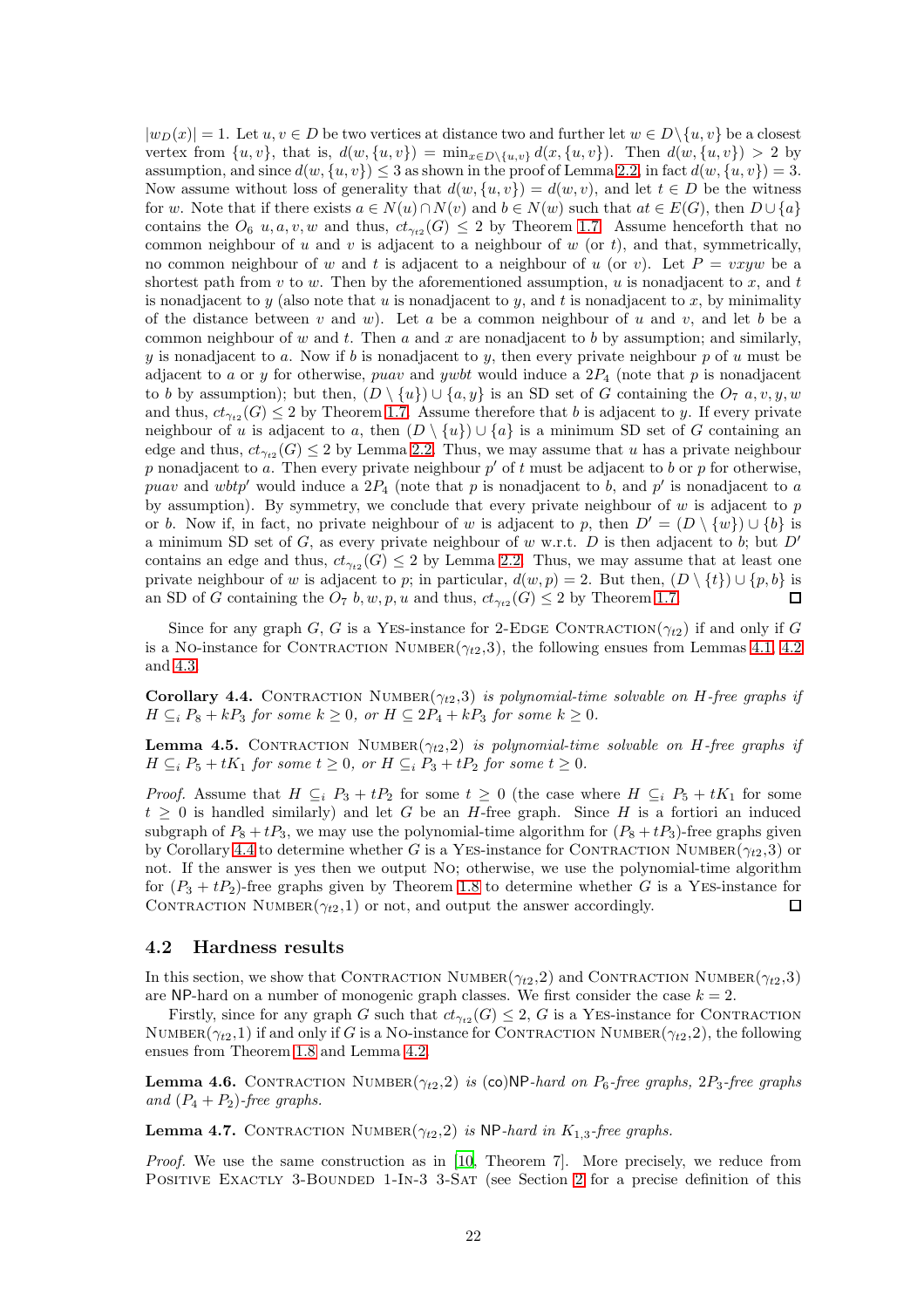<span id="page-22-0"></span>

<span id="page-22-1"></span>Figure 8: The gadget  $G_x$  for a variable  $x \in X$  contained in clauses  $c, c'$  and  $c''$  (a rectangle indicates that the corresponding set of vertices induces a clique).



Figure 9: The gadget  $G_c$  for a clause  $c = x \vee y \vee z$  is the disjoint union of  $G_c^T$  and  $G_c^F$ .

problem): given an instance  $\Phi$  of this problem, with variable set X and clause set C, we construct an instance G of CONTRACTION NUMBER( $\gamma_{t2}$ , 2) as follows. For every variable  $x \in X$  contained in clauses c, c' and c'', we introduce the gadget  $G_x$  depicted in Figure [8](#page-22-0) (where a rectangle indicates that the corresponding set of vertices is a clique). For every clause  $c \in C$  containing variables  $x, y$ and z, we introduce the gadget  $G_c$ , which is the disjoint union of the graph  $G_c^T$  and the graph  $G_c^F$ depicted in Figure [9,](#page-22-1) and further add the following edges.

- For every  $p \in \{x, y, z\}$ , we connect  $P_{p,F}^c(2)$  to  $f_c^{ab}$  if and only if  $p \in \{a, b\}$ .
- For every  $p \in \{x, y, z\}$ , we connect  $\hat{P}_{p,T}^c(1)$  to  $t_c^p$  and further connect  $P_{p,T}^c(1)$  to  $w_c^{ab}$  if and only if  $p \in \{a, b\}$ .

<span id="page-22-2"></span>We let G be the resulting graph. Let us show that  $\Phi$  is satisfiable if and only if  $ct_{\gamma_{t2}}(G) = 2$ . To do so, we will rely on the following key result shown in [\[10\]](#page-36-7).

Claim 19 ([\[10](#page-36-7)]). *The following statements are equivalent.*

- $(i)$   $\Phi$  *is satisfiable.*
- *(ii)*  $\gamma_{t2}(G) = 14|X| + |C|$ *.*
- $(iii)$   $ct_{\gamma_{t2}}(G) > 1.$

<span id="page-22-3"></span>Observe first that if  $ct_{\gamma_{t2}}(G) = 2$  then  $\Phi$  is satisfiable by Claim [19.](#page-22-2) Assume, conversely, that Φ is satisfiable and consider a truth assignment satisfying Φ. Let us show how to construct a minimum SD set D of G given this assignment. For every variable  $x \in X$  appearing in clauses c, c' and c'', if x is true, we include  $\{v_x, T_x\} \cup \{P_{x,R}^p(1), P_{x,R}^p(4) \mid R \in \{T, F\} \text{ and } p \in \{c, c', c''\}\}\$ in D; otherwise, we include  $\{v_x, F_x\} \cup \{P_{x,R}^p(2), P_{x,R}^p(4) \mid R \in \{T, F\} \text{ and } p \in \{c, c', c''\}\}\$ in D. For every clause  $c \in C$  containing variables x, y and z, exactly one variable is set to true, say x without loss of generality, in which case we add  $t_c^y$  to D (note that  $w_c^{xz}, t_c^x$  and  $w_c^{xy}$  are already dominated by  $P_{x,T}^c(1)$ , which also serves as a witness for  $t_c^y$ ). It is not difficult to see that the constructed set D is indeed an SD set of G and since  $|D| = 14|X| + |C|$ , we conclude by Claim [19](#page-22-2) that D is minimum. Now consider a clause  $c \in C$  containing variables x, y and z, and assume without loss of generality that x is true and  $t_c^y \in D$ . Then  $D \cup \{t_c^x\}$  is an SD set of G of size  $\gamma_{t2}(G) + 1$  containing the  $O_4$   $t_c^y, t_c^x, P_{x,T}^c(1), P_{x,T}^c(4)$  and thus,  $ct_{\gamma_{t2}}(G) \leq 2$  by Theorem [1.7.](#page-1-3) But  $ct_{\gamma_{t2}}(G) > 1$  by Claim [19](#page-22-2) and so,  $ct_{\gamma_{t2}}(G) = 2$ . Since G is  $K_{1,3}$ -free, the lemma follows.  $\Box$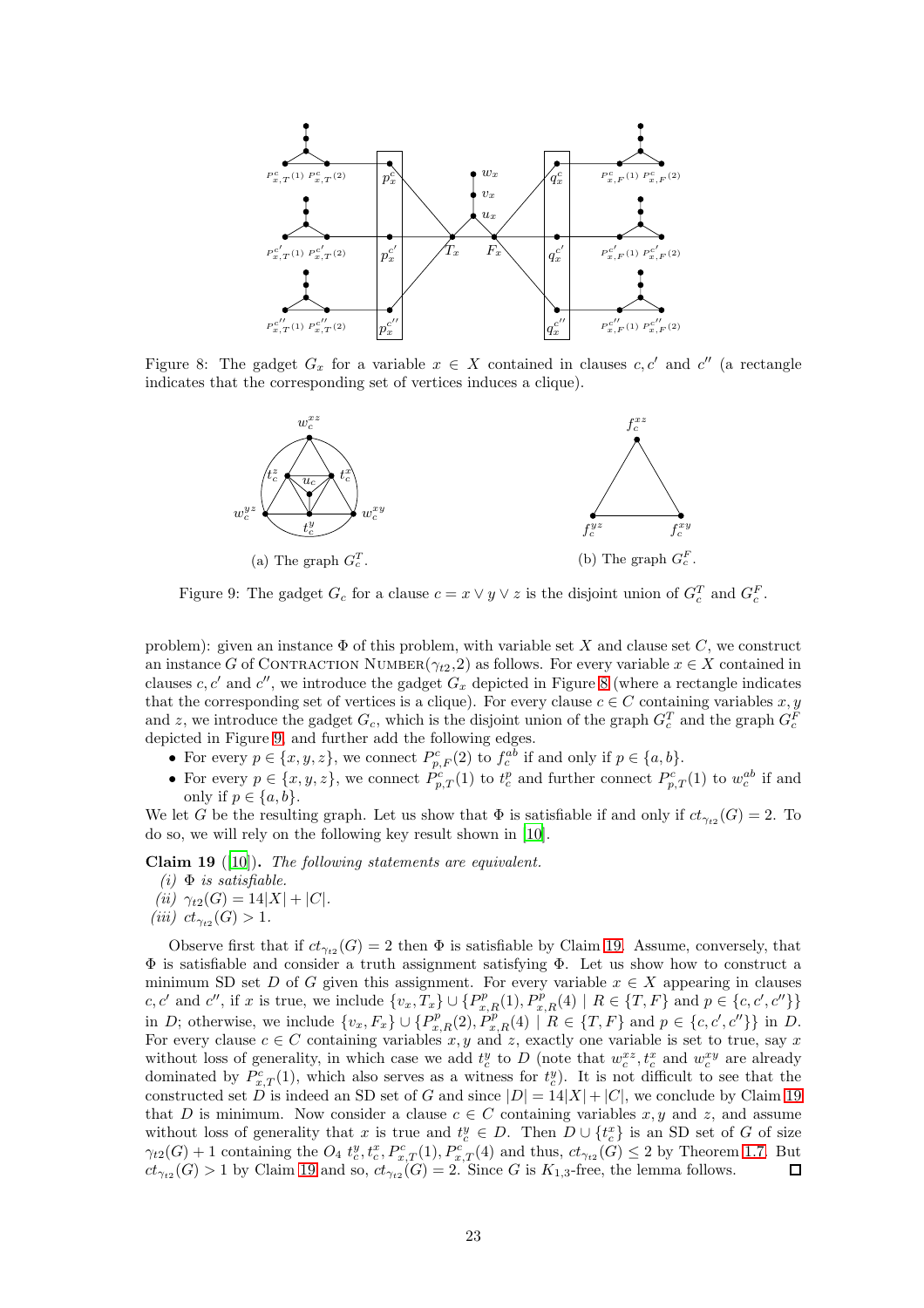#### **Lemma 4.8.** CONTRACTION NUMBER $(\gamma_{t2}, 2)$  is NP-hard on  $\{C_k | k \geq 5\}$ -free graphs.

*Proof.* The reduction is similar to that of Lemma [3.6.](#page-11-3) More precisely, we reduce from 3-SAT: given an instance  $\Phi$  of this problem, with variable set X and clause set C, we construct an instance G of CONTRACTION NUMBER( $\gamma_{t2}$ , 2) as follows. For every variable  $x \in X$ , we introduce a long paw  $G_x$  on vertex set  $\{G_x(1) = x, G_x(2) = \overline{x}, G_x(3) = u_x, G_x(4) = v_x, G_x(5) = w_x\}$  and refer to the vertices x and  $\overline{x}$  as *literal vertices*. For every clause  $c \in C$ , we introduce a *clause vertex*, denoted by c, and add an edge between c and every literal vertex whose corresponding literal appears in the clause c. Finally, we add an edge between every two clauses vertices so that the set of clause vertices induces a clique, denoted by  $K$  in the following. We let  $G$  be the resulting graph. We next show that G is a YES-instance for CONTRACTION NUMBER( $\gamma_{t2}$ , 2) if and only if  $\Phi$  is satisfiable through a series of claims. Observe first that since for any variable  $x \in X$ , the vertex  $w_x$  should be dominated and any witness for a vertex dominating  $w_x$  can only belong to  $G_x$ , the following holds.

<span id="page-23-1"></span><span id="page-23-0"></span>Observation 7. *For any SD set* D of G and any variable  $x \in X$ ,  $|D \cap V(G_x)| \geq 2$ .

Claim 20.  $\Phi$  *is satisfiable if and only if*  $\gamma_{t2}(G) = 2|X|$ *.* 

*Proof.* Assume first that  $\Phi$  is satisfiable and consider a truth assignment satisfying  $\Phi$ . We construct an SD set D of G as follows. For every variable  $x \in X$ , if x is true then we include  $v_x$  and x to D; otherwise, we include  $v_x$  and  $\overline{x}$  to D. It is easy to see that the constructed set D is indeed an SD set of G and since  $|D| = 2|X|$ , we conclude by Observation [7](#page-23-0) that D is minimum.

Conversely assume that  $\gamma_{t2}(G) = 2|X|$  and let D be a minimum SD set of G. Then by Observation [7,](#page-23-0)  $D \cap V(K) = \emptyset$  and thus, every clause vertex must have a neighbouring literal vertex in D. Therefore, the truth assignment obtained by setting a variable x to true when  $x \in D$ and to false otherwise, satisfies Φ. y

<span id="page-23-2"></span>**Claim 21.**  $ct_{\gamma_{t2}}(G) = 2$  *if and only if*  $\gamma_{t2}(G) = 2|X|$ *.* 

*Proof.* Assume first that  $ct_{\gamma_{t2}}(G) = 2$  and consider a minimum SD set D of G. If there exists a variable  $x \in X$  such that  $|D \cap V(G_x)| \geq 3$ , then  $D \cap V(G_x)$  contains a friendly triple, a contradiction to Theorem [1.7.](#page-1-3) Thus,  $|D \cap V(G_x)| \leq 2$  for every variable  $x \in X$ , and we conclude by Observation [7](#page-23-0) that, in fact, equality holds. Now suppose that  $D \cap V(K) \neq \emptyset$ , say  $c \in D \cap V(K)$ , and let  $x \in X$  be a variable occurring in c, say x appears positive in c without loss of generality. Then the set  $(D \setminus V(G_x)) \cup \{x, v_x\}$  is a minimum SD set of G containing the friendly triple c, x,  $v_x$ , a contradiction to Theorem [1.7.](#page-1-3) Thus,  $D \cap V(K) = \emptyset$  and so,  $\gamma_{t2}(G) = |D| = 2|X|$ .

Conversely, assume that  $\gamma_{t2}(G) = 2|X|$  and let D be a minimum SD set of G. Then by Observation [7,](#page-23-0)  $D \cap V(K) = \emptyset$  and  $|D \cap V(G_x)| = 2$  for every variable  $x \in X$ . Since for every variable  $x \in X$ ,  $w_x$  should be dominated, it follows that if for some variable  $x \in X$ ,  $D \cap V(G_x)$ contains an edge e, then  $D \cap \{x, \overline{x}\} = \emptyset$ ; but then,  $d(e, D \setminus e) \geq 3$  and thus, e cannot be part of a friendly triple. Therefore, D contains no friendly triple. Consider now a clause  $c \in C$  and let  $x, y \in X$  be two variables occurring in c, say x and y both appear positive in c without loss of generality. Then the set  $(D\setminus (V(G_x)\cup V(G_y)))\cup \{c,x,v_x,y,v_y\}$  is an SD set of G of size  $\gamma_{t2}(G)+1$ containing the  $O_4$  x, c, y, v<sub>y</sub> and thus,  $ct_{\gamma_{t2}}(G) = 2$  by Theorem [1.7.](#page-1-3)

Now Claims [20](#page-23-1) and [21,](#page-23-2)  $\Phi$  is satisfiable if and only if  $ct_{\gamma_{t2}}(G) = 2$  if and only if  $\Phi$  is satisfiable. Since G is easily seen to contain no induced cycle of length at least five, the lemma follows.  $\Box$ 

#### <span id="page-23-3"></span>**Lemma 4.9.** *For every*  $\ell \in \{3, 4\}$ , CONTRACTION NUMBER $(\gamma_{t2}, 2)$  *is* NP*-hard on*  $C_{\ell}$ *-free graphs.*

*Proof.* We reduce from POSITIVE NOT-ALL-EQUAL 3-SAT which is a NP-complete variant [\[23](#page-37-9)] of the 3-Sat problem where given a formula in which all literals are positive, the problem is to determine whether there exists a truth assignment such that in no clause, all three literals have the same truth value. Given an instance  $\Phi$  of this problem, with variable set X and clause set C, we construct two instances  $G_3$  and  $G_4$  of CONTRACTION NUMBER $(\gamma_{t2}, 2)$ , one  $C_3$ -free and the other  $C_4$ -free, respectively. For both graphs, we start as follows. For every variable  $x \in X$ , we introduce the gadget  $G_x$  depicted in Figure [10,](#page-24-0) which has two distinguished *truth vertices*  $T_x$  and  $F_x$ . For every clause  $c \in C$  containing variables x, y and z, we introduce two *clause vertices* c and  $\overline{c}$ , and add for every  $v \in \{x, y, z\}$ , an edge between c and  $T_v$ , and an edge between  $\overline{c}$  and  $F_v$ . We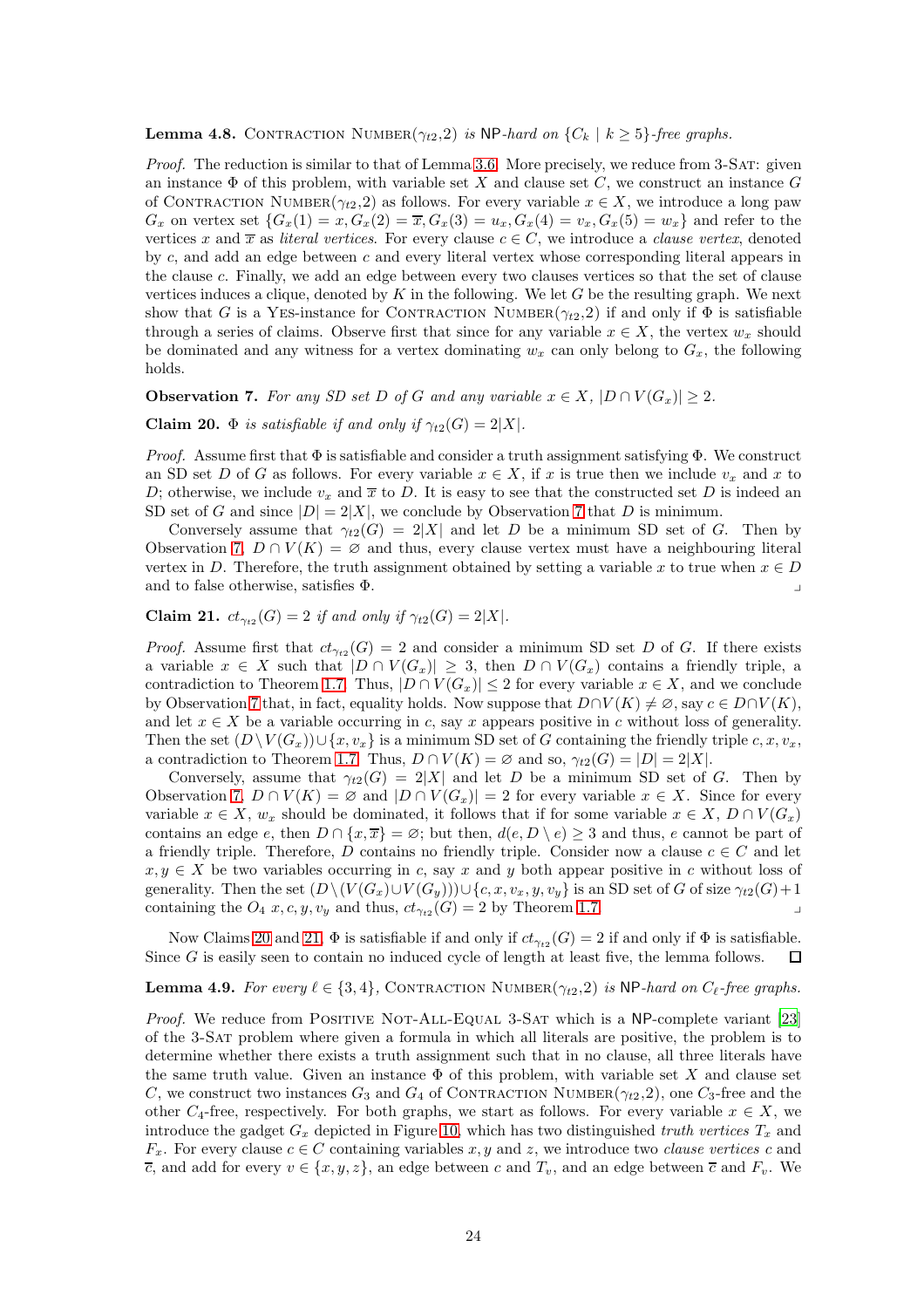

Figure 10: The variable gadget  $G_x$ .

<span id="page-24-0"></span>denote by  $V_C = \{c \mid c \in C\}$  the set of *positive* clause vertices, and by  $V_{\overline{C}} = \{\overline{c} \mid c \in C\}$  the set of *negated* clause vertices. This concludes the construction of  $G_3$ . For the graph  $G_4$ , we further add edges so that  $V_C$  is a clique and  $V_{\overline{C}}$  is a clique.

We next show that for every  $\ell \in \{3,4\}$ ,  $ct_{\gamma_{t2}}(G_{\ell}) = 2$  if and only if  $\Phi$  is satisfiable through a series of claims. Observe first that since for every variable  $x \in X$ , the vertex  $r_x$  should be dominated and any witness for a vertex dominating  $r_x$  can only belong to  $G_x$ , the following holds.

<span id="page-24-1"></span>**Observation 8.** Let  $\ell \in \{3, 4\}$ . Then for every SD set D of  $G_{\ell}$  and every variable  $x \in X$ ,  $|D \cap V(G_x)| \geq 2.$ 

<span id="page-24-2"></span>**Claim 22.** Let  $\ell \in \{3, 4\}$ . Then  $\Phi$  is satisfiable if and only if  $\gamma_{t2}(G_{\ell}) = 2|X|$ .

*Proof.* Assume first that  $\Phi$  is satisfiable and consider a truth assignment satisfying  $\Phi$ . We construct an SD set D for  $G_\ell$ . For every variable  $x \in X$ , if x is true, then we include  $w_x$  and  $T_x$  in D; otherwise, we include  $w_x$  and  $F_x$  in D. It is not difficult to see that the constructed set D is indeed an SD set for both  $G_{\ell}$  and since  $|D| = 2|X|$ , we conclude by Observation [8](#page-24-1) that D is minimum.

Conversely, assume that  $\gamma_{t2}(G_{\ell}) = 2|X|$  and let D be a minimum SD set of  $G_{\ell}$ . Then by Observation [8,](#page-24-1)  $D \cap V_C = D \cap V_{\overline{C}} = \emptyset$  and thus, every (positive or negated) clause vertex must have a neighbouring truth vertex in D. Therefore, the truth assignment obtained by setting a variable x to true when  $T_x \in D$  and to false otherwise, satisfies  $\Phi$ .

<span id="page-24-3"></span>**Claim 23.** Let  $\ell \in \{3, 4\}$ . Then  $ct_{\gamma_{t2}}(G_{\ell}) = 2$  if and only if  $\gamma_{t2}(G_{\ell}) = 2|X|$ .

*Proof.* Assume that  $ct_{\gamma_{t2}}(G_{\ell}) = 2$  and let D be a minimum SD set of  $G_{\ell}$ . If there exists a variable  $x \in X$  such that  $|D \cap V(G_x)| \geq 3$ , then  $D \cap V(G_x)$  contains a friendly triple, a contradiction to Theorem [1.7.](#page-1-3) Thus,  $|D \cap V(G_x)| \leq 2$  for every variable  $x \in X$  and we conclude by Observation [8](#page-24-1) that, in fact, equality holds. Furthermore, we may assume that for every variable  $x \in X$ , D ∩  ${F_x, T_x} \neq \emptyset$  and  $w_x \in D$ , for it otherwise suffices to consider e.g.  $(D \setminus V(G_x)) \cup {F_x, w_x}$  in place of D. Now suppose to the contrary that  $D \cap V_C \neq \emptyset$ . We distinguish cases depending on the value of  $\ell$ .

**Case 1.**  $\ell = 3$ . Let  $c \in V_C$  be a vertex in D and let  $x, y, z \in X$  be the three variables occurring in c. If there exists  $v \in \{x, y, z\}$  such that  $T_v \in D$ , then  $c, T_v, w_v$  is a friendly triple, a contradiction to Theorem [1.7.](#page-1-3) Thus, for every  $v \in \{x, y, z\}$ ,  $T_v \notin D$  and so,  $F_v \in D$  by the aforementioned assumption. But then,  $(D \setminus \{c\}) \cup \{T_x\}$  is a minimum SD of  $G_3$  (recall that for  $\ell = 3$ ,  $V_C$  is an independent set) containing the friendly triple  $F_x, T_x, w_x$ , a contradiction to Theorem [1.7.](#page-1-3)

**Case 2.**  $\ell = 4$ . Then  $|D \cap V_C| = 1$ : indeed, if there exist  $c, c' \in D \cap V_C$  then  $d(\lbrace c, c' \rbrace, D \setminus D)$  ${c, c'}$   $\geq 2$  (recall that by assumption,  $D \cap {t_v, F_v} \neq \emptyset$  for every variable  $v \in X$ ) and so, D contains a friendly triple, a contradiction to Theorem [1.7.](#page-1-3) Now if there exists a variable  $x \in X$ such that  $T_x \in D$  then letting  $c \in C$  be a clause containing x, the set  $(D \setminus V_C) \cup \{c\}$  is a minimum SD set of  $G_4$  containing the friendly triple  $c, T_x, w_x$ , a contradiction to Theorem [1.7.](#page-1-3) It follows that for every variable  $x \in X$ ,  $F_x \in D$ ; but then, it suffices to consider, in place of D, the SD set  $(D \setminus \{F_x\}) \cup \{T_x\}$  for some variable  $x \in X$ , and argue as previously.

Thus, in both cases,  $D \cap V_C = \emptyset$ ; and by symmetry, we conclude that  $D \cap V_{\overline{C}} = \emptyset$  as well. Therefore,  $\gamma_{t2}(G_{\ell}) = |D| = 2|X|$ .

Conversely, assume that  $\gamma_{t2}(G_{\ell}) = 2|X|$  and let D be a minimum SD set of  $G_{\ell}$ . Then by Observation [8,](#page-24-1)  $D \cap V_C = D \cap V_{\overline{C}} = \emptyset$  and  $|D \cap V(G_x)| = 2$  for every variable  $x \in X$ . Since for every variable  $x \in X$ ,  $r_x$  should be dominated, it follows that if for some variable  $x \in X$ ,  $D \cap V(G_x)$  contains an edge e, then  $D \cap \{F_x, T_x\} = \emptyset$ ; but then,  $d(e, D \setminus e) \geq 3$  and thus, e cannot be part of a friendly triple. Therefore, D contains no friendly triple. Now let us assume, for the following, that for every variable  $x \in X$ ,  $D \cap \{F_x, T_x\} \neq \emptyset$  and  $w_x \in D$  (if this does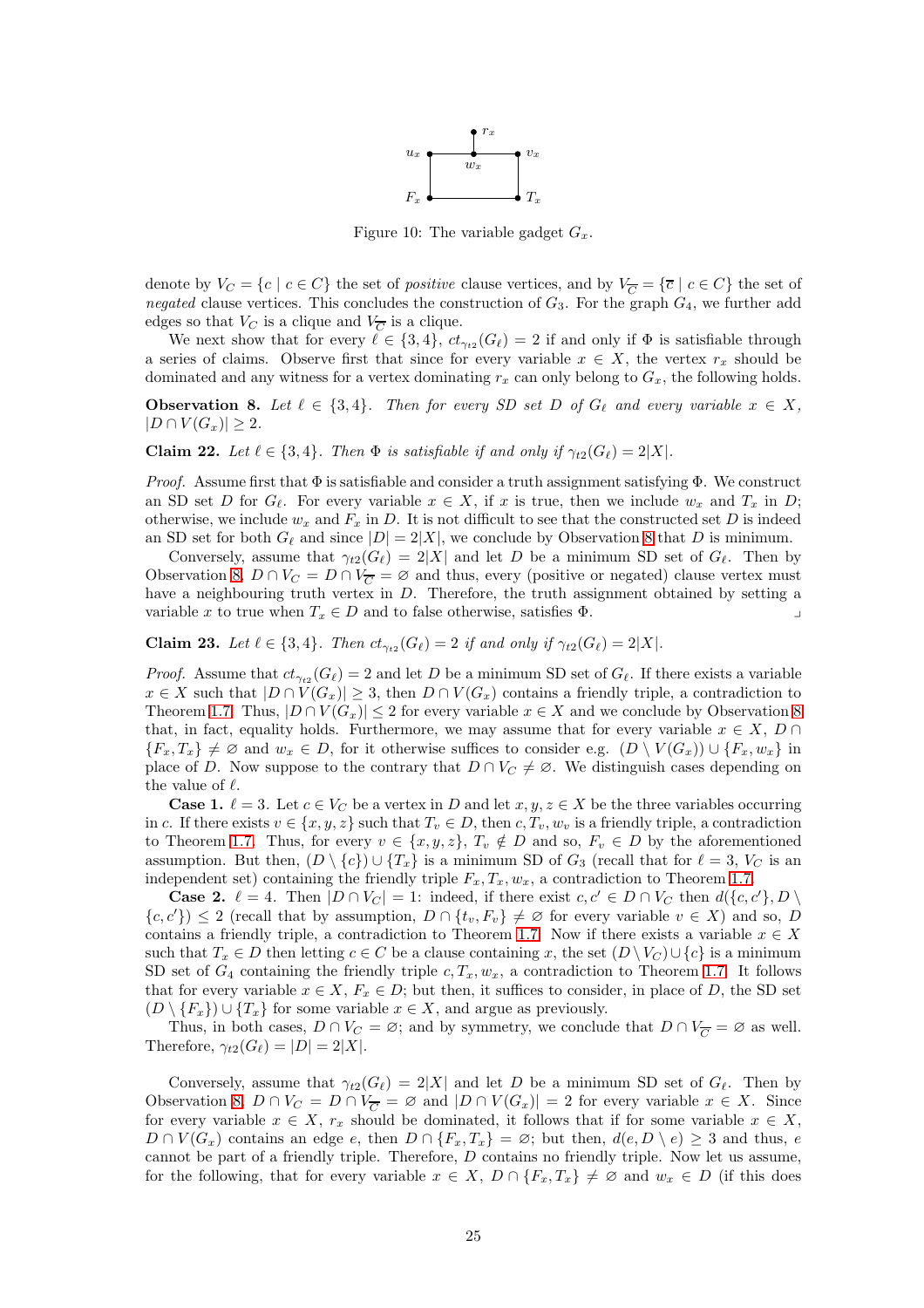<span id="page-25-0"></span>



(b) The graph  $G_c^F$  (the rectangle indicates that the corresponding set of vertices is a clique).

Figure 11: The clause gadget  $G_c$  for a clause  $c = x \vee y \vee z$  is the disjoint union of  $G_c^T$  and  $G_c^F$ .

not hold for a variable  $x \in X$ , we may consider e.g.  $(D \setminus V(G_x)) \cup \{F_x, w_x\}$  in place of D). Consider a clause  $c \in C$  and let  $x, y, z \in X$  be the three variables occurring in c. By assumption, either  $|D \cap \{T_x, T_y, T_z\}| \geq 2$  or  $|D \cap \{F_x, F_y, F_z\}| \geq 2$ , say  $F_x, F_y \in D$  without loss of generality. Then the set  $D \cup {\overline{c}}$  is an SD set of  $G_{\ell}$  of size  $\gamma_{t2}(G) + 1$  containing the  $O_4$   $F_x$ ,  $\overline{c}$ ,  $F_y$ ,  $w_y$  and so,  $ct_{\gamma_{t2}}(G) = 2$  by Theorem [1.7.](#page-1-3)

Now by Claims [22](#page-24-2) and [23,](#page-24-3) we conclude that for every  $\ell \in \{3,4\}$ ,  $ct_{\gamma_{t2}}(G_{\ell}) = 2$  if and only if  $\Phi$  is satisfiable. Since for every  $\ell \in \{3.4\}$ ,  $G_{\ell}$  is easily seen to contain no induced  $C_{\ell}$ , the lemma follows.  $\Box$ 

<span id="page-25-3"></span>The following now ensues from Lemmas [4.8](#page-22-3) and [4.9.](#page-23-3)

**Corollary 4.10.** For every  $\ell \geq 3$ , CONTRACTION NUMBER( $\gamma_{t2}, 2$ ) is NP-hard on C<sub>l</sub>-free graphs.

We next investigate the complexity of the CONTRACTION NUMBER( $\gamma_{t2}$ ,3) problem on several monogenic graph classes.

Lemma 4.11. CONTRACTION NUMBER( $\gamma_{t2}$ ,3) *is* NP-hard on K<sub>1,3</sub>-free graphs.

*Proof.* We reduce from POSITIVE EXACTLY 3-BOUNDED 1-IN-3 3-SAT (see Section [2](#page-2-0) for a precise definition of this problem): given an instance  $\Phi$  of this problem, with variable set X and clause set C, we construct an instance G of CONTRACTION NUMBER  $(\gamma_{t2},3)$  as follows. For every variable  $x \in X$ , we introduce the gadget  $G_x$  depicted in Figure [8](#page-22-0) (it is the same gadget as the one used in the proof of Lemma [4.7\)](#page-21-2). In the following, we denote by  $P_x$  the long paw induced by  ${T_x, F_x, u_x, v_x, w_x}$  and we may refer to the vertices of  $P_x$  as  $P_x(1), \ldots, P_x(5)$  where  $P_x(1) = t_x$ and  $P_x(2) = F_x$ . For every clause  $c \in C$  containing variables x, y and z, we introduce the gadget  $G_c$  which is the disjoint union of the graph  $G_c^T$  and the graph  $G_c^F$  depicted in Figure [11](#page-25-0) (where a rectangle indicates that the corresponding set of vertices is a clique), and further add for every  $v \in \{x, y, z\}$  an edge between  $t_c^v$  and  $P_{v,T}^c(1)$ , and an edge between  $f_c^v$  and  $P_{v,F}^c(2)$ . Note that  $\{u_c^x, u_c^y, u_c^z, a_c\}$  and  $\{v_c^x, v_c^y, v_c^z, b_c\}$  induce cliques; in particular,  $G_c^T$  is  $K_{1,3}$ -free. We let G be the resulting graph. We next show that  $ct_{\gamma_{t2}}(G) = 3$  if and only if  $\Phi$  is satisfiable through a series of claims.

<span id="page-25-1"></span>Claim 24. *For any SD set* D *of* G*, the following hold.*

- *(i)* For every variable  $x \in X$  and every long paw P contained in  $G_x$ ,  $|D \cap V(P)| \geq 2$  and  $D \cap \{P(4), P(5)\} \neq \emptyset$ . In particular,  $|D \cap V(G_x)| \geq 14$ .
- *(ii) For every clause*  $c \in C$  *containing variables*  $x, y$  *and*  $z$ ,  $|D \cap \{u_c, v_c, w_c, q_c^x, q_c^y, q_c^z\}| \ge 2$  *and*  $\min(|D \cap \{u_c^x, u_c^y, u_c^z, a_c\}|, |D \cap \{v_c^x, v_c^y, v_c^z, b_c\}|) \ge 1$ *. In particular,*  $|D \cap V(G_c)| \ge 4$ *.*

*Proof.* Let D be an SD set of G. Since in a long paw P, the vertex  $P(5)$  should be dominated and any witness for a vertex dominating  $P(5)$  can only belong to P, item (i) follows. To prove (ii), consider a clause  $c \in C$  containing variables x, y and z. Since  $w_c$  must be dominated and any witness for a vertex dominating  $w_c$  can only belong to  $\{u_c, v_c, w_c, q_c^x, q_c^y, q_c^z\}$ , the first part of item (ii) follows. Now since  $a_c$  should be dominated,  $D \cap \{u_c^x, u_c^y, u_c^z, a_c\} \neq \emptyset$ ; and similarly, since  $b_c$ should be dominated,  $D \cap \{v_c^x, v_c^y, v_c^z, b_c\} \neq \emptyset$  which proves the second part of item (ii).

<span id="page-25-2"></span>The following is an immediate consequence of Claim [24\(](#page-25-1)i).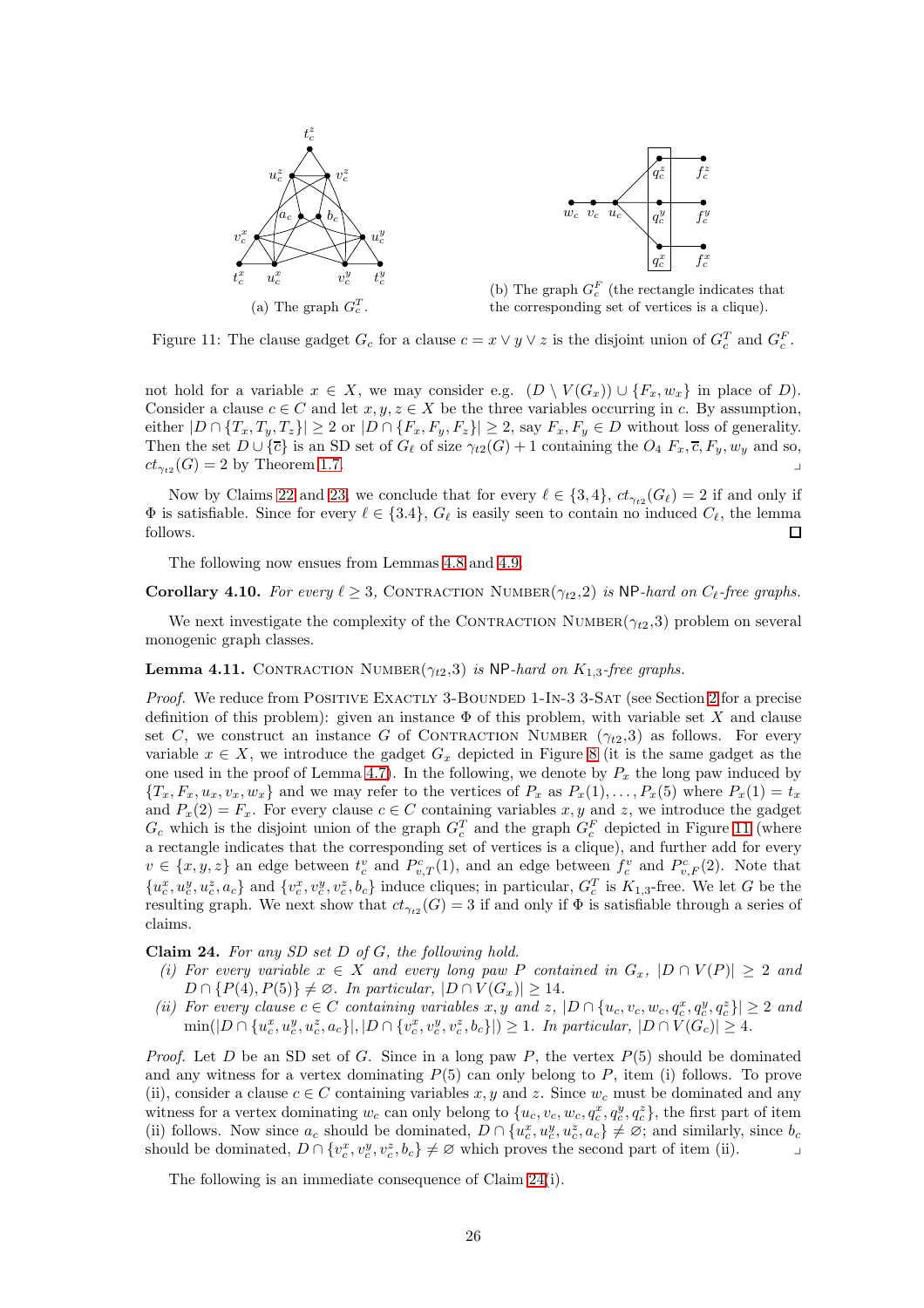**Observation 9.** For every SD set D of G and every variable  $x \in X$  contained in clauses c, c' and  $c'', \text{ if } |D \cap V(G_x)| = 14 \text{ then } D \cap \{q_x^{\ell}, p_x^{\ell} \mid \ell \in \{c, c', c''\}\} = \varnothing.$ 

<span id="page-26-0"></span>Claim 25. Let D be an SD set of G and let  $c \in C$  be a clause containing variables x, y and z. If  $|D \cap V(G_c^F)| = 2$  then  $D \cap \{f_c^x, f_c^y, f_c^z\} = \emptyset$ . Similarly, if  $|D \cap V(G_c^T)| = 2$  then  $D \cap \{t_c^x, t_c^y, t_c^z\} = \emptyset$ .

*Proof.* If  $|D \cap V(G_c^F)| = 2$  then by Claim [24\(](#page-25-1)ii),  $|D \cap V(G_c^F)| = |D \cap \{u_c, v_c, w_c, q_c^x, q_c^y, q_c^z\}| = 2$  and thus,  $D \cap \{f_c^x, f_c^y, f_c^z\} = \emptyset$ . Now if  $|D \cap V(G_c^T)| = 2$  then by Claim [24\(](#page-25-1)ii),  $|D \cap \{u_c^x, u_c^y, u_c^z, a_c\}| =$  $|D \cap \{v_c^x, v_c^y, v_c^z, b_c\}| = 1$  and thus,  $D \cap \{t_c^x, t_c^y, t_c^z\} = \emptyset$ .

<span id="page-26-1"></span>**Claim 26.** Let D be an SD set of G. If for some variable  $x \in X$  contained in clauses c, c' and  $c''$ ,  $|D \cap V(G_x)| = 14$  *then the following hold.* 

(*i*) If there exists  $\ell \in \{c, c', c''\}$  such that  $P_{x,T}^{\ell}(1) \in D$  then  $T_x \in D$ .

(*ii*) If there exists  $\ell \in \{c, c', c''\}$  such that  $P_{x,F}^{\ell}(2) \in D$  then  $F_x \in D$ .

*In particular, if*  $P_{x,T}^{\ell}(1) \in D$  *for some*  $\ell \in \{c, c', c''\}$ *, then*  $D \cap \{P_{x,F}^c(2), P_{x,F}^{c'}(2), P_{x,F}^{c''}(2)\} = \emptyset$ *.*  $Similarly, if P_{x,F}^{\ell}(2) \in D \text{ for some } \ell \in \{c, c', c''\}, \text{ then } D \cap \{P_{x,T}^c(1), P_{x,T}^{c'}(1), P_{x,T}^{c''}(1)\} = \varnothing.$ 

*Proof.* Let  $x \in X$  be a variable such that  $|D \cap V(G_x)| = 14$  and let  $c, c', c'' \in C$  be the clauses in which x appears. Then by Observation [9,](#page-25-2)  $D \cap \{p_x^{\ell}, q_x^{\ell} \mid \ell \in \{c, c', c''\}\} = \emptyset$  and by Claim [24\(](#page-25-1)i),  $|D \cap \{P(1), P(2)\}| \leq 1$  for every long paw P of  $G_x$ . Thus if  $P_{x,T}^{\ell}(1) \in D$  for some  $\ell \in \{c, c', c''\}$ , then  $T_x \in D$  as  $p_x^{\ell}$  should be dominated; but then,  $F_x \notin D$  which implies that  $\{P_{x,F}^c(1),P_{x,F}^{c'}(1),P_{x,F}^{c''}(1)\}\subseteq D$  (one of  $q_x^c,q_x^{c'}$  and  $q_x^{c''}$  would otherwise not be dominated) and so,  $D \cap \{P_{x,F}^c(2), P_{x,F}^{c'}(2), P_{x,F}^{c''}(2)\} = \emptyset$ . Item (ii) follows by symmetry.

<span id="page-26-3"></span>Claim 27.  $\Phi$  *is satisfiable if and only if*  $\gamma_{t2}(G) = 14|X| + 4|C|$ *.* 

*Proof.* Assume first that  $\Phi$  is satisfiable and consider a truth assignment satisfying  $\Phi$ . We construct an SD set D of G as follows. For every variable  $x \in X$  contained in clauses  $c, c'$  and  $c''$ , if x is true then we include  $\{v_x, T_x\} \cup \{P_{x,R}^{\ell}(1), P_{x,R}^{\ell}(4) \mid R \in \{T, F\} \text{ and } \ell \in \{c, c', c''\}\}\$  in D; otherwise we include  $\{v_x, F_x\} \cup \{P_{x,R}^{\ell}(2), P_{x,R}^{\ell}(4) \mid R \in \{T, F\} \text{ and } \ell \in \{c, c', c''\}\}\$  in D. For every clause  $c \in C$ containing variables x, y and z, exactly one variable is true, say x without loss of generality, in which case we include  $\{w_c, q_c^x\} \cup \{v_c^y, u_c^z\}$  in D. Now it is not difficult to see that the constructed set D is indeed an SD set of G and since  $|D| = 14|X| + 4|C|$ , we conclude by Claim [24](#page-25-1) that D is minimum.

Conversely, assume that  $\gamma_{t2}(G) = 14|X| + 4|C|$  and let D be a minimum SD set of G. Consider a clause  $c \in C$  and let  $x, y, z \in X$  be the variables contained in c. Then  $|D \cap \{q_c^x, q_c^y, q_c^z\}| \leq 1$ : indeed,  $D \cap \{w_c, v_c\} \neq \emptyset$  as  $w_c$  should be dominated, and  $|D \cap \{u_c, v_c, w_c, q_c^x, q_c^y, q_c^z\}| = 2$  by Claim [24\(](#page-25-1)i). Since  $D \cap \{f_c^x, f_c^y, f_c^z\} = \emptyset$  by Claim [25,](#page-26-0) it follows that at least two vertices amongst  $f_c^x, f_c^y$  and  $f_c^z$  are not dominated by a vertex in  $G_c^F$ , say  $f_c^y$  and  $f_c^z$  without loss of generality. Then  $P_{y,F}^c(2), P_{z,F}^c(2) \in D$  as  $f_c^y$  and  $f_c^z$  should be dominated, and so  $F_y, F_z \in D$  by Claim [26\(](#page-26-1)ii). It then follows from Claim [24\(](#page-25-1)i) that  $T_y, T_z \notin D$  which, by Claim [26\(](#page-26-1)i), implies that  $P_{y,T}^c(1), P_{z,T}^c(1) \notin D$ ; in particular,  $t_c^y$  and  $t_c^z$  must be dominated by vertices in  $G_c^T$ . But then,  $D \cap \{t_c^x, v_c^x, u_c^x\} = \emptyset$ : indeed, since  $|D \cap V(G_c^T)| = 2$  by assumption, if  $D \cap \{t_c^x, v_c^x, u_c^x\} \neq \emptyset$  then one of  $t_c^y$  and  $t_c^z$  is not dominated. Since  $t_c^x$  should be dominated nonetheless, it follows that  $P_{x,T}^c(1) \in D$  and thus,  $T_x \in D$  by Claim [26\(](#page-26-1)i). Therefore, the truth assignment obtained by setting a variable x to true when  $T_x \in D$  and to false otherwise, satisfies  $\Phi$ .

<span id="page-26-2"></span>Claim 28. Let D be an SD set of G and let  $c \in C$  be a clause containing variables x, y and z. If  $|D \cap V(G_c)| = 4$  and  $|D \cap V(G_{\ell})| = 14$  for every  $\ell \in \{x, y, z\}$  then  $D \cap V(G_c^T)$  is an independent *set.*

*Proof.* Assume that  $|D \cap V(G_c)| = 4$  and  $|D \cap V(G_{\ell})| = 14$  for every  $\ell \in \{x, y, z\}$  (note that then  $|D \cap V(G_c^T)| = |D \cap V(G_c^F)| = 2$  by Claim [24\(](#page-25-1)ii)). Suppose to the contrary that  $D \cap V(G_c^T)$  contains an edge uv. Then  $\{u, v\} = \{u_c^{\ell}, v_c^{\ell}\}\$  for some  $\ell \in \{x, y, z\}$ : indeed,  $\{u, v\} \cap \{u_c^x, u_c^y, u_c^z, a_c\} \neq$  $\emptyset$  and  $\{u, v\} \cap \{v_c^x, v_c^y, v_c^z, b_c\} \neq \emptyset$  by Claim [24\(](#page-25-1)ii), and any edge between  $\{u_c^x, u_c^y, u_c^z, a_c\}$  and  $\{v_c^x, v_c^y, v_c^z, b_c\}$  connect vertices with the same superscript. Assume without loss of generality that  $\{u, v\} = \{u_c^x, v_c^x\}$ . Then  $P_{y,T}^c(1), P_{z,T}^c(1) \in D$  as  $t_c^y$  and  $t_c^z$  should be dominated, which, by Claim [26,](#page-26-1) implies that  $P_{y,F}^c(2), P_{z,F}^c(2) \notin D$ . By Claim [25,](#page-26-0) it must then be that  $q_c^y, q_c^z \in D$  for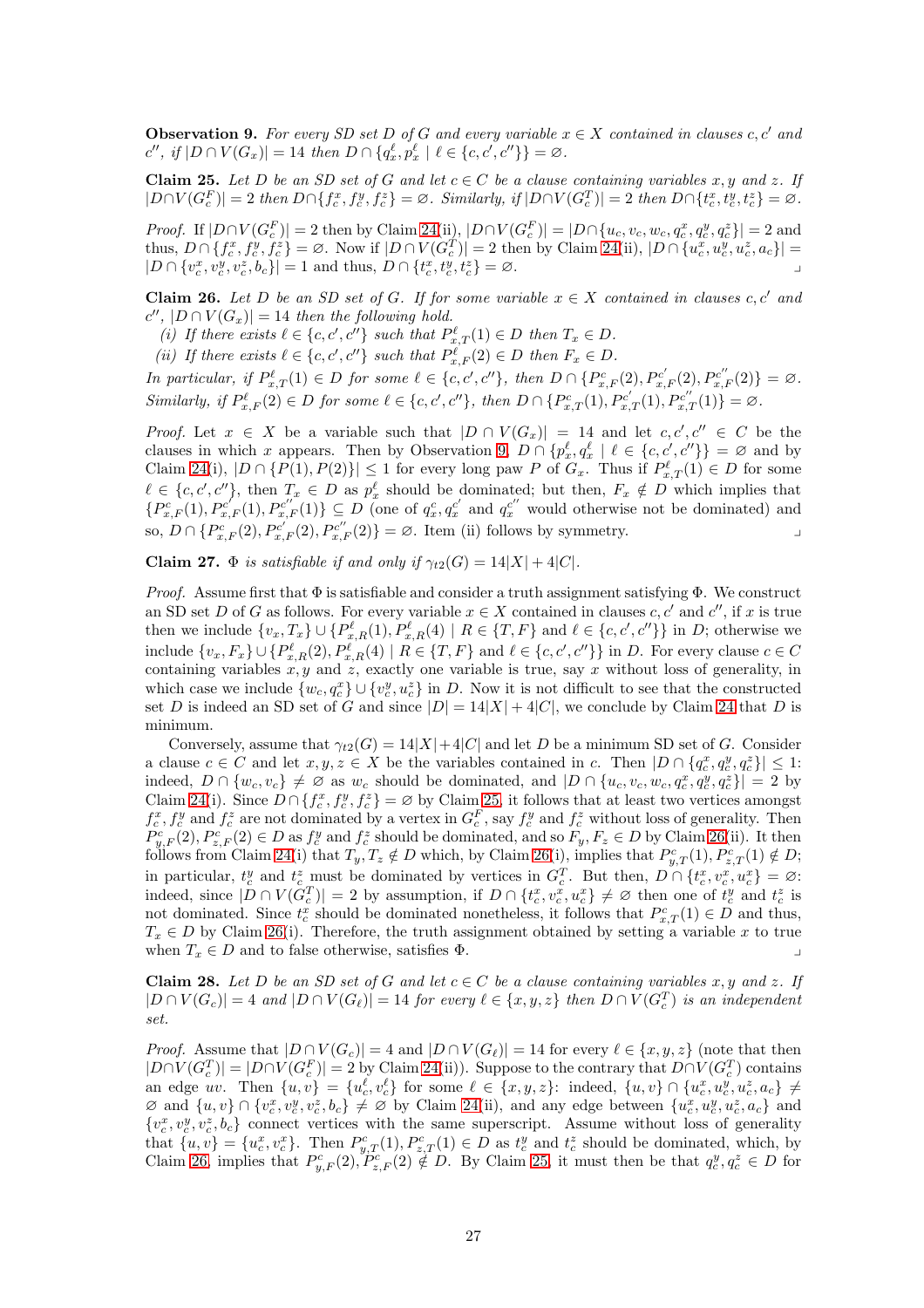one of  $f_c^y$  and  $f_c^z$  would otherwise not be dominated; but  $|D \cap V(G_c^F)| = 2$  and thus,  $w_c$  is not dominated.

<span id="page-27-2"></span>Claim 29. Let D be an SD set of G and let  $c \in C$  be a clause containing variables  $x, y, z \in X$ . If  $|D \cap V(G_c)| = 4$  and  $|D \cap V(G_{\ell})| = 14$  for every  $\ell \in \{x, y, z\}$  then  $D \cap V(G_c^F)$  is an independent *set.*

*Proof.* Assume that  $|D \cap V(G_c)| = 4$  and  $|D \cap V(G_{\ell})| = 14$  for every  $\ell \in \{x, y, z\}$  (note that then  $|D \cap V(G_c^T)| = |D \cap V(G_c^F)| = 2$  by Claim [24\(](#page-25-1)ii)). Suppose for a contradiction that  $D \cap V(G_c^F)$ contains an edge uv. Then, since  $w_c$  should be dominated,  $\{u, v\} \subseteq \{u_c, v_c, w_c\}$ ; in particular  $D \cap \{q_c^{\ell}, f_c^{\ell} \mid \ell \in \{x, y, z\}\} = \varnothing$  by Claims [24\(](#page-25-1)ii) and [25.](#page-26-0) But then,  $\{P_{\ell,F}^c(2) \mid \ell \in \{x, y, z\}\} \subseteq D$  as  $f_c^x, f_c^y$  and  $f_c^z$  should be dominated, which, by Claim [26,](#page-26-1) implies that  $\{P_{\ell,T}^c(1) \mid \ell \in \{x, y, z\}\} \subseteq D$ . But  $|D \cap V(G_c^T)| = 2$  and so, one of  $t_c^x, t_c^y$  and  $t_c^z$  is not dominated.

<span id="page-27-0"></span>Claim 30. Let D be an SD set of G and let  $x \in X$  be a variable. If  $|D \cap V(G_x)| = 14$  and  $D \cap V(G_x)$  *contains an edge uv then*  $\{u, v\} = \{P(3), P(4)\}$  *for some long paw* P *of*  $G_x$ .

*Proof.* Assume that  $|D \cap V(G_x)| = 14$  and  $D \cap V(G_x)$  contains an edge uv. Then by Observation [9,](#page-25-2)  $u, v \in V(P)$  for some long paw P of  $G_x$ . But  $|D \cap V(P)| = 2$  and  $D \cap \{P(4), P(5)\} \neq \emptyset$  by Claim [24\(](#page-25-1)i) and so,  $D \cap V(P) = \{u, v\} \subseteq \{P(3), P(4), P(5)\}\.$  Now suppose for a contradiction that  $P(3) \notin D$ . If  $P = P_x$  then both  $T_x$  and  $F_x$  are not dominated since by Observation [9,](#page-25-2)  $q_x^{\ell}, p_x^{\ell} \notin D$  for every clause  $\ell$  containing x. If  $P = P_{x,T}^{\ell}$  for some clause  $\ell$  containing x, then  $P_{x,T}^{\ell}(2)$  is not dominated since  $p_x^{\ell} \notin D$  by Observation [9.](#page-25-2) Finally if  $P = P_{x,F}^{\ell}$  for some clause  $\ell$ containing x, then  $P_{x,F}^{\ell}(1)$  is not dominated since  $q_x^{\ell} \notin D$  by Observation [9.](#page-25-2) Thus,  $P(3) \in D$  and so,  $\{u, v\} = \{P(3), P(4)\}.$ 

<span id="page-27-1"></span>Claim 31. Let D be an SD set of G and let  $c \in C$  be a clause containing variables x, y and z.  $If |D \cap V(G_c)| = 4$  *and*  $|D \cap V(G_{\ell})| = 14$  *for every*  $\ell \in \{x, y, z\}$ *, then for every*  $\ell \in \{x, y, z\}$ *, the following hold.*

(*i*)  $D \cap \{u_c^{\ell}, v_c^{\ell}\} = \emptyset$  *if and only if*  $P_{\ell,T}^c(1) \in D$ .

- (*ii*)  $q_c^{\ell} \notin D$  *if and only if*  $P_{\ell,F}^c(2) \in D$ *.*
- (*iii*)  $P_{\ell,F}^c(2) \in D$  *if and only if*  $P_{\ell,T}^c(1) \notin D$

*Proof.* Assume that  $|D \cap V(G_c)| = 4$  and  $|D \cap V(G_{\ell})| = 14$  for every  $\ell \in \{x, y, z\}$ . Now consider  $\ell \in \{x, y, z\}$  and let us first prove (i). If  $D \cap \{u_c^{\ell}, v_c^{\ell}\} = \emptyset$  then since  $t_c^{\ell} \notin D$  by Claim [25,](#page-26-0) necessarily  $P_{\ell,T}^c(1) \in D$  as  $t_c^{\ell}$  should be dominated. Conversely, assume that  $P_{\ell,T}^c(1) \in D$  and suppose for a contradiction that  $D \cap \{u_c^{\ell}, v_c^{\ell}\}\neq \emptyset$ . Then since  $|D \cap V(G_c^T)| = 2$  by Claim [24\(](#page-25-1)ii), it must be that  $D \cap \{u_c^p, v_c^p\} = \emptyset$  for some  $p \neq \ell$ ; and since  $t_c^p \notin D$  by Claim [25,](#page-26-0) necessarily  $P_{p,T}^c(1) \in D$  as  $t_c^p$ should be dominated. Then  $P_{\ell,F}^c(2), P_{p,F}^c(2) \notin D$  by Claim [26](#page-26-1) and since  $f_c^{\ell}, f_c^p \notin D$  by Claim [25,](#page-26-0) it follows that  $q_c^{\ell}, q_c^p \in D$  as  $f_c^{\ell}$  and  $f_c^p$  should be dominated. But  $|D \cap V(G_c^F)| = 2$  by Claim [24](#page-25-1) and thus,  $w_c$  is not dominated.

To prove (ii), observe that if  $q_c^{\ell} \notin D$  then since  $f_c^{\ell} \notin D$  by Claim [25,](#page-26-0) necessarily  $P_{\ell,F}^c(2) \in D$  for  $f_c^{\ell}$  would otherwise not be dominated. Conversely, assume that  $P_{\ell,F}^c(2) \in D$  for some  $\ell \in \{x, y, z\}$ , and suppose for a contradiction that  $q_c^{\ell} \in D$ . Then since  $|D \cap V(G_c^F)| = 2$  by Claim [24\(](#page-25-1)ii) and  $w_c$  must be dominated,  $q_c^p \notin D$  for every  $p \neq \ell$ ; and since by Claim [25,](#page-26-0)  $f_c^p \notin D$  for every  $p \neq \ell$ , necessarily  $P_{p,F}^c(2) \in D$  for every  $p \neq \ell$  ( $f_c^p$  would otherwise not be dominated). It then follows from Claim [26](#page-26-1) that  $D \cap \{P_{x,T}^c(1), P_{y,T}^c(1), P_{z,T}^c(1)\} = \emptyset$ ; but  $|D \cap V(G_c^T)| = 2$  by Claim [24\(](#page-25-1)ii) and so, one of  $t_c^x, t_c^y$  and  $t_c^z$  is not dominated.

Let us finally prove (iii). If  $P_{\ell,F}^c(2) \in D$  then by Claim [26,](#page-26-1)  $P_{\ell,T}^c(1) \notin D$ . Conversely, assume that  $P_{\ell,T}^c(1) \notin D$ . Then by item (i),  $D \cap \{u_c^{\ell}, v_c^{\ell}\} \neq \emptyset$  which implies that  $D \cap \{u_c^p, v_c^p\} = \emptyset$  for some  $p \neq \ell$ , since  $|D \cap V(G_c^T)| = 2$  by Claim [24\(](#page-25-1)ii). It then follows from item (i) that  $P_{p,T}^c(1) \in D$ and so,  $P_{p,F}^c(2) \notin D$  by Claim [26.](#page-26-1) Thus, by item (ii),  $q_c^p \in D$ ; but  $|D \cap V(G_c^F)| = 2$  by Claim [24\(](#page-25-1)ii) and  $w_c$  must be dominated, and so  $q_c^{\ell} \notin D$  which, by item (ii), implies that  $P_{\ell,F}^c(2) \in D$ .

<span id="page-27-3"></span>Claim 32. Let D be an SD set of G and let  $x \in X$  be a variable contained in clauses c, c' and c''.  $I_f |D \cap V(G_\ell)| = 4$  *for every*  $\ell \in \{c, c''c''\}$  and  $|D \cap V(G_v)| = 14$  *for every variable* v appearing in  $c, c'$  *or*  $c''$ , then  $D \cap V(G_x)$  *is an independent set.*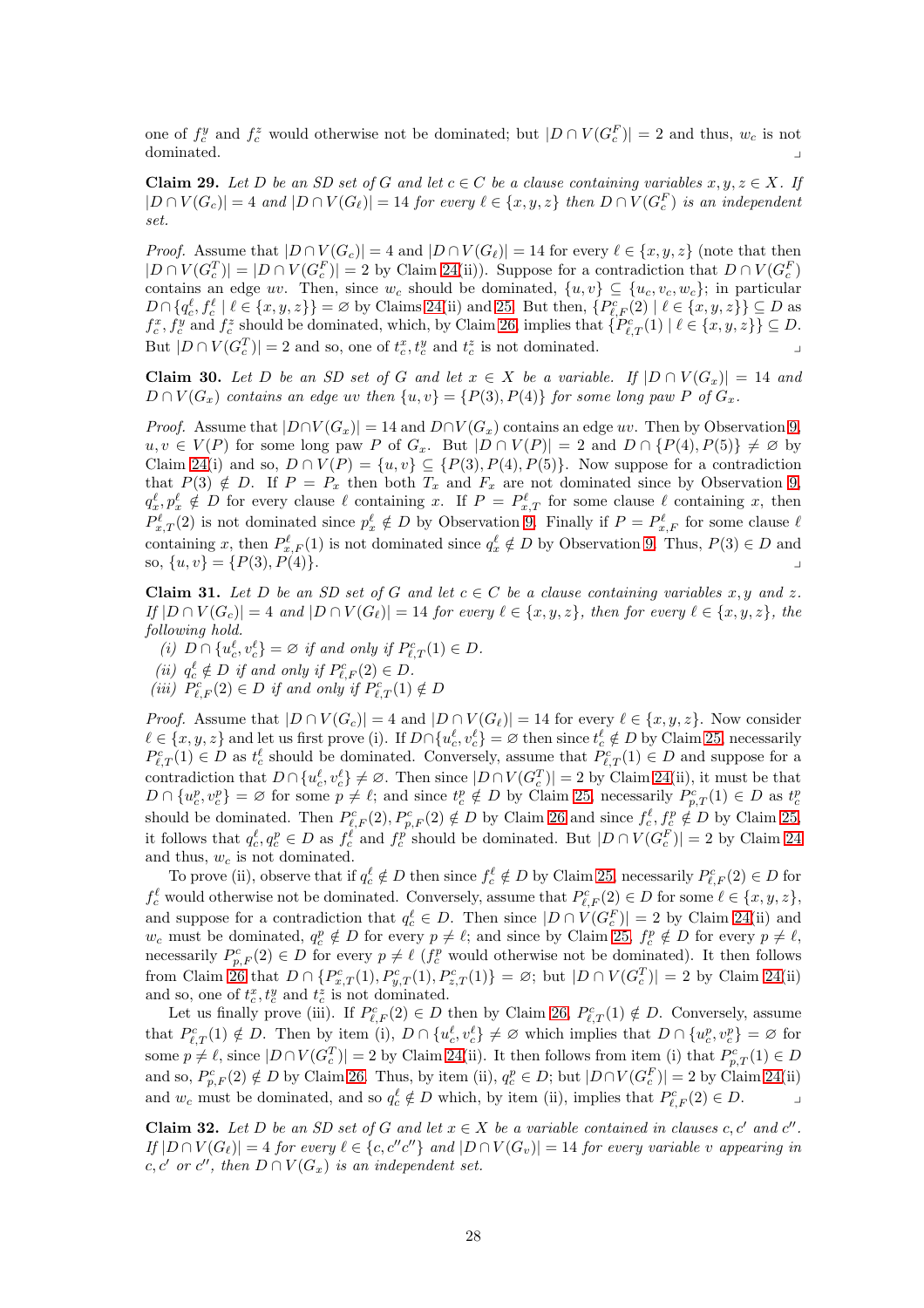*Proof.* Assume that  $|D \cap V(G_{\ell})| = 4$  for every  $\ell \in \{c, c''c''\}$  and  $|D \cap V(G_v)| = 14$  for every variable v appearing in c, c' or c''. Suppose for a contradiction that  $D \cap V(G_x)$  contains an edge uv. Then by Claim [30,](#page-27-0)  $\{u, v\} = \{P(3), P(4)\}$  for some long paw P of  $G_x$ . If  $P = P_x$  then since  $D \cap \{q_x^{\ell}, p_x^{\ell} \mid \ell \in \{c, c', c''\}\} = \emptyset$  by Observation [9,](#page-25-2) necessarily  $P_{x,T}^c(2), P_{x,F}^c(1) \in D$  (one of  $p_x^c$  and  $q_x^c$  would otherwise not be dominated); but then by Claim [24\(](#page-25-1)i),  $P_{x,T}^c(1), P_{x,F}^c(2) \notin D$ , a contradiction to Claim [31\(](#page-27-1)iii). Thus  $P = P_{x,R}^{\ell}$  for some  $\ell \in \{c, c', c''\}$  and  $R \in \{T, F\}$ . Assume that  $R = T$  (the case where  $R = F$  is symmetric). Then since  $D \cap \{q_x^{\ell}, p_x^{\ell} \mid \ell \in \{c, c', c''\}\} = \emptyset$ by Observation [9,](#page-25-2) necessarily  $T_x \in D$  ( $p_x^{\ell}$  would otherwise not be dominated) and so,  $F_x \notin D$ by Claim [24\(](#page-25-1)i). But then by Claim [26\(](#page-26-1)ii),  $P_{x,F}^{\ell}(2) \notin D$ , a contradiction to Claim [31\(](#page-27-1)ii) as  $P_x^\ell$  $x,_{x,T}(1) \notin D.$ 

<span id="page-28-0"></span>**Claim 33.** If  $\gamma_{t2}(G) = 14|X| + 4|C|$  then for every minimum SD set D of G, the following hold.

*(i)* D *is an independent set.*

*(ii)* For every  $u \in D$ ,  $|w_D(u)| = 1$ .

*Proof.* Assume that  $\gamma_{t2}(G) = 14|X| + 4|C|$  and let D be a minimum SD set of G. Then by Claims [25,](#page-26-0) [28,](#page-26-2) [29](#page-27-2) and [32,](#page-27-3) D contains no edge. Let us next show that for every  $u \in D$ ,  $|w_D(u)| = 1$ . Consider first a clause  $c \in C$  containing variables  $x, y, z \in X$  and let  $u \in D \cap V(G_c)$ . Note that since  $|D \cap V(G_c^T)| = |D \cap V(G_c^F)| = 2$  by Claim [24\(](#page-25-1)ii), if  $|w_D(u)| \ge 2$  then  $d(u, D \setminus V(G_c)) \le 2$ . Now if  $u \in \{u_c^{\ell}, v_c^{\ell}\}\$ for some  $\ell \in \{x, y, z\}$ , then by Claim [31\(](#page-27-1)i),  $P_{\ell,T}^c(1) \notin D$  and thus,  $d(u, D \setminus V(G_c)) >$ 2. Similarly, if  $u = q_c^{\ell}$  for some  $\ell \in \{x, y, z\}$ , then by Claim [31\(](#page-27-1)ii),  $P_{\ell,F}^c(2) \notin D$  and thus,  $d(u, D \setminus V(G_c)) > 2$ . Since  $u \notin \{f_c^{\ell}, t_c^{\ell} \mid \ell \in \{x, y, z\}\}\$  by Claim [25](#page-26-0) and  $d(w, D \setminus V(G_c)) \geq 3$ for every  $w \in \{a_c, b_c\}$ , it follows that  $|w_D(u)| = 1$ . Consider next a variable  $x \in X$  contained in clauses  $c, c', c'' \in C$ , and suppose to the contrary that there exists a vertex  $u \in D \cap V(G_x)$  such that  $|w_D(u)| \geq 2$ . Since  $|D \cap V(P)| = 2$  for ever long paw P in  $G_x$  and  $D \cap \{q_x^{\ell}, p_x^{\ell} \mid \ell \in \{c, c', c''\},\}$ necessarily  $u \in \{P(1), P(2)\}$  for some long paw P of  $G_x$ . Suppose first that  $u = T_x$  (the case where  $u = F_x$  is symmetric). Then by Observation [9,](#page-25-2) there must exist  $\ell \in \{c, c', c''\}$  such that  $P_{x,T}^{\ell}(2) \in$ D; in particular,  $P_{x,T}^{\ell}(1) \notin D$  by Claim [24\(](#page-25-1)i). But  $F_x \notin D$  by Claim 24(i) and so,  $P_{x,F}^{\ell}(2) \notin D$ by Claim [26\(](#page-26-1)ii), a contradiction to Claim [31\(](#page-27-1)iii). Suppose next that  $u \in \{P_{x,R}^{\ell}(1), P_{x,R}^{\ell}(2)\}\)$  for some  $\ell \in \{c, c', c'\}$  and  $R \in \{T, F\}$ . Assume that  $R = F$  (the case where  $R = T$  is symmetric). Then u must have a witness in  $D \cap V(G_{\ell}^F)$ : indeed, if u had two witnesses in  $D \cap V(G_x)$  then one of them would be  $F_x$  and so,  $|w_D(F_x)| \geq 2$  which is excluded by the previous case. However,  $f_{\ell}^x \notin D$  by Claim [25,](#page-26-0) and if  $q_{\ell}^x \in D$  then  $P_{x,F}^{\ell}(2) \notin D$  by Claim [31\(](#page-27-1)ii); thus  $d(u, D \cap V(G_{\ell}^F)) > 2$ , a contradiction. Therefore, every vertex in  $D \cap V(G_x)$  has a unique witness.

<span id="page-28-1"></span>Claim 34. Let D be an SD set of G and let  $x \in X$  be a variable. If  $|D \cap V(G_x)| = 14$  then for *every clause*  $c \in C$  *containing* x, the following hold.

*(i) If*  $D \cap \{P_{x,T}^c(1), P_{x,T}^c(3)\}\neq \emptyset$  *then*  $P_{x,F}^c(2) \notin D$ *.* 

*(ii) If*  $D \cap \{P_{x,F}^{c}(2), P_{x,F}^{c}(3)\}\neq \emptyset$  *then*  $P_{x,T}^{c}(1) \notin D$ *.* 

*Proof.* Assume that  $|D \cap V(G_x)| = 14$  and let  $c \in C$  be a clause containing x. Suppose that  $D \cap \{P_{x,T}^c(1), P_{x,T}^c(3)\}\neq \emptyset$ . Then by Claim [24\(](#page-25-1)i),  $P_{x,T}^c(2) \notin D$  which, by Observation [9,](#page-25-2) implies that  $T_x \in D$  ( $p_x^c$  would otherwise not be dominated); but then  $F_x \notin D$  by Claim [24\(](#page-25-1)i) and so,  $P_{x,F}^c(2) \notin D$  by Claim [26\(](#page-26-1)ii). Item (ii) follows by symmetry.

<span id="page-28-2"></span>**Claim 35.**  $ct_{\gamma_{t2}}(G) = 3$  *if and only if*  $\gamma_{t2}(G) = 14|X| + 4|C|$ *.* 

*Proof.* Assume first that  $ct_{\gamma_{t2}}(G) = 3$  and let D be a minimum SD set of G. Consider a variable  $x \in X$  contained in clauses c, c' and c''. If  $|D \cap V(P)| \geq 3$  for some long paw P of  $G_x$  then  $D \cap V(P)$  contains a friendly triple, a contradiction to Theorem [1.7.](#page-1-3) Thus  $|D \cap V(P)| \leq 2$  for every long paw P of  $G_x$  and we conclude by Claim [24\(](#page-25-1)i) that, in fact, equality holds. Let us assume, in the following, that for every long paw P of  $G_x$ ,  $D \cap \{P(1), P(2)\} \neq \emptyset$  and  $P(4) \in D$  (if this does not hold for a long paw P then it suffices to consider, e.g.,  $(D \setminus V(P)) \cup \{P(1), P(4)\}$  in place of D). Now suppose that  $D \cap \{p_x^c, p_x^{c'}\}$  $x'_{x}, p_{x}^{c''}\}\neq\emptyset$ , say  $p_{x}^{c}\in D$  without loss of generality. Then  $T_x \notin D$  (D would otherwise contain the friendly triple  $p_x^c, T_x, v_x$ ) and so,  $(D \setminus \{p_x^c\}) \cup \{T_x\}$  is a minimum SD set of G containing the friendly triple  $T_x, F_x, w_x$ , a contradiction to Theorem [1.7.](#page-1-3) Thus  $D \cap \{p_x^c, p_x^{c'}\}$  $x^{\prime},p_{x}^{c^{\prime\prime}}$  $\langle c'' \rangle = \emptyset$  and by symmetry, we conclude that  $D \cap \{q_x^c, q_x^{c'}\}$  $x^{c^{\prime}},q_{x}^{c^{\prime\prime}}$  $x^{c''}_x$  =  $\varnothing$  as well. Therefore,  $|D \cap V(G_x)| = 14$ .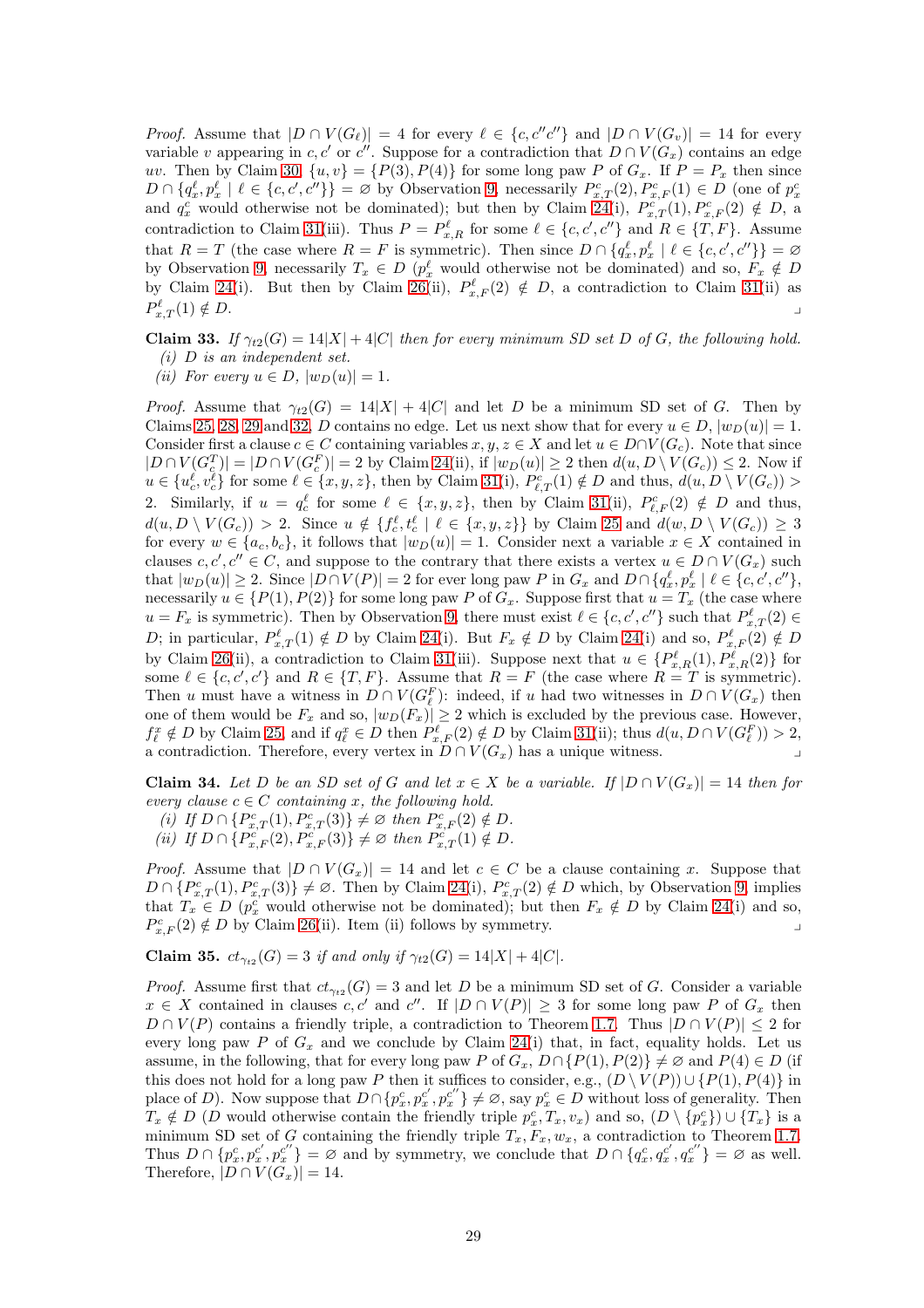Next, consider a clause  $c \in C$  and let  $x, y, z \in X$  be the variables contained in c. Then  $|D \cap \overline{C}|$  $\{u_c, v_c, w_c, q_c^x, q_c^y, q_c^z\} \leq 2$  for  $D \cap \{u_c, v_c, w_c, q_c^x, q_c^y, q_c^z\}$  would otherwise contain a friendly triple; and we conclude by Claim [24](#page-25-1) that, in fact, equality holds. Now suppose that  $D \cap \{f_c^x, f_c^y, f_c^z\} \neq \emptyset$ , say  $f_c^x \in D$  without loss of generality. Then  $q_c^x \notin D$ : indeed, D would otherwise contain the friendly triple  $f_c^x, q_c^x, t$ , where  $t \in D \cap \{u_c, v_c, w_c, q_c^y, q_c^z\}$ , a contradiction to Theorem [1.7.](#page-1-3) But by assumption,  $P_{x,F}^c(2)$  is not a private neighbour of  $f_c^x$  and the vertex in  $D \cap \{P_{x,F}^c(1), P_{x,F}^c(2)\}$  is witnessed by  $P_{x,F}^c(4)$ , which implies that  $D' = (D \setminus \{f_c^x\}) \cup \{q_c^x\}$  is a minimum SD set of G where  $|D' \cap \{u_c, v_c, w_c, q_c^x, q_c^y, q_c^z\}| \geq 3$ , a contradiction to the above. Thus,  $D \cap \{f_c^x, f_c^y, f_c^z\} = \emptyset$  and so,  $|D \cap V(G_c^F)| = 2$ . Suppose next that  $|D \cap V(G_c^T)| \geq 3$ . If  $D \cap \{t_c^x, t_c^y, t_c^z\} = \emptyset$ , say  $t_c^x \in D$ without loss of generality, then surely one of  $u_c^x$  and  $v_c^x$  does not belong to  $D(D)$  would otherwise contain the friendly triple  $t_c^x, u_c^x, v_c^x$ , say  $u_c^x \notin D$  without loss of generality. Since by assumption,  $P_{x,T}^c(1)$  is not a private neighbour of  $t_c^x$  and the vertex in  $D \cap \{P_{x,T}^c(1), P_{x,T}^c(2)\}$  is witnessed by  $P_{x,T}^{c'}(4)$ , the set  $D' = (D \setminus \{t_c^x\} \cup \{u_c^x\})$  is a minimum SD of G (note that  $u_c^x$  is within distance two of every vertex in  $D \cap V(G_c^T)$ ). By repeating this argument if necessary, we obtain a minimum SD set  $D''$  of G such that  $D'' \cap \{t_c^x, t_c^y, t_c^z\} = \emptyset$  and  $|D'' \cap V(G_c^T)| \geq 3$ ; but then, it is easy to see that  $D'' \cap (\{a_c, b_c\} \cup \{u_c^{\ell}, v_c^{\ell} \mid \ell \in \{x, y, z\})\}$  contains a friendly triple, a contradiction to Theorem [1.7.](#page-1-3) Thus,  $|D \cap V(G_c^T)| \leq 2$  and we conclude by Claim [24\(](#page-25-1)ii) that, in fact, equality holds. Therefore,  $|D \cap V(G_c)| = 4$  and thus,  $\gamma_{t2}(G) = |D| = 14|X| + 4|C|$ .

Conversely, assume that  $\gamma_{t2}(G) = 14|X| + 4|C|$ . Observe first that since by Claim [33,](#page-28-0) every minimum SD set of  $G$  is an independent set, no minimum SD set of  $G$  contains a friendly triple; thus by Theorem [1.7\(](#page-1-3)i),  $ct_{\gamma_{t2}}(G) > 1$ . Now suppose to the contrary that  $ct_{\gamma_{t2}}(G) = 2$  and let D be an SD set of size  $\gamma_{t2}(G) + 1$  containing an ST configuration (see Theorem [1.7\(](#page-1-3)ii)). Then by Claim [24,](#page-25-1) there exists either a clause  $c \in C$  such that  $|D \cap V(G_c)| = 5$  or a variable  $x \in X$  such that  $|D \cap V(G_x)| = 15$ . We next distinguish these two cases.

**Case 1.** *There exists a clause*  $c \in C$  *such that*  $|D \cap V(G_c)| = 5$ . Let  $x, y, z \in X$  be the three variables appearing in c. Then for any clause  $\ell \in C \setminus \{c\}$ ,  $D \cap V(G_{\ell})$  contains no edges by Claims [28](#page-26-2) and [29;](#page-27-2) and for any variable  $v \in X \setminus \{x, y, z\}$ ,  $D \cap V(G_v)$  contains no edge by Claim [32.](#page-27-3) Thus by Claim [25,](#page-26-0)  $D \setminus (V(G_c) \cup V(G_x) \cup V(G_y) \cup V(G_z))$  contains no edge and a fortiori, no ST-configurations. Further observe if for some  $\ell \in \{x, y, z\}$ ,  $D \cap V(G_{\ell})$  contains an edge uv then by Claim [30,](#page-27-0)  $\{u, v\} = \{P(3), P(4)\}\$ for some long paw P in  $G_{\ell}$ . Now if  $P \neq P_{\ell, T}^c, P_{\ell, F}^c$  then by Observation [9](#page-25-2) and Claim [25,](#page-26-0)  $d({u, v}, D \setminus {u, v}) \geq 3$  and so uv cannot be part of an STconfiguration in D.; and if  $P = P_{\ell,T}^c$  (resp.  $P = P_{\ell,F}^c$ ) then  $d(\{u, v\}, D \setminus \{u, v\}) \ge 3$  unless  $t_c^{\ell} \in D$ (resp.  $f_c^{\ell} \in D$ ). Thus any edge uv of an ST-configuration in D satisfies one of the following.

- (aT)  $\{u, v\} = \{P_{\ell,T}^c(3), P_{\ell,T}^c(4)\}\$ for some  $\ell \in \{x, y, z\}$  and  $t_c^{\ell} \in D$ .
- (aF)  $\{u, v\} = \{P_{\ell, F}^{c}(3), P_{\ell, F}^{c}(4)\}\$ for some  $\ell \in \{x, y, z\}$  and  $f_{c}^{\ell} \in D$ .
- (bT)  $\{u, v\} = \{P_{\ell,T}^{(1)}, t_c^{\ell}\}\$  for some  $\ell \in \{x, y, z\}.$
- (bF)  $\{u, v\} = \{P_{\ell, F}^{(1)}(x), f_{c}^{\ell}\}\$  for some  $\ell \in \{x, y, z\}.$
- (cT)  $u, v \in V(G_c^T)$ .
- (cF)  $u, v \in V(G_c^F)$ .

Note that since for any  $\ell \in \{x, y, z\}$  and any  $R \in \{T, F\}$ ,  $|D \cap \{P_{\ell,R}^c(1), P_{\ell,R}^c(2), P_{\ell,R}^c(3)\}| \leq 1$ by Claim [24\(](#page-25-1)i), if there is an edge satisfying (aR) and an edge satisfying (bR), then these two edges are vertex-disjoint. We now distinguish cases depending on whether  $|D \cap V(G_c^T)| = 3$  or  $|D \cap V(G_c^F)| = 3.$ 

**Case 1.a.**  $|D \cap V(G_c^T)| = 3$ . Then  $D \cap \{f_c^x, f_c^y, f_c^z\} = \emptyset$  by Claim [25,](#page-26-0) which implies that no edge of an ST-configuration in D satisfies (aF) or (bF). Now if  $D \cap V(G_c^F)$  contains an edge uv then  $\{u, v\} \subseteq \{w_c, v_c, u_c\}$  as  $w_c$  should be dominated; but then  $d(\{u, v\}, D \setminus \{u, v\}) \ge 3$  and so, uv cannot be part of an ST-configuration in  $D$ . Thus no edge of an ST-configuration in  $D$  satisfies (cF). Further note that since  $|D \cap \{t_c^x, t_c^y, t_c^z\}| \leq 1$  by Claim [24\(](#page-25-1)ii), there is at most one edge of an ST-configuration in  $D$  satisfying  $(aT)$  or  $(bT)$ .

Suppose first that  $D \cap V(G_c^T)$  is an independent set and let uv be an edge of an ST-configuration in D. If uv satisfies (aT) for some  $\ell \in \{x, y, z\}$ , then  $D \cap \{P_{\ell,T}^{(1)}, P_{\ell,T}^{c}(2)\} = \emptyset$  by Claim [24\(](#page-25-1)i) and so, uv cannot be part of a  $P_3$ . Similarly, if uv satisfies (bT) for some  $\ell \in \{x, y, z\}$ , then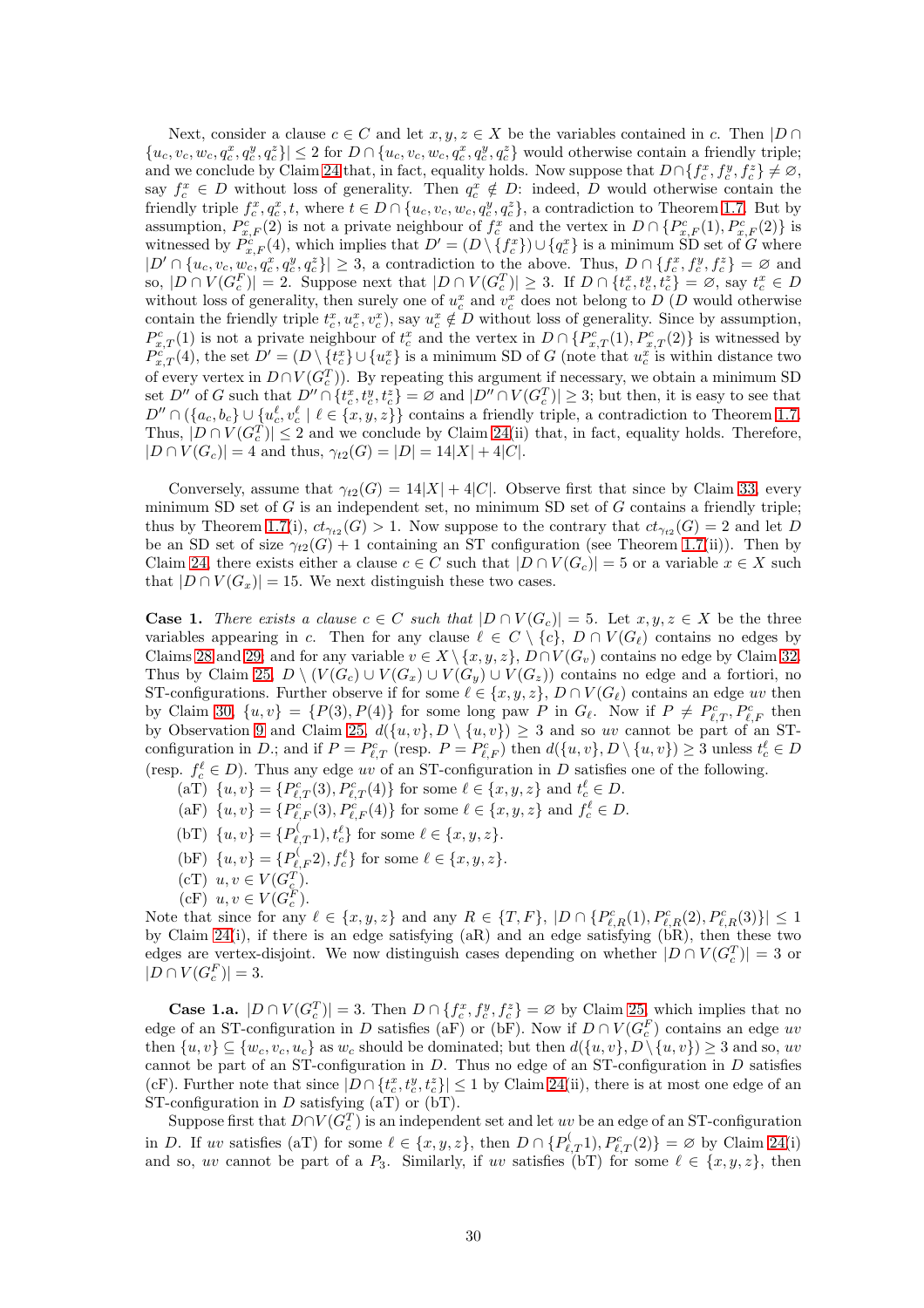$D \cap \{P_{\ell,T}^c(2), P_{\ell,T}^c(3)\} = \emptyset$  by Claim [24\(](#page-25-1)i) and so, uv cannot be part of a  $P_3$ . It follows that D contains no  $P_3$ , which implies that D must contain an  $O_3$  or an  $O_7$ ; in particular, D contains two vertex-disjoint edges. However, any such edge would satisfy (aT) or (bT), a contradiction to the above.

Suppose next that  $D \cap V(G_{c}^{T})$  contains an edge. We claim that there exists at most one variable  $\ell \in \{x, y, z\}$  such that  $D \cap \{P_{\ell,T}^c(1), P_{\ell,T}^c(3)\}\neq \emptyset$ . Indeed, suppose for a contradiction that there are two such variables, say x and y without loss of generality. Then  $P_{x,F}^c(2), P_{y,F}^c(2) \notin D$ by Claim [34,](#page-28-1) which implies that  $|D \cap (q_c^x, q_c^y, f_c^x, f_c^y)| \ge 2$  as  $f_c^x$  and  $f_c^y$  should be dominated; but  $|D \cap V(G_c^F)| = 2$  and so,  $w_c$  is not dominated, a contradiction. Thus assume, without loss of generality, that  $D \cap \{P_{x,T}^c(1), P_{x,T}^c(3)\} = D \cap \{P_{y,T}^c(1), P_{y,T}^c(3)\} = \varnothing$  (note that  $D \cap (\{t_c^x\} \cup V(P_{x,T}^c))$ and  $D \cap (\{t_c^y\} \cup V(\hat{P}_{y,T}^c))$  can then contain no edge). Since  $t_c^x$  and  $t_c^y$  should be dominated, necessarily  $D \cap \{t_c^x, u_c^x, v_c^x\} \neq \emptyset$  and  $D \cap \{t_c^y, u_c^y, v_c^y\} \neq \emptyset$ . Now if  $D \cap \{t_c^z, u_c^z, v_c^z\} \neq \emptyset$  then since  $D \cap V(G_c^T)$  contains an edge by assumption, it must be that  $u_c^a, u_c^b \in D$  or  $v_c^a, v_c^b \in D$  for two variables  $a, b \in \{x, y, z\}$ . In the first case, since  $D \cap \{v_c^x, v_c^y, v_c^z\} \neq \emptyset$  by Claim [24\(](#page-25-1)ii), necessarily  $D \cap \{t_c^x, t_c^y, t_c^z\} = \emptyset$ ; and in the second case, since  $D \cap \{u_c^x, u_c^y, u_c^z\} \neq \emptyset$  by Claim [24\(](#page-25-1)ii), necessarily  $D \cap \{t_c^x, t_c^y, t_c^z\} = \emptyset$ . Thus, in both cases, we conclude that D contains no edge satisfying (aT) or (bT); but then D contains only one edge, a contradiction. Thus  $D \cap \{t_c^z, v_c^z, v_c^z\} =$  $\varnothing$  which implies, in particular,  $D \cap (\{t_c^z\} \cup V(P_{z,T}^c))$  contains no edge. Since by assumption  ${t_c^x\} \cup V(P_{x,T}^c)$  and  ${t_c^y\} \cup V(P_{y,T}^c)$  contain no edge as well, it follows that  $D \cap V(G_c^T)$  must contain a  $P_3$  (D would otherwise contain only one edge). However, since  $D \cap \{t_c^x, u_c^x, v_c^x\} \neq \emptyset$  and  $D \cap \{t_c^y, u_c^y, v_c^y\} \neq \emptyset$ , any such  $P_3$  must then be contained in  $\{u_c^x, v_c^x, u_c^y, v_c^y\}$  by Claim [24\(](#page-25-1)ii); but  $d({u_c^x, v_c^x, u_c^y, v_c^y}, D \setminus V(G_c^T)) \geq 3$ , a contradiction.

**Case 1.b.**  $|D \cap V(G_c^F)| = 3$ . Then  $D \cap \{t_c^x, t_c^y, t_c^z\} = \emptyset$  by Claim [25,](#page-26-0) which implies that no edge of an ST-configuration satisfies (aT) or (bT). Let us next show that no edge of an STconfiguration in D satisfies (cT). Suppose that  $D \cap V(G_c^T)$  contains an edge uv. Then by ??(ii),  ${u, v} = {u_c^{\ell}, v_c^{\ell}}$  for some  $\ell \in \{x, y, z\}$ , say x without loss of generality. If  $P_{x,T}^c(1) \notin D$  then  $d({u, v}, D \setminus {u, v}) \geq 3$  and so, uv cannot be part of an ST-configuration in D. Thus suppose that  $P_{x,T}^c(1) \in D$ . Since  $t_c^y$  and  $t_c^z$  should be dominated and  $D \cap \{t_c^y, u_c^y, v_c^y, t_c^z, u_c^z, v_c^z\} = \varnothing$ , necessarily  $P_{y,T}^c(1), P_{z,T}^c(1) \in D$ . Then  $D \cap \{P_{x,F}^c(2), P_{y,F}^c(2), P_{z,F}^c(2)\} = \varnothing$  by Claim [34](#page-28-1) and so,  $|D \cap {f_c^{\ell}, q_c^{\ell}} \mid \ell \in \{x, y, z\}\}| \ge 3$  as  $f_c^x, f_c^y$  and  $f_c^z$  should be dominated. But  $|D \cap V(G_c^F)| = 3$  and so,  $w_c$  is not dominated, a contradiction. Thus no edge of an ST-configuration satisfies (cT). Now observe that  $|D \cap \{f_c^x, f_c^y, f_c^z\}| \leq 1$ : indeed, if, say,  $t_c^x, t_c^y \in D$  then  $D \cap \{u_c, q_c^x, q_c^y, q_c^z, f_c^z\} \neq \emptyset$  as  $q_c^z$  should be dominated; but then  $D \cap \{w_c, v_c\} = \emptyset$  and so,  $w_c$  is not dominated, a contradiction. This implies, in particular, that there is at most one edge of an ST-configuration in  $D$  satisfying  $(aF)$  or  $(bF)$ .

Now suppose that  $D \cap V(G_c^F)$  is an independent set and let  $uv$  be an edge of an ST-configuration in D. If uv satisfies (aF) for some  $\ell \in \{x, y, z\}$ , then  $D \cap \{P_{\ell,F}^{(1)}, P_{\ell,F}^{c}(2)\} = \emptyset$  by Claim [24\(](#page-25-1)i) and so, uv cannot be part of a  $P_3$ . Similarly, if uv satisfies (bF) for some  $\ell \in \{x, y, z\}$ , then  $D \cap \{P_{\ell,T}^c(1), P_{\ell,T}^c(3)\} = \emptyset$  by Claim [24\(](#page-25-1)i) and so, uv cannot be part of a  $P_3$ . It follows that D contains no  $P_3$ , which implies that D must contain an  $O_3$  or an  $O_7$ ; in particular, D contains two vertex-disjoint edges. However, any such edge would satisfy (aF) or (bF), a contradiction to the above.

Suppose next that  $D \cap V(G_c^F)$  contains an edge. We claim that there exists at least one variable  $\ell \in \{x, y, z\}$  such that  $D \cap \{P_{\ell,F}^c(2), P_{\ell,F}^c(3)\} = \emptyset$ . Indeed, if there is no such variable then by Claim [34,](#page-28-1)  $D \cap \{P_{x,T}^c(1), P_{y,T}^c(1), P_{z,T}^c(1)\} = \varnothing$ ; but  $|D \cap V(G_c^T)| = 2$  and so, one of  $t_c^x, t_c^y$  and  $t_c^z$ is not dominated. Thus assume, without loss of generality, that  $D \cap \{P_{x,F}^c(2), P_{x,F}^c(3)\} = \emptyset$  (note that  $D \cap (\{f_c^x\} \cup V(P_{x,F}^c))$  can then contain no edge). Since  $f_c^x$  should be dominated, necessarily  $D \cap \{q_c^x, f_c^x\} \neq \emptyset$ . Now if  $q_c^x, f_c^x \in D$  then since  $|D \cap \{w_c, v_c\}| = 1$ ,  $D \cap V(G_c^F)$  contains only one edge and so, D contains no ST-configuration, a contradiction. Suppose next that  $f_c^x \in D$ . Since  $D \cap \{w_c, v_c\} \neq \emptyset$  and  $D \cap V(G_c^F)$  contains an edge by assumption, it must then be that  $D \cap \{q_c^y, f_c^y, q_c^z, f_c^z\} = \emptyset$ ; but then  $D \cap V(G_c^F)$  contains only one edge and so, D contains no ST-configuration, a contradiction. Suppose finally that  $q_c^x \in D$ . Since  $D \cap \{w_c, v_c\} \neq \emptyset$  and  $D \cap V(G_c^F)$  contains an edge, necessarily  $D \cap \{f_c^y, f_c^z\} = \emptyset$ . Now if  $D \cap \{q_c^y, q_c^z\} \neq \emptyset$  in which case  $D \cap V(G_c^F)$  contains only one edge and so, D contains no ST-configuration. Thus it must be that  $|D \cap \{w_c, v_c, u_c\}| = 2$ ; but then  $d(D \cap V(G_c^F), D \setminus V(G_c^F)) \geq 3$  and so, D contains no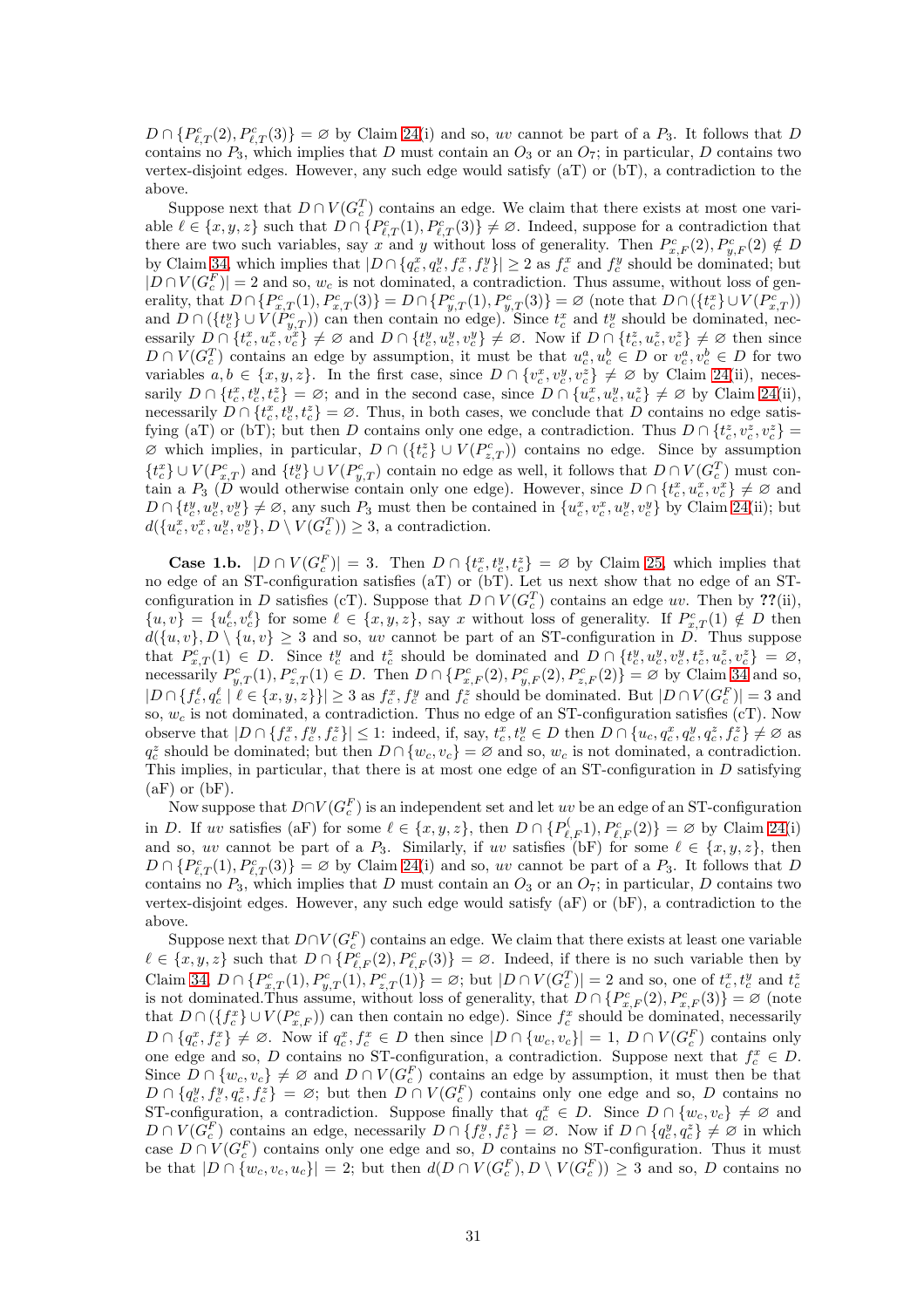ST-configuration.

**Case 2.** There exists a variable  $x \in X$  such that  $|D \cap V(G_x)| = 15$ . Let  $c, c', c'' \in C$  be the three clauses in which x appears. If for some variable  $\ell \neq x$  appearing in c, c' or c'',  $D \cap V(G_{\ell})$ contains an edge uv then by Claim [30,](#page-27-0)  $\{u, v\} = \{P(3), P(4)\}\$ for some long paw P of  $G_{\ell}$ . But then  $d({u, v}, D \setminus {u, v}) \ge 3$  by Claim [25](#page-26-0) and so, uv cannot be part of an ST-configuration in D. Now for any clause  $\ell \in C \setminus \{c, c', c''\}, D \cap V(G_{\ell})$  contains no edges by Claims [28](#page-26-2) and [29;](#page-27-2) and for any variable  $\ell \in X$  not appearing in c, c' or c'',  $D \cap V(G_v)$  contains no edge by Claim [32.](#page-27-3) Thus by Claim [25,](#page-26-0) any ST-configuration in D is in fact contained in  $D \cap (V(G_x) \cup V(G_c) \cup V(G_{c'}) \cup V(G_{c''}))$ .

Now suppose that for some clause  $\ell \in \{c, c', c''\}, D \cap V(G_{\ell})$  contains an edge  $uv$ . If  $u, v \in V(G_{\ell}^F)$ then, since  $w_{\ell}$  must be dominated, necessarily  $\{u, v\} \subseteq \{w_c, v_c, u_c\}$ . But then  $d(\{u, v\}, D \setminus$  $\{u, v\}$   $\geq$  3 and so, uv cannot be part of an ST-configuration in D. Thus assume that  $u, v \in V(G_{\ell}^T)$ and let  $y, z \in X$  be the other two variables appearing in  $\ell$ . Then by Claim [24\(](#page-25-1)ii),  $\{u, v\} = \{u_{\ell}^a, v_{\ell}^a\}$ for some variable  $a \in \{x, y, z\}$ . Now if  $P_{a,T}^{\ell}(1) \notin D$  then  $d(\{u, v\}, D \setminus \{u, v\}) \ge 3$  and so, uv cannot be part of an ST-configuration in D. Thus suppose that  $P_{a,T}^{\ell}(1) \in D$ . Since for every  $b \neq a$ ,  $t_{\ell}^{b}$ should be dominated, it follows that  $P_{b,T}^{\ell}(1) \in D$  as well. Then by Claim [34,](#page-28-1)  $P_{y,F}^{\ell}(2), P_{z,F}^{\ell}(2) \notin D$ and so  $|D \cap \{q_\ell^y, f_\ell^y, q_\ell^z, f_\ell^z\}| \ge 2$  since  $f_\ell^y$  and  $f_\ell^z$  should be dominated, But  $|D \cap V(G_\ell^F)| = 2$  and so,  $w_c$  is not dominated, a contradiction. Thus no edge of an ST-configuration in D is contained in  $D\cap (V(G_c)\cup V(G_{c'})\cup V(G_{c''})$ . By Claim [25,](#page-26-0) it follows that every edge of an ST-configuration in D is contained in  $G_x$ . We next distinguish cases depending on whether  $D \cap \{q_x^{\ell}, p_x^{\ell} \mid \ell \in \{c, c', c''\}\}\neq \emptyset$ or  $|D \cap V(P)| = 3$  for some long paw P of  $G_x$ .

**Case 2.a.**  $D \cap \{q_x^{\ell}, p_x^{\ell} \mid \ell \in \{c, c', c''\}\}\neq \emptyset$ . Then by Claim [24\(](#page-25-1)i),  $|D \cap \{q_x^{\ell}, p_{x_i}^{\ell} \mid \ell \in \{c, c', c''\}\}\neq \emptyset$ .  $\{c, c', c''\}\}| = 1$ . Now suppose that  $D \cap \{q_x^c, q_x^{c'}\}$  $\overline{x}^{\prime^{\prime}},\overline{q}_{x}^{c^{\prime\prime}}$  $\{x^{c'}\}\neq\emptyset$  (the case where  $D\cap\{p_x^c,p_x^{c'}\}$  $x^c, p_x^{c^{\prime\prime}}$  $\begin{bmatrix} c'' \\ x \end{bmatrix} \neq \varnothing$ is symmetric), say  $q_x^c \in D$  without loss of generality. Suppose first that  $F_x \in D$ . Since  $f_c^x \notin D$  by ?? and  $P_{x,F}^c(2)$  must be dominated,  $D \cap \{P_{x,F}^c(1), P_{x,F}^c(2), P_{x,F}^c(3)\}\neq \emptyset$  and so, by Claim [24\(](#page-25-1)i),  $D' = D \setminus \{q_x^c\}$  is an SD set of G. Now since  $D'$  is in fact minimum, it follows from Claim [33](#page-28-0) that every vertex in D' has a unique witness; in particular,  $D' \cap \{P_{x,F}^{c'}(1), P_{x,F}^{c'}(1), P_{x,F}^{c''}(1)\} = \emptyset$  as  $F_x \in D$ . On the other hand, since D is not minimal, D must contain an  $O_6$  by Lemma [2.3](#page-3-3) and Claim [33;](#page-28-0) in particular,  $D \cap V(G_x)$  contains a  $P_3$  Q. Now since  $|D \cap V(P)| = 2$  for every long paw P of  $G_x$  and  $D \cap \{q_x^{c'}\}$  $x^{\prime},q_{x}^{c^{\prime\prime}}$  $x^{c^{\prime\prime}},p_x^c,p_x^{c^{\prime\prime}}$  $x'_{x}, p_{x}^{c''}\} = \varnothing$ , necessarily  $q_{x}^{c} \in V(Q)$ . However  $N(q_{x}^{c}) \cap D = \{F_{x}\};$ and since  $D \cap \{v_x, w_x\} \neq \emptyset$  by Claim [24\(](#page-25-1)i), we also have that  $N(F_x) \cap D = \{q_c^x\}$ , a contradiction. Second, suppose that  $F_x \notin D$ . Then  $D \cap V(G_c)$  contains no  $P_3$ : indeed, by Claim [24\(](#page-25-1)i),  $D \cap \{F_x,q^{c'}_x$  $x^{c'}, q_x^{c''}$  $\vec{x}^{c''}, p_x^c, p_x^{c'}$  $x'_x, p_x^{c''}$  = Ø and for every long paw P of  $G_x$ ,  $|D \cap \{P(4), P(5)\}| \geq 1$ and  $|D \cap \{P(1), P(2), P(3)\}| \leq 1$ . It follows that D contains an  $O_3$  or an  $O_7$ ; in particular,  $D \cap V(G_x)$  contains two vertex-disjoint edges. Now suppose that some long paw P of  $G_x$ contains an edge uv. Then since  $D \cap \{P(4), P(5)\} \neq \emptyset$  by Claim [24\(](#page-25-1)i), necessarily  $\{u, v\} \subseteq$  $\{P(3), P(4), P(5)\}.$  Thus, if  $P \neq P_x, P_{x,F}^c$  then  $d(\{u, v\}, D \setminus \{u, v\}) \geq 3$  by Claim [25](#page-26-0) and so, uv cannot be part of an ST-configuration in D. It follows that  $D \cap V(P_x)$  must contain an edge, as  $D \cap (\lbrace q_x^c \rbrace \cup V(P_{x,F}^c))$  can contain at most one edge of an ST-configuration in D; in particular,  $D \cap V(P_x) = \{v_x, u_x\}.$  Note that since  $p_x^c$  should be dominated and  $T_x \notin D$ ,  $P_{x,T}^c(2) \in D$  and so,  $P_{x,T}^c(1) \notin D$ . Now, similarly,  $D \cap (\lbrace q_x^c \rbrace \cup V(P_{x,F}^c))$  must contain an edge uv; and either  $q_x^c \in \{u, v\}$  in which case  $D \cap \{P_{x,F}^c(1), P_{x,F}^c(2), P_{x,F}^{\langle}(3), P_{x,F}^c(1)\},\$  or  $u, v \in V(P_{x,F}^c)$  in which case  $D \cap V(P_x) = \{P_{x,F}^c(3), P_{x,F}^c(4)\}\.$  In both cases, we conclude that  $P_{x,F}^c(2) \notin D$ . Since, as shown above,  $P_{x,T}^c(1) \notin D$  as well, it follows from Claim [25](#page-26-0) that  $q_c^x \in D$  and  $D \cap \{u_c^x, v_c^x\} \neq \emptyset$ as  $f_c^x$  and  $t_c^x$  should be dominated, respectively. Now  $|D \cap V(G_c^T)| = |D \cap V(G_c^F)| = 2$  and so, by Claim [24\(](#page-25-1)ii), there must exist a variable  $\ell \neq x$  contained in c such that  $D \cap \{q_c^{\ell}, u_c^{\ell}, v_c^{\ell}\} = \emptyset$ . But  $f_c^{\ell}$ and  $t_c^{\ell}$  should be dominated and so, by Claim [25,](#page-26-0)  $P_{\ell,F}^c(2), P_{\ell,T}^c(1) \in D$ , a contradiction to Claim [26.](#page-26-1)

**Case 2.b.**  $|D \cap V(P)| = 3$  *for some long paw* P *of*  $G_x$ . Suppose first that  $P = P_x$ . If  $D \cap V(P) = \{P(3), P(4), P(5)\}\$ then  $D \setminus \{P(3)\}\$ is an SD set of G and so, by Lemma [2.3](#page-3-3) and Claim [33,](#page-28-0) D must contain an  $O_6$ ; in particular,  $D \cap V(G_x)$  contains a  $P_3$  Q. Since D ∩  ${q_x^{\ell}, p_x^{\ell} \mid \ell \in \{c, c', c''\}\}\ = \varnothing$  and for any long paw  $P' \neq P$ ,  $|D \cap V(P')| = 2$ , necessarily  $Q = P(3), P(4), P(5)$ ; but then, by Claim [25](#page-26-0) and because  $D \cap \{q_x^{\ell}, p_x^{\ell} \mid \ell \in \{c, c', c''\}\} = \emptyset$ ,  $d(P(4), D \setminus \{P(3), P(4), P(5)\}) \geq 3$ , a contradiction. Suppose next that  $|D \cap \{P(3), P(4), P(5)\}|$  = 2. If  $P(4), P(5) \in D$  then  $D \setminus \{P(5)\}\$ is an SD set of G and so, by Lemma [2.3](#page-3-3) and Claim [33,](#page-28-0) D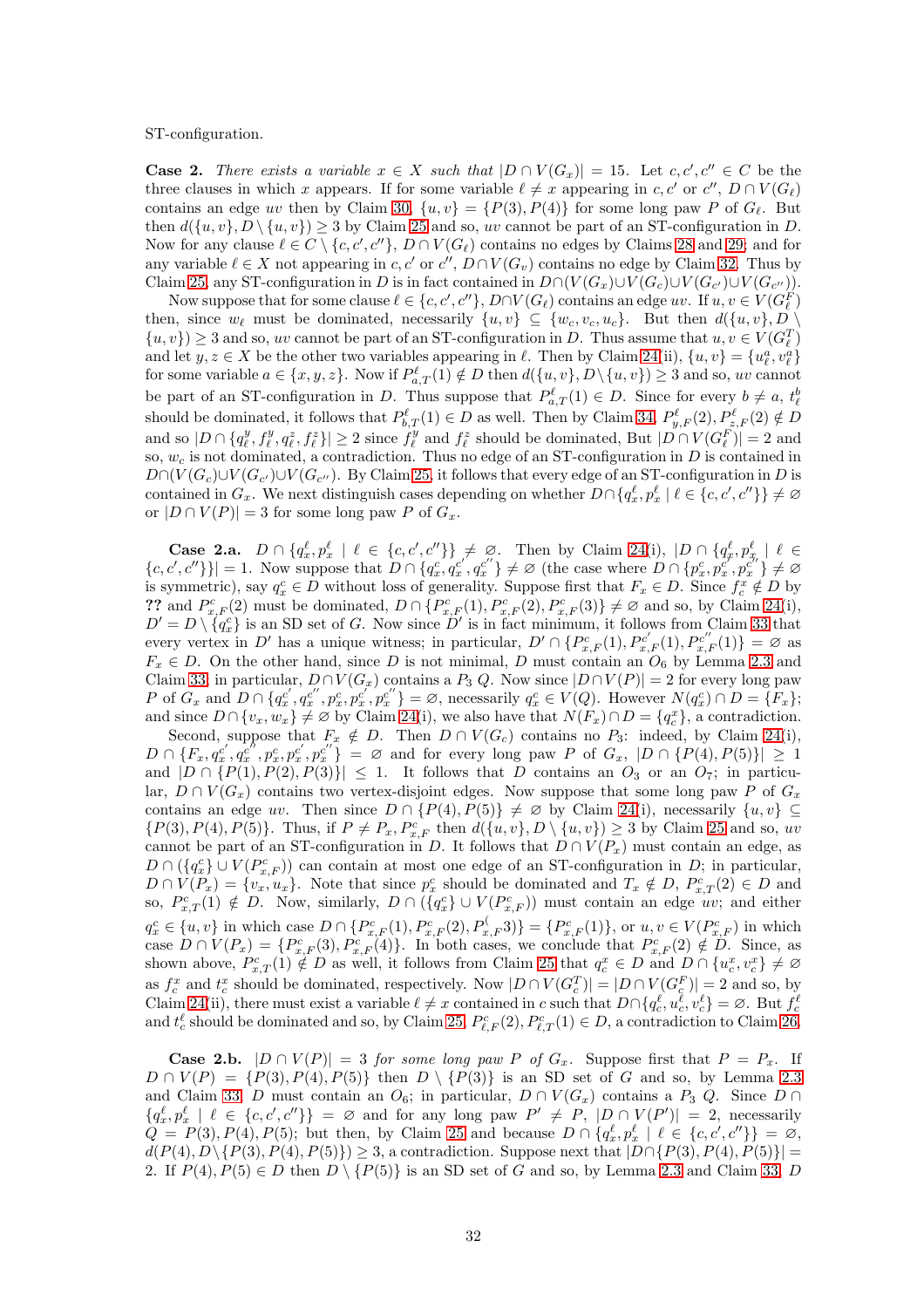<span id="page-32-0"></span>

Figure 12: The graph  $H_c$  (a rectangle indicates that the corresponding set of vertices is a clique).

must contain an  $O_6$ ; but D contains no  $P_3$  in this case, a contradiction. Now suppose that  $D \cap \{P(3), P(4), P(5)\} = \{P(3), P(4)\}$  and assume that  $P(1) \in D$  (the case where  $P(2) \in$ D is symmetric). Then  $D' = D \setminus \{P(3)\}\$ is a minimum SD set of G and so, D must contain an  $O_6$  by Lemma [2.3](#page-3-3) and Claim [33;](#page-28-0) in particular,  $D \cap V(G_c)$  contains a  $P_3$  Q. Since  $D \cap \{q_x^{\ell}, p_x^{\ell} \mid \ell \in \{c, c', c''\}\} = \emptyset$  and for any long paw  $P' \neq P$ ,  $|D \cap V(P')| = 2$ , necessarily  $Q = P(1), P(3), P(4)$ . However, by Claim [33\(](#page-28-0)ii),  $w_{D'}(P(1)) = {P(4)}$  and so  $d(P(3), D \setminus$  $\{P(1), P(3), P(4)\}\geq d(P(1), D' \setminus \{P(1), P(4)\})\geq 3$ , a contradiction. Suppose finally that  $D \cap \{P(3), P(4), P(5)\} = \{P(3), P(5)\}$  and assume that  $P(1) \in D$  (the case where  $P(2) \in D$ is symmetric). Then, since  $D \cap \{q_x^{\ell}, p_x^{\ell} \mid \ell \in \{c, c', c''\}\} = \emptyset$  and for every long paw  $P' \neq P$ ,  $|D \cap V(P')| = 2, D \cap V(G_x)$  contains no  $P_3$ . It follows that D contains an  $O_3$  or  $O_6$ ; in particular,  $D \cap V(G<sub>x</sub>)$  must contain an edge uv distinct from  $P(1)P(3)$ . Now uv can only be contained in some long paw  $P' \neq P$ ; and since  $|D \cap {P'(4), P'(5)}| \geq 1$  and  $|D \cap {P'(1), P'(2), P'(3)}| \leq 1$ by Claim [24\(](#page-25-1)i), in fact  $\{u, v\} \subseteq \{P'(3), P'(4), P'(5)\}.$  But then, by Claim [25](#page-26-0) and because  $D \cap \{q_x^{\ell}, p_x^{\ell} \mid \ell \in \{c, c', c''\}\} = \varnothing, d(\{u, v\}, D \setminus \{u, v\}) \geq 3$ , a contradiction. Thus, it must be that  $|D \cap {P(3), P(4), P(5)}| = 1$ ; and since  $P(5)$  must be dominated and any vertex dominating  $P(5)$ must have a witness, in fact  $D \cap \{P(3), P(4), P(5)\}=P(4)$ . Since  $D \cap \{q_x^{\ell}, p_x^{\ell} \mid \ell \in \{c, c', c''\}\}=\emptyset$ and for every long paw  $P' \neq P$ ,  $|D \cap V(P')| = 2$ , it follows that D contains no  $P_3$  and so, D contains an  $O_3$  or an  $O_6$ . In particular, D must contain an edge uv distinct from  $P(1)P(2)$ ; but then, we conclude, as in the previous case, that  $\{u, v\} \subseteq \{P'(3), P'(4), P'(5)\}$  for some long paw  $P' \neq P$  and  $d({u, v}, D \setminus {u, v}) \geq 3$ , a contradiction which concludes the proof.

Now by Claims [27](#page-26-3) and [35,](#page-28-2)  $\Phi$  is satisfiable if and only if  $ct_{\gamma_{t2}}(G) = 3$ ; and since G is  $K_{1,3}$ -free, the lemma follows.  $\Box$ 

#### Lemma 4.12. CONTRACTION NUMBER $(\gamma_{t2},3)$  is NP-hard on  $3P_4$ -free graphs.

*Proof.* We reduce from POSITIVE EXACTLY 3-BOUNDED 1-IN-3 3-SAT (see Section [2](#page-2-0) for a precise definition of this problem): given an instance  $\Phi$  of this problem, with variable set X and clause set C, we construct an instance G of CONTRACTION NUMBER( $\gamma_{t2}$ , 3) as follows. For every clause  $c \in C$ , we introduce the gadget  $G_c$  which is constructed as follows. Let  $x, y, z \in X$  be the variables appearing in c. For every  $\ell \in \{x, y, z\}$ , denote by  $a_{\ell}$  and  $b_{\ell}$  the two other clauses in C in which  $\ell$  appears. To construct the gadget  $G_c$  for c, we first construct the auxiliary graph  $H_c$  depicted in Figure [12](#page-32-0) (where a rectangle indicates that the corresponding set is a clique). More precisely,  $H_c$  consists of two cliques  $V_c = \{p_c, q_c, v_c^x, v_c^y, v_c^z\}$  and  $K_c = \{u_c^{\ell, a_{\ell}}, u_c^{\ell, b_{\ell}} \mid \ell \in$  $\{x,y,z\}$   $\} \cup$   $\{t_c^{x,y},t_c^{x,z},t_c^{y,z}\}$ , and the following edges.

- For every  $\ell \in \{x, y, z\}, u_{c}^{\ell}$  is complete to  $\{u_{c}^{\ell, a_{\ell}}, u_{c}^{\ell, b_{\ell}}\}.$
- For every  $\ell \in \{x, y, z\}$ ,  $u_c^{\overline{\ell}}$  is adjacent to  $t_c^{a,b}$  if and only if  $\ell \in \{a, b\}$ .

The gadget  $G_c$  then consists of two disjoint copies of  $H_c$ , denoted by  $H_{c,1}$  and  $H_{c,2}$ , with the following additional edges. For  $i \in [2]$ , let us denote by  $\{p_{c,i}, q_{c,i}, v_{c,i}^x, v_{c,c}^y, v_{c,i}^z\} \cup \{u_{c,i}^{\ell, a_{\ell}}, u_{c,i}^{\ell, b_{\ell}} \mid \ell \in$  $\{x, y, z\}$   $\} \cup \{t_{c,i}^{x,y}, t_{c,i}^{x,z}, t_{c,i}^{y,z}\}$  the vertex set of  $H_{c,i}$ , and by  $K_{c,i}$  (resp.  $V_{c,i}$ ) the copy of  $K_c$  (resp.  $V_c$ ) in  $H_{c,i}$ .

- (1) For every  $\ell \in \{x, y, z\}$ ,  $v_{c,1}^{\ell}$  is adjacent to  $t_{c,2}^{a,b}$  if and only if  $\ell \notin \{a, b\}$ .
- (2) For every  $\ell \in \{x, y, z\}, v_{c,2}^{\ell}$  is adjacent to  $t_{c,1}^{a,b}$  if and only if  $\ell \notin \{a, b\}.$
- (3)  $p_{c,1}$  is complete to  $V_{c,2} \setminus \{p_{c,2}\}.$
- (4)  $p_{c,2}$  is complete to  $V_{c,1} \setminus \{p_{c,1}\}.$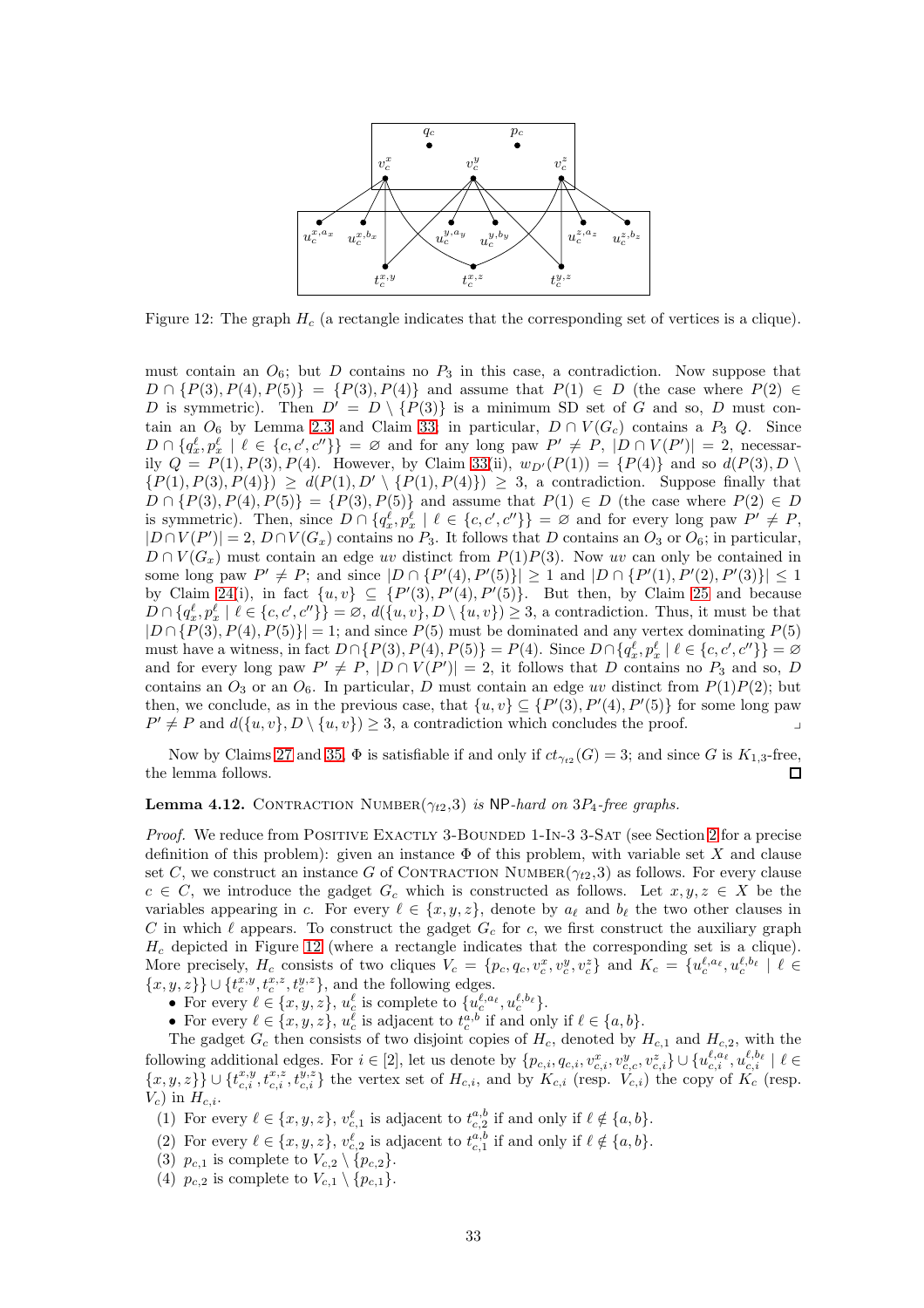<span id="page-33-0"></span>

Figure 13: The graph  $G_c$  (a rectangle indicates that the corresponding set of vertices is a clique, and thick edges between a vertex and a rectangle indicates that the vertex is complete to the corresponding set).

This completes the construction of  $G_c$  (see Figure [13](#page-33-0) for an illustration - the edges of (1) and (2) have been omitted for clarity).

To complete the construction of G, we proceed as follows. For every two clauses  $a, b \in C$ containing a same variable  $u \in X$ , we further add edges between  $G_a$  and  $G_b$  as described below.

- $v_{a,1}^u$  is adjacent to  $u_{b,2}^{v,a}$ , for every variable  $v \neq u$  appearing in b.
- $v_{a,2}^u$  is adjacent to  $u_{b,1}^{v,a}$ , for every variable  $v \neq u$  appearing in b.
- $v_{b,1}^u$  is adjacent to  $u_{a,2}^{v,b}$ , for every variable  $v \neq u$  appearing in a.
- $v_{b,2}^u$  is adjacent to  $u_{a,1}^{v,b}$ , for every variable  $v \neq u$  appearing in a.

Finally, we add edges so that  $K_1 = \bigcup_{c \in C} K_{c,1}$  is a clique and  $K_2 = \bigcup_{c \in C} K_{c,2}$  is a clique. We let G be the resulting graph. We next show that  $\Phi$  is satisfiable if and only if  $ct_{\gamma_{t2}}(G) = 3$ .

Before turning to the proof, let us briefly explain the idea behind the construction. In a clause gadget  $G_c$ , the vertices  $v_{c,1}^{\ell}$  and  $v_{c,2}^{\ell}$  should be seen as representing the variable  $\ell$ . As we will show, for any minimum SD set D of G,  $D \cap V(G_c)$  contains only one vertex from  $V_{c,1} \setminus \{p_{c,1}, q_{c,1}\}\$ and one vertex from  $V_{c,2} \setminus \{p_{c,2}, q_{c,2}\}\$ , both corresponding to the same variable  $\ell$ . This variable  $\ell$  can then be set to true to satisfy c. To ensure that the choice in every clause gadget is consistent (that is, if  $\ell$  is chosen in  $G_c$  then  $\ell$  should be chosen in  $G_a$ , for every clause a containing  $\ell$ ), we make use of the vertices  $u_{c,i}^{v,a}$ , which should be seen as representing the clause a in  $G_c$ . By construction,  $u_{c,i}^{v,a}$  is adjacent to only  $v_{c,i}^v$  (representing v) and  $v_{a,(i+1) \mod 2}^u$  (representing u), for  $u \neq v$ . Thus, if  $v_{c,i}^v$  is not in the SD set then  $v_{a,i}^v$  is not in the SD set either, as  $u_{c,i}^{v,a}$  would otherwise not be dominated.

<span id="page-33-1"></span>Claim 36. For any SD D of G and any clause  $c \in C$ ,  $|D \cap (V_{c,1} \cup V_{c,2})| \geq 2$ .

*Proof.* Let D be an SD set of G and let  $c \in C$  be a clause. Since  $q_{c,1}$  should be dominated,  $D \cap (V_{c,1} \cup \{p_{c,2}\} \neq \emptyset;$  and similarly, since  $q_{c,2}$  should be dominated,  $D \cap (V_{c,2} \cup \{p_{c,1}\}) \neq \emptyset$ . Suppose first that  $p_{c,1} \in D$ . Then  $D \cap (V_{c,2} \cup V_{c,1} \setminus \{p_{c,1}\}) \neq \emptyset$ , as  $p_{c,2}$  should be dominated, and so  $|D \cap (V_{c,1} \cup V_{c,2})| \geq 2$ . We conclude symmetrically if  $p_{c,2} \in D$ . Otherwise,  $D \cap \{p_{c,1}, p_{c,2}\} = \emptyset$ and so,  $D \cap (V_{c,i} \setminus \{p_{c,i}\}) \neq \emptyset$  for every  $i \in [2]$ .

<span id="page-33-2"></span>**Claim 37.** If  $\gamma_{t2}(G) = 2|C|$  then for every minimum SD set D of G and every clause  $c \in C$ ,  $D \cap V(G_c) = \{v_{c,1}^{\ell}, v_{c,2}^{\ell}\}\$  for some variable  $\ell$  appearing in  $c$ .

*Proof.* Assume that  $\gamma_{t2}(G) = 2|C|$  and let D be a minimum SD set of G. Consider a clause  $c \in C$ containing variables x, y and z. We contend that  $D \cap \{p_{c,1}, q_{c,1}, p_{c,2}, q_{c,2}\} = \emptyset$ . Indeed, observe first that by Claim [36,](#page-33-1)  $|D \cap \{p_{c,1}, q_{c,1}, p_{c,2}, q_{c,2}\}| \leq 2$ . Now if  $|D \cap \{p_{c,1}, q_{c,1}, p_{c,2}, q_{c,2}\}| = 2$  then the vertices in  $\{t_{c,i}^{x,y}, t_{c,i}^{x,z}, t_{c,i}^{y,z} \mid i \in [2]\}$  are not dominated, as  $D \cap (K_1 \cup K_2) = \emptyset$  by Claim [36.](#page-33-1) Similarly, if  $|D \cap \{p_{c,1}, q_{c,1}, p_{c,2}, q_{c,2}\}| = 1$  then by Claim [36,](#page-33-1)  $|D \cap \{v_{c,i}^x, v_{c,i}^y, v_{c,i}^z \mid i \in [2]\}| = 1$ , say  $v_{c,i}^{\ell} \in D$ , and so the vertex  $t_{c,i}^{a,b}$  with  $\ell \notin \{a,b\}$ , is not dominated. Thus,  $D \cap \{p_{c,1}, q_{c,1}, p_{c,2}, q_{c,2}\} = \varnothing$  which by Claim [36,](#page-33-1) implies that  $|D \cap \{v_{c,i}^x, v_{c,i}^y, v_{c,i}^z \mid i \in [2]\}| = 2$ ; and since  $q_{c,1}$  and  $q_{c,2}$  should be dominated, in fact  $|D \cap \{v_{c,1}^x, v_{c,1}^y\}| = |D \cap \{v_{c,2}^x, v_{c,2}^y, v_{c,2}^z\}| = 1$ . Now if  $v_{c,1}^u, v_{c,2}^v \in D$  for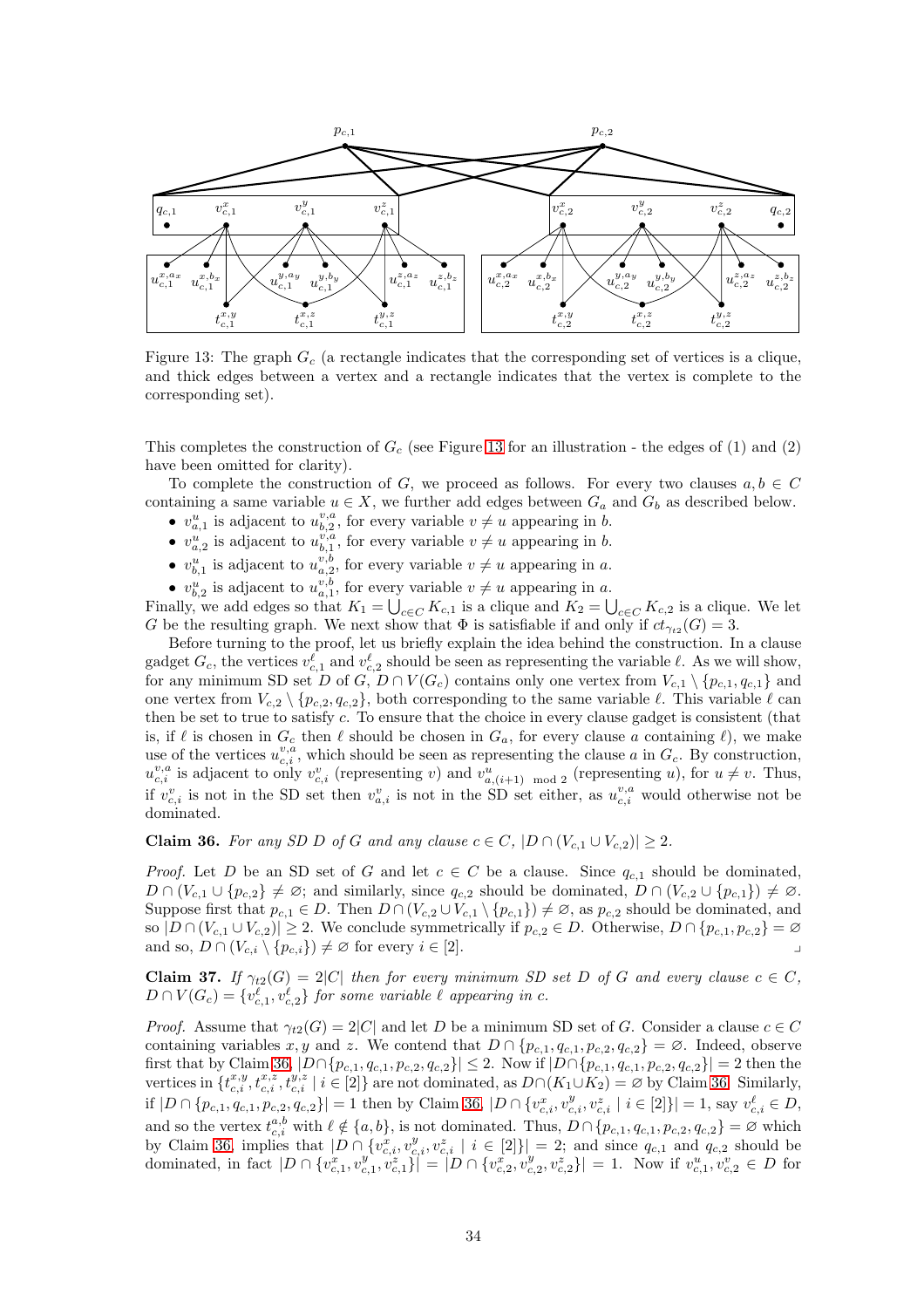two distinct variables  $u, v \in \{x, y, z\}$ , then the vertex  $t_{c,1}^{v,w}$  where  $w \in \{x, y, z\} \setminus \{u, v\}$ , is not dominated. Thus,  $D \cap V(G_c) = \{v_{c,1}^{\ell}, v_{c,2}^{\ell}\}$  for some variable  $\ell \in \{x, y, z\}$ .

<span id="page-34-0"></span>Claim 38.  $\Phi$  *is satisfiable if and only if*  $\gamma_{t2}(G) = 2|C|$ *.* 

*Proof.* Assume first that  $\Phi$  is satisfiable and consider a truth assignment satisfying  $\Phi$ . We construct an SD set D of G as follows: for every clause  $c \in C$ , exactly one variable in c is true, say  $\ell$ , in which case we add  $v_{c,1}^{\ell}$  and  $v_{c,2}^{\ell}$  to D. Let us show that the constructed set D is indeed an SD set of G. Consider a clause  $c \in \overrightarrow{C}$  containing variables x, y and z, and assume without loss of generality that x is true. For every  $\ell \in \{x, y, z\}$ , let  $a_{\ell}$  and  $b_{\ell}$  be the two other clauses in which  $\ell$  appears. Note that since by construction,  $D \cap V(G_c) = \{v_{c,1}^x, v_{c,2}^x\}$  and  $d(v_{c,1}^x, v_{c,2}^x) = 2$ ,  $v_{c,1}^x$  and  $v_{c,2}^x$  witness each other. Now it is clear that every vertex in  $V_{c,1} \cup V_{c,2} \cup \{u_{c,i}^{x,a_x}, u_{c,i}^{x,b_x} \mid i \in [2]\} \cup \{t_{c,i}^{x,y}, t_{c,i}^{x,z} \mid i \in [2]\}$ is dominated. Furthermore, by construction,  $v_{c,1}^x$  is adjacent to  $t_{c,2}^{y,z}$ , and  $v_{c,2}^x$  is adjacent to  $t_{c,1}^{y,z}$ , and thus, these two vertices are dominated as well. There remains to show that for every  $i \in [2]$ and every  $\ell \neq x$ , the vertices  $u_{c,i}^{\ell,a_{\ell}}$  and  $u_{c,i}^{\ell,b_{\ell}}$  are dominated. But this readily holds true: for every  $\ell \in \{y, z\}$  and every  $c_{\ell} \in \{a_{\ell}, b_{\ell}\}\$ , since  $\ell$  is false,  $D \cap V(G_{c_{\ell}}) = \{v_{c_{\ell},1}^v, v_{c_{\ell},2}^v\}$  for some variable  $v \neq \ell$  appearing in  $c_{\ell}$ ; and by construction,  $v_{c_{\ell},1}^{v}$  is adjacent to  $u_{c,2}^{\ell,c_{\ell}}$  and  $v_{c_{\ell},2}^{v}$  is adjacent to  $u_{c,1}^{\ell,c_{\ell}}$ . Thus, D is an SD set of G and since  $|D| = 2|\tilde{C}|$ , we conclude by Claim [36](#page-33-1) that D is minimum.

Conversely, assume that  $\gamma_{t2}(G) = 2|C|$  and let D be a minimum SD set of G. Then by Claim [37,](#page-33-2)  $D\cup (K_1\cup K_2)=\emptyset$  and for every clause  $c\in C, D\cap V(G_c)=\{v_{c,1}^{\ell},v_{c,2}^{\ell}\}$  for some variable  $\ell$  contained in c. We claim that if  $a, b \in C$  are two clauses containing a same variable  $\ell$  and  $D \cap V(G_a)$  $\{v_{a,1}^{\ell}, v_{a,2}^{\ell}\}\$ , then  $D \cap V(G_b) = \{v_{b,1}^{\ell}, v_{b,2}^{\ell}\}\$ . Indeed, suppose for a contradiction that  $D \cap V(G_b) =$  $\{v_{b,1}^{v}, v_{b,2}^{v}\}\$  for some variable  $v \neq \ell$ , and let  $p, q \in X$  be the other two variables appearing in a. Then  $u_{b,1}^{\ell,a}$  and  $u_{b,2}^{\ell,a}$  are not dominated: indeed,  $N(u_{b,1}^{\ell,a}) \setminus (K_1 \cup K_2) = \{v_{b,1}^{\ell}, v_{a,2}^p, v_{a,2}^q\}$  and  $N(u_{b,2}^{\ell,a}) \setminus (K_1 \cup K_2) = \{v_{b,2}^{\ell}, v_{a,1}^p, v_{a,1}^q\}$ , and so  $D \cap N(u_{b,1}^{\ell,a}) = D \cap N(u_{b,2}^{\ell,a}) = \emptyset$ . Thus,  $V(G_b) =$  $\{v_{b,1}^{\ell}, v_{b,2}^{\ell}\}\$ as claimed. It follows that the truth assignment obtained by setting a variable  $\ell$  to true if  $v_{c,1}^{\ell} \in D$  for some clause c containing  $\ell$ , and to false otherwise, satisfies  $\Phi$ .

<span id="page-34-2"></span>**Claim 39.**  $ct_{\gamma_{t2}}(G) = 3$  *if and only if*  $\gamma_{t2}(G) = 2|C|$ *.* 

*Proof.* Assume first that  $ct_{\gamma_{t2}}(G) = 3$  and let D be a minimum SD set of G. If there exists a clause  $c \in C$  such that  $|D \cap (V_{c,1} \cup V_{c,2})| \geq 3$  then  $D \cap (V_{c,1} \cup V_{c,2})$  contains a friendly triple, a contradiction to Theorem [1.7.](#page-1-3) Thus,  $|D \cap (V_{c,1} \cup V_{c,2})| \leq 2$  for every clause  $c \in C$ , and we conclude by Claim [36](#page-33-1) that, in fact, equality holds. Now suppose that  $D \cap K \neq \emptyset$ , say  $u \in D \cap (K_{c,1} \cup K_{c,2}$  for some clause  $c \in C$ . If u has a neighbour  $v \in D \cap (V_{c,1} \cup V_{c,2})$ , then  $u, v, w$  where  $w \in D \cap (V_{c,1} \cup V_{c,2} \setminus \{v\})$ , is a friendly triple, a contradiction to ??. Thus,  $N(u) \cap (D \cup (V_{c,1} \cup V_{c,2})) = \emptyset$ . Now let  $v \in V_{c,1} \in V_{c,2}$ be a neighbour of u, and let  $w_1, w_2 \in D \cap (V_{c,1} \cup V_{c,2})$ . Then the vertices in  $\{v, w_1, w_2\}$  are pairwise at distance at most two, and at least two of them must be adjacent. However, if  $w_1w_2 \in E(G)$ then  $D \cup \{v\}$  contains the  $O_7$  u, v,  $w_1, w_2$ ; and if  $vw_i \in E(G)$  for some  $i \in [2]$ , then  $D \cup \{v\}$ contains the  $O_4$  u, v,  $w_1, w_2$ , a contradiction in both cases to Theorem [1.7.](#page-1-3) Thus,  $D \cap K = \emptyset$  and so,  $\gamma_{t2}(G) = |D| = 2|C|$ .

Conversely, assume that  $\gamma_{t2}(G) = 2|C|$  and let D be a minimum SD set of G. Then by Claim [37,](#page-33-2)  $D \cap (K_1 \cup K_2) = \emptyset$  and for every clause  $c \in C$ ,  $D \cap V(G_c) = \{v_{c,1}^{\ell}, v_{c,2}^{\ell}\}\)$  for some variable  $\ell$  contained in c. Since for every clause  $c \in C$  and every variable  $v \in X$  contained in c,  $d(v_{c,1}^v, v_{c,2}^v) = 2$ , it follows that D is an independent set and thus, D contains no friendly triple. Furthermore, as shown in the proof of Claim [38,](#page-34-0) if two clauses  $a, b \in C$  contain a same variable  $\ell$ and  $D \cap V(G_a) = \{v_{a,1}^{\ell}, v_{a,2}^{\ell}\},\$  then  $D \cap V(G_b) = \{v_{b,1}^{\ell}, v_{b,2}^{\ell}\}.$  It follows that for any two clauses  $a, b \in C$  containing a same variable,  $d(D \cap V(G_a), D \cap V(G_b)) \geq 3$ ; and since for any two clauses  $a, b \in C$  with no common variable,  $d(V_{a,1} \cup V_{a,2}, V_{b,1} \cup V_{b,2}) \geq 3$ , every vertex in D has a unique witness. Thus, the following hold.

<span id="page-34-1"></span>**Observation 10.** *If*  $\gamma_{t2}(G) = 2|C|$  *then for every minimum SS set* D *of* G, the following hold. *(i)* D *is an independent set.*

*(ii)* For every  $x \in D$ ,  $|w_D(x)| = 1$ .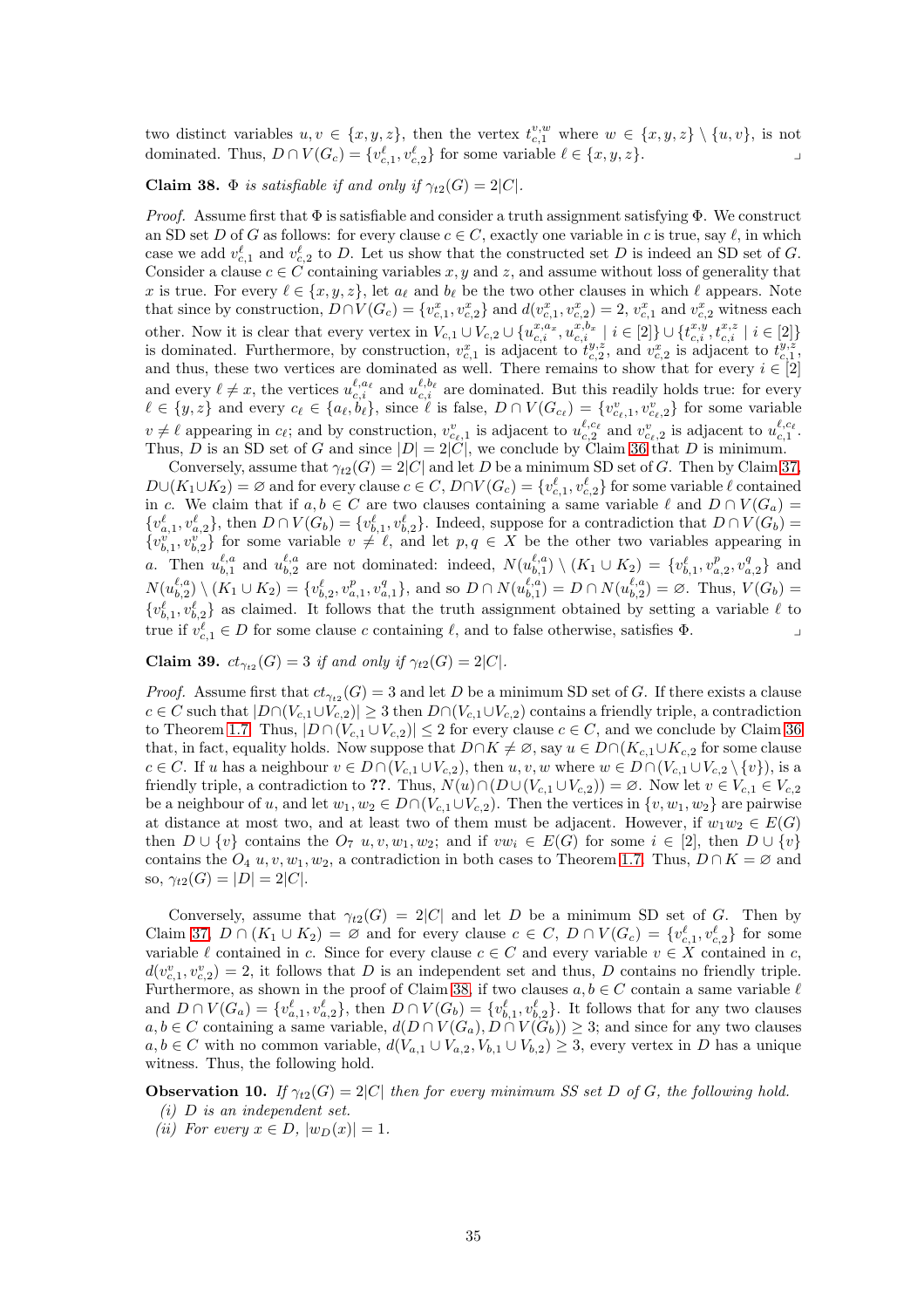Now suppose for a contradiction that G has an SD set D of size  $\gamma_{t2}(G) + 1$  containing an ST-configuration (see Theorem [1.7\)](#page-1-3). Then by Claim [36,](#page-33-1) either there exists a clause  $c \in C$  such that  $|D \cap (V_{c,1} \cup V_{c,2})| = 3$ , or  $|D \cap (K_1 \cup K_2)| = 1$ . We next distinguish these two cases.

**Case 1.** There exists a clause  $c \in C$  such that  $|D \cap (V_{c,1} \cup V_{c,2})| = 3$ . Let us first show that for every clause  $a \in C \setminus \{c\}, D \cap (V_{a,1} \cup V_{a,2})$  contains no edge. Suppose for a contradiction that there exists a clause  $a \in C \setminus \{a\}$  such that  $D \cap (V_{a,1} \cup V_{a,2})$  contains an edge, and let  $x, y, z \in X$ be the three variables appearing in a. Since by Claim [36,](#page-33-1)  $|D \cap (V_{a,1} \cup V_{a,2})| = 2$ , necessarily  $D \cap \{q_{a,i}, v_{a,i}^x, v_{a,i}^y\} = \varnothing$  for some  $i \in [2]$ . But  $D \cap K_i = \varnothing$  and  $|D \cap \{v_{a,j}^x, v_{a,j}^y, v_{a,j}^z\}| \leq 2$  for  $j \neq i$  and so, one at least of  $t_{a,i}^{x,y}, t_{a,i}^{x,z}$  and  $t_{a,i}^{y,z}$  is not dominated, a contradiction.

Now let  $x, y, z \in X$  be the three variables appearing in c. We contend that for every  $i \in [2]$ ,  $D \cap \{v_{c,i}^x, v_{c,i}^y, v_{c,i}^z\} \neq \emptyset$ . Indeed, suppose for a contradiction that  $D \cap \{v_{c,i}^x, v_{c,i}^y, v_{c,i}^z\} = \emptyset$  for some  $i \in [2]$ , say  $i = 1$  without loss of generality. Then since every vertex in  $\{t_{c,1}^{x,y}, t_{c,1}^{x,z}, t_{c,1}^{y,z}\}$ must be dominated and  $D \cap K_1 = \emptyset$ , necessarily  $v_{c,2}^{\ell} \in D$  for every  $\ell \in \{x, y, z\}$ . But then,  $D \cap (V_{c,1} \cup V_{c,2}) = \{v_{c,2}^x, v_{c,2}^y, v_{c,2}^z\}$  and so,  $q_{c,1}$  is not dominated, a contradiction. It follows that  $D \cap \{p_{c,1}, p_{c,2}\} \neq \emptyset$ : indeed, if  $p_{c,1}, p_{c,2} \notin D$  then  $D \cap (V_{c,1} \cup V_{c,2})$  contains only one edge; and since  $D \setminus V_{c,1} \cup V_{c,2}$  contains no edge, as shown above, D contains no ST-configuration, a contradiction to our assumption. Now assume without loss of generality that  $p_{c,1} \in D$ , and for  $i \in [2]$ , let  $w_i \in D \cap \{v_{c,i}^x, v_{c,i}^y, v_{c,i}^z\}$ . Then since  $D \setminus \{p_{c,1}\}$  is an SD set of  $G$ , it follows from Lemma [2.3](#page-3-3) and Observation [10](#page-34-1) that D contains an  $O_6$ ; but  $w_1p_{c,1}w_2$  is the only  $P_3$  contained in D and  $d(p_{c,1}, D \setminus \{w_1, w_2, p_{c,1}\}) \geq 3$ , a contradiction.

**Case 2.**  $|D \cap (K_1 \cup K_2)| = 1$ . Assume without loss of generality that  $D \cap K_1 \neq \emptyset$ . Let us first show that for every clause  $c \in C$ ,  $|D \cap (V_{c,1} \setminus \{p_{c,1}\})| = D \cap (V_{c,2} \setminus \{p_{c,2}\}| = 1$ . Suppose for a contradiction that there exists a clause  $c \in C$  such that  $D \cap (V_{c,i} \setminus \{p_{c,i}\}) = \varnothing$  for some  $i \in [2]$ , and let  $x, y, z \in X$  be the three variables appearing in c. Then  $i \neq 2$ : indeed, since  $D \cap K_2 = \emptyset$  and  $|D \cap \{v_{c,1}^v v_{c,1}^y, v_{c,1}^z\}| \leq 2$ , if  $i = 2$  then one of  $t_{c,2}^{x,y}, t_{c,2}^{x,z}, t_{c,2}^{y,z}$  is not dominated. Thus, it must be that  $i = 1$ ; but then,  $D \cap \{p_{c,1}, p_{c,2}\} \neq \emptyset$  as  $q_{c,1}$  should be dominated, which implies that  $|D \cap \{q_{c,2}, v_{c,2}^x, v_{c,2}^y, v_{c,2}^z\}| \leq 1$ , and so, one of  $t_{c,2}^{x,y}, t_{c,2}^{x,z}$  and  $t_{c,2}^{y,z}$  is not dominated, a contradiction. Thus,  $|D \cap (V_{c,1} \setminus \{p_{c,1}\})| = D \cap (V_{c,2} \setminus \{p_{c,2}\}| = 1$  for every clause  $c \in C$ ; in particular,  $D \cap (V_{c,1} \cup V_{c,2})$  contains no edge.

Now let  $u \in D \cap K_1$ , say  $u \in K_{c,1}$  for some clause  $c \in C$ . Then  $|N(u) \cap D| > 1$ : if not then u is the endvertex of at most one edge in D; and since  $D\setminus\{u\}$  contains no edge, as shown above, D then contains no ST-configuration. Suppose first that  $u \in \{t_{c,1}^{x,y}, t_{c,1}^{x,z}, t_{c,1}^{y,z}\}$ , say  $u = t_{c,1}^{x,y}$  without loss of generality. Then since  $|D \cap \{v_{c,1}^v, v_{c,1}^v\}|\leq 1$  as shown above, it must be that  $D \cap \{v_{c,1}^v, v_{c,1}^v\} \neq \emptyset$ and  $v_{c,2}^z \in D$  (u would otherwise has at most one neighbour in D); but then,  $t_{c,2}^{x,y}$  is not dominated, a contradiction. Second, suppose that  $u \in K_{c,1} \setminus \{t_{c,1}^{x,y}, t_{c,1}^{x,z}, t_{c,1}^{y,z}\}$ , say  $u = u_{c,1}^{x,a}$  where  $a \neq c$  is a clause containing x. Then since  $N(u_{c,1}^{x,a} \subseteq V_{c,1} \cup V_{a,2}$  and  $|D \cap V_{c,1}| = |D \cap V_{a,2}| = 1$  as shown above, it must be that  $D \cap V_{c,1} = \{v_{c,1}^x\}$  and  $D \cap V_{a,2} = \{v_{a,2}^{\ell}\}$  for some variable  $\ell \neq x$  contained in a; but then,  $u_{a,2}^{x,c}$  is not dominated, a contradiction which concludes the proof.

Now by Claims [38](#page-34-0) and [39,](#page-34-2)  $\Phi$  is satisfiable if and only if  $ct_{\gamma_{t2}}(G) = 3$ . There remains to show that G is 3P<sub>4</sub>-free. To see this, observe that for any clause  $c \in C$ ,  $G[V_{c,1} \cup V_{c,2}]$  is P<sub>4</sub>-free. Thus, if G contains a  $P_4$  P, then  $V(P) \cap (K_1 \cup K_2) \neq \emptyset$ ; but  $K_1$  are  $K_2$  are both cliques and so, G contains no induced  $3P_4$ .  $\Box$ 

### <span id="page-35-0"></span>4.3 Proof of Theorem [1.4](#page-1-1)

Let H be a graph. If H contains a cycle then CONTRACTION NUMBER( $\gamma_{t2}$ , 2) is NP-hard on H-free graphs by Corollary [4.10.](#page-25-3) Assume henceforth that  $H$  is a forest. If  $H$  contains a vertex of degree at least three then CONTRACTION NUMBER $(\gamma_{t2}, 2)$  is NP-hard on H-free graphs by Lemma [4.7.](#page-21-2) Suppose therefore that  $H$  is a linear forest. If  $H$  has a connected component on at least six vertices then CONTRACTION NUMBER( $\gamma_{t2}$ , 2) is (co)NP-hard on H-free graphs by Lemma [4.6.](#page-21-3) Thus we may assume that every connected component of  $H$  has size at most five. Now suppose that  $H$ has a connected component on at least four vertices, Then if every other connected component of H has size one, CONTRACTION NUMBER $(\gamma_{t2}, 2)$  is polynomial-time solvable on H-free graphs by Lemma [4.5;](#page-21-4) otherwise CONTRACTION NUMBER $(\gamma_{t2}, 2)$  is  $(co)$ NP-hard on H-free graphs by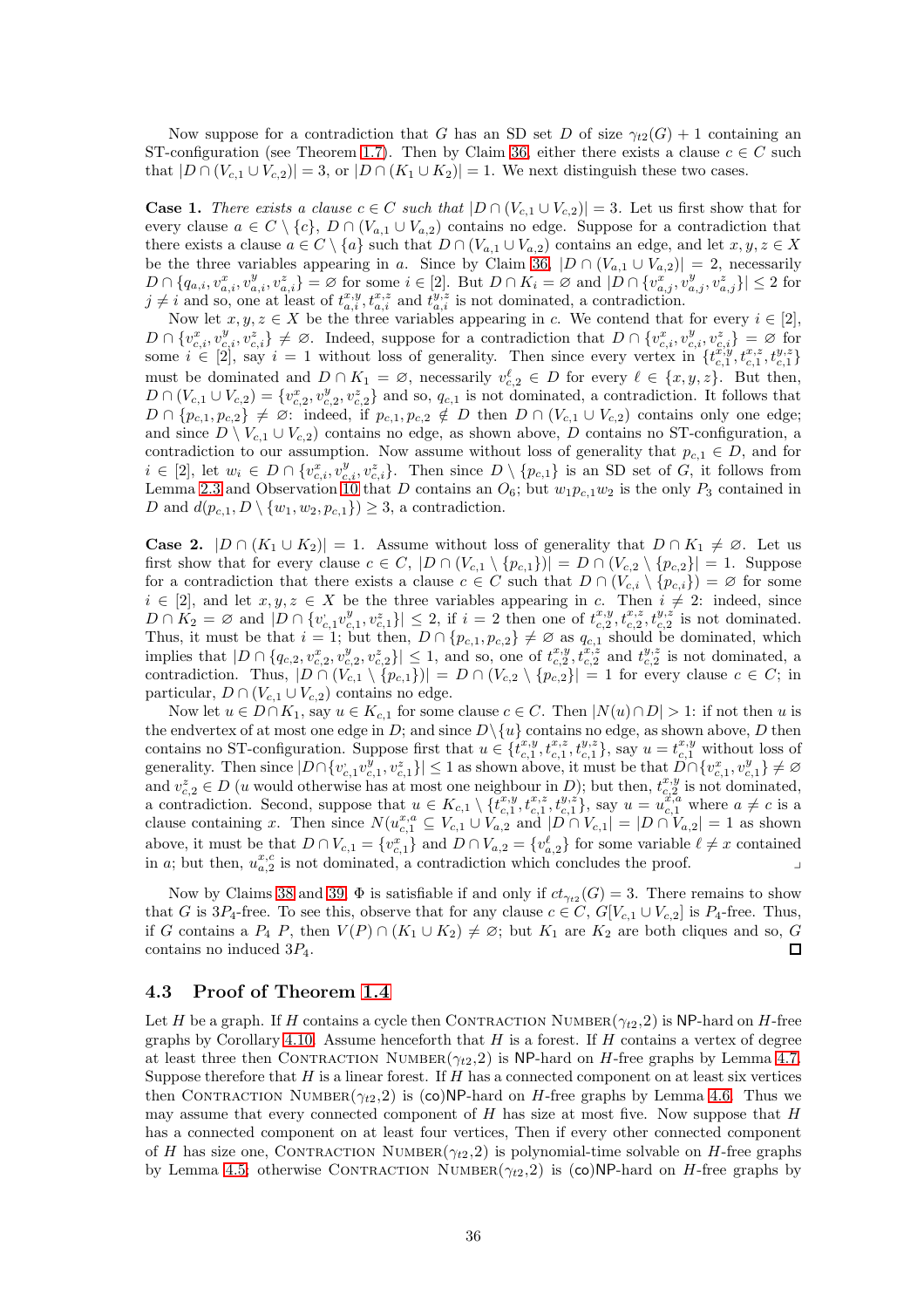Lemma [4.6.](#page-21-3) Assume finally that every connected component of H has at most three vertices. If H has at least two connected component of size three then CONTRACTION NUMBER( $\gamma_{t2}$ ,2) is  $(co)NP$ -hard on H-free graphs by Lemma [4.6.](#page-21-3) Otherwise H has at most one connected component of size three in which case CONTRACTION NUMBER $(\gamma_{t2}, 2)$  is polynomial-time solvable on H-free graphs by Lemma [4.5](#page-21-4) which concludes the proof.

### References

- <span id="page-36-3"></span>[1] C. Bazgan, S. Toubaline, and Z. Tuza. The most vital nodes with respect to independent set and vertex cover. *Discrete Applied Mathematics*, 159(17):1933–1946, 2011.
- <span id="page-36-0"></span>[2] C. Bazgan, C. Bentz, C. Picouleau, and B. Ries. Blockers for the stability number and the chromatic number. *Graphs and Combinatorics*, 31(1):73–90, 2015.
- <span id="page-36-4"></span>[3] C. Bentz, M.-C. Costa, D. de Werra, C. Picouleau, and B. Ries. Blockers and transversals in some subclasses of bipartite graphs: when caterpillars are dancing on a grid. *Discrete Mathematics*, 310(1):132 – 146, 2010.
- <span id="page-36-10"></span>[4] G. Chen, J. Ehrenmüller, C. G. Fernandes, C. G. Heise, S. Shan, P. Yang, and A. N. Yates. Nonempty intersection of longest paths in series–parallel graphs. *Discrete Mathematics*, 340 (3):287–304, 2017. doi: https://doi.org/10.1016/j.disc.2016.07.023.
- <span id="page-36-1"></span>[5] O. Y. Diner, D. Paulusma, C. Picouleau, and B. Ries. Contraction blockers for graphs with forbidden induced paths. In *Algorithms and Complexity - 9th International Conference (CIAC 2015)*, volume 9079 of *Lecture Notes in Computer Science*, pages 194–207, 2015.
- <span id="page-36-2"></span>[6] O. Y. Diner, D. Paulusma, C. Picouleau, and B. Ries. Contraction and deletion blockers for perfect graphs and H-free graphs. *Theoretical Computer Science*, 746:49–72, 2018.
- <span id="page-36-5"></span>[7] E. Galby, P. T. Lima, and B. Ries. Blocking dominating sets for H-Free graphs via edge contractions. In *30th International Symposium on Algorithms and Computation (ISAAC 2019)*, volume 149 of *Leibniz International Proceedings in Informatics (LIPIcs)*, pages 21:1– 21:14, 2019.
- <span id="page-36-13"></span>[8] E. Galby, A. Munaro, and B. Ries. Semitotal domination: New hardness results and a polynomial-time algorithm for graphs of bounded mim-width. *Theoretical Computer Science*, 814, 2020.
- <span id="page-36-6"></span>[9] E. Galby, P. T. Lima, and B. Ries. Reducing the domination number of graphs via edge contractions and vertex deletions. *Discrete Mathematics*, 344(1):112–169, 2021.
- <span id="page-36-7"></span>[10] E. Galby, F. Mann, Lima. P.T., and B. Ries. Using edge contractions to reduce the semitotal domination number. *manuscript*, 2021.
- <span id="page-36-8"></span>[11] E. Galby, F. Mann, and B. Ries. Blocking total dominating sets via edge contractions. *Theoretical Computer Science*, 877:18–35, 2021.
- <span id="page-36-9"></span>[12] J. Huang and J.-M. Xu. Domination and total domination contraction numbers of graphs. *Ars Combinatoria*, 94:431–443, 2010.
- <span id="page-36-11"></span>[13] C. Keller and M. A. Perles. Blockers for simple hamiltonian paths in convex geometric graphs of even order. *Discrete & Computational Geometry*, 60(1):1–8, 2018.
- <span id="page-36-12"></span>[14] P. T. Lima, V. F. dos Santos, I. Sau, and U. S. Souza. Reducing graph transversals via edge contractions. In *45th International Symposium on Mathematical Foundations of Computer Science (MFCS 2020)*, volume 170 of *Leibniz International Proceedings in Informatics (LIPIcs)*, pages 64:1–64:15, 2020.
- <span id="page-36-14"></span>[15] C. Moore and J. M. Robson. Hard tiling problems with simple tiles. *Discrete & Computational Geometry*, 26(4):573–590, 2001.